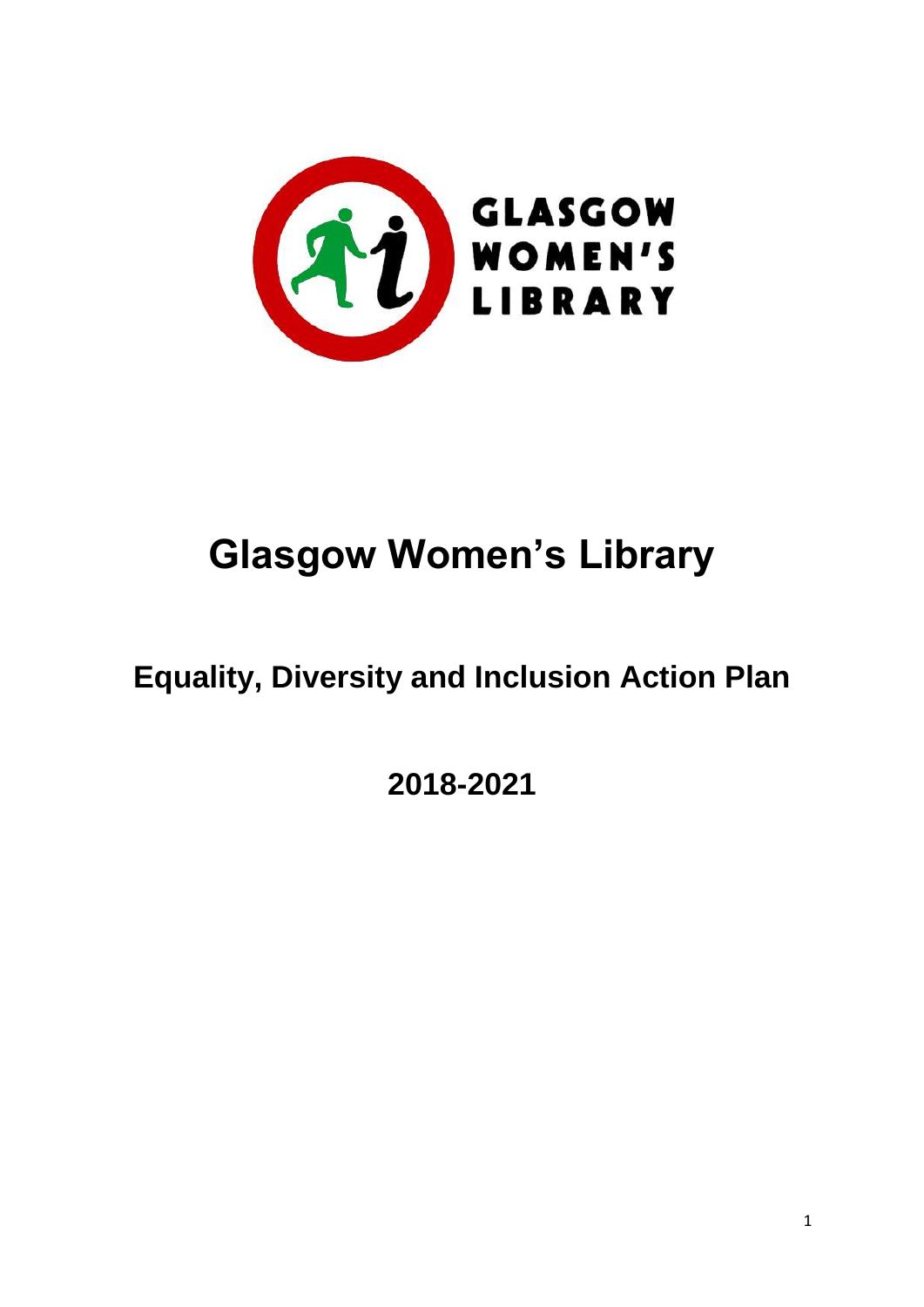#### **Glasgow Women's Library: Equality, Diversity and Inclusion Action Plan, 2018-2021**

Glasgow Women's Library is the only [Accredited Museum](http://womenslibrary.org.uk/explore-the-library-and-archive/the-museum-collection/) in the UK dedicated to women's lives, histories and achievements, with a [lending](http://womenslibrary.org.uk/explore-the-library-and-archive/the-lending-library/) library, [archive collections](http://womenslibrary.org.uk/explore-the-library-and-archive/the-archive-collection/) and innovative programmes of public [events & creative learning](http://womenslibrary.org.uk/events/photo/) opportunities.

**GWL's Vision** is of a world in which women's historical, cultural and political contributions to society are fully recognised, valued and celebrated by all.

**Our Mission** is to celebrate the lives and achievements of women, champion their historical, cultural and political contributions and act as a catalyst to eradicate the gender gap that contributes to widespread inequalities in Scotland.

#### **Our Core Values**

*Empowerment:* Glasgow Women's Library provides a safe, friendly, empowering environment where women can access the information and opportunities they need to find their voice and discover the confidence to embrace new opportunities, take control of their own learning and personal development and to change their lives for the better.

*Addressing Inequalities:* We recognise that there are inequalities that create barriers for women to fully participate in many aspects of life. We will work with and for women to make Scotland a better place for all.

*Valuing All Women:* We value all women and work proactively and creatively to bring women together from diverse backgrounds, so that each individual shares a sense of equal ownership and belonging in this organisation and in order to invest in women's social and cultural capital to the benefit of our nation.

*Learning and Development:* We affirm that we are all learners and are committed to sustaining and supporting the personal growth of individuals, and to encouraging the development of skills, knowledge and self-confidence.

**Diversity and Inclusivity:** We are fully committed to diversity, respecting human rights and creating opportunities for inclusive access and participation across Scotland. We strive at all times to promote the achievement of individual potential, to operate transparently and to involve people across the organisation in decision-making.

**Openness and Respect:** We are committed to maximising the accessibility of our resources by ensuring that they are freely and widely available; by providing a courteous, friendly, professional and non-discriminatory service and by working to ensure that all our staff, Board Members, partners, volunteers, learners, users, donors and supporters treat each other and are treated with respect.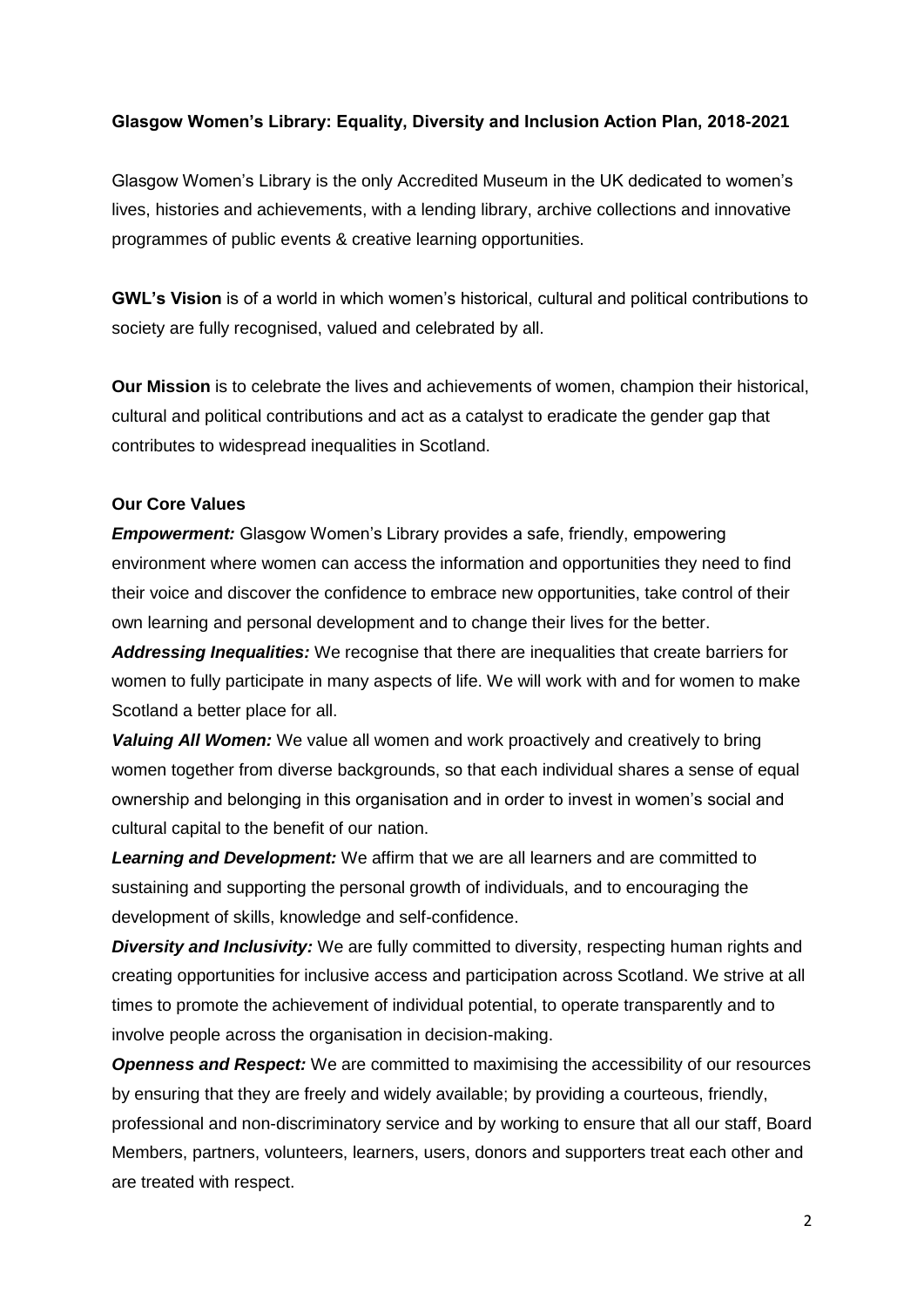#### **Glasgow Women's Library aims to:**

- Advance the education of the general public by increasing the knowledge and understanding of women's history, lives and achievements.
- Provide information on a range of women's and gender equality issues.
- Enable women, particularly the most vulnerable and excluded in society, to access the information, resources and services they need to make positive life choices.
- Break down barriers to learning and participation for women so that they become fully active citizens, develop skills and knowledge, engender self-confidence and equip themselves to pass on their experience to benefit their families and broader communities.
- Be a catalyst for change by taking a lead role in redressing the neglect of women's historical and cultural contributions to Scottish society.
- Pioneer new ideas of, and approaches to, culture and heritage that bring together people from the most diverse backgrounds.
- Invest in women's social, cultural and creative capital to the benefit of our nation.
- Increase our financial independence.
- Provide the highest quality service to all visitors, audiences, users and enquirers.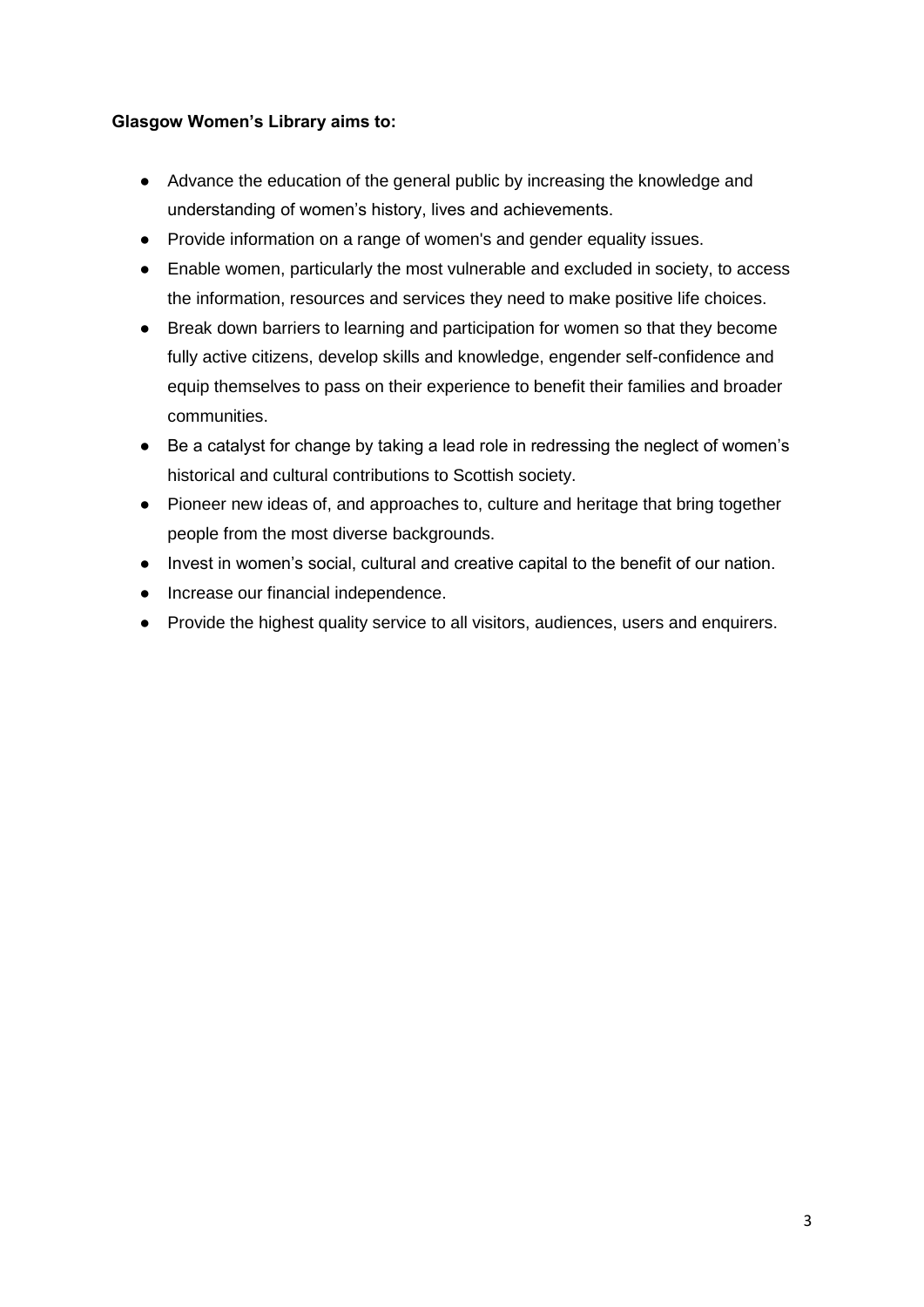#### **Introduction**

Equality, Diversity and Inclusion (EDI) are intrinsic, non-negotiable values throughout Glasgow Women's Library. They underpin every aspect of GWL's work as a unique organisation serving the needs of broad audiences throughout Scotland, and form the basis of our key framework documents: the Strategic Plan, Business Plan and Learning Policy.

The principles of Equality, Diversity and Inclusion are shared across the organisation, from members of the Board of Directors, the paid staff cohort to volunteers, with a shared belief in and commitment to the positive implementation of these values in our day-to-day work, along with constant striving for improvement. GWL recognises that our key aims can only be fully achieved if Equality, Diversity and Inclusion drive all aspects of our service delivery and development. Further, we also firmly believe that the more equal, diverse and inclusive an organisation is, the more everybody in our communities and our country benefits.

This Equality, Diversity and Inclusion Action Plan was compiled with the active involvement of the Board of Directors, the paid staff team and volunteers, some of whom are also event and project participants and learners at GWL. It presents an evidence-based current 'snapshot' of involvement across GWL of people with Protected Characteristics; Highlights where the priorities for action lie; Sets out the objectives for the period 2018-2021; and measures risk factors involved.

In writing this EDI Action Plan, GWL has produced a robust, positive and achievable strategy that will support the organisation, and hold it accountable, in its delivery of the highest quality work to the broadest possible audiences.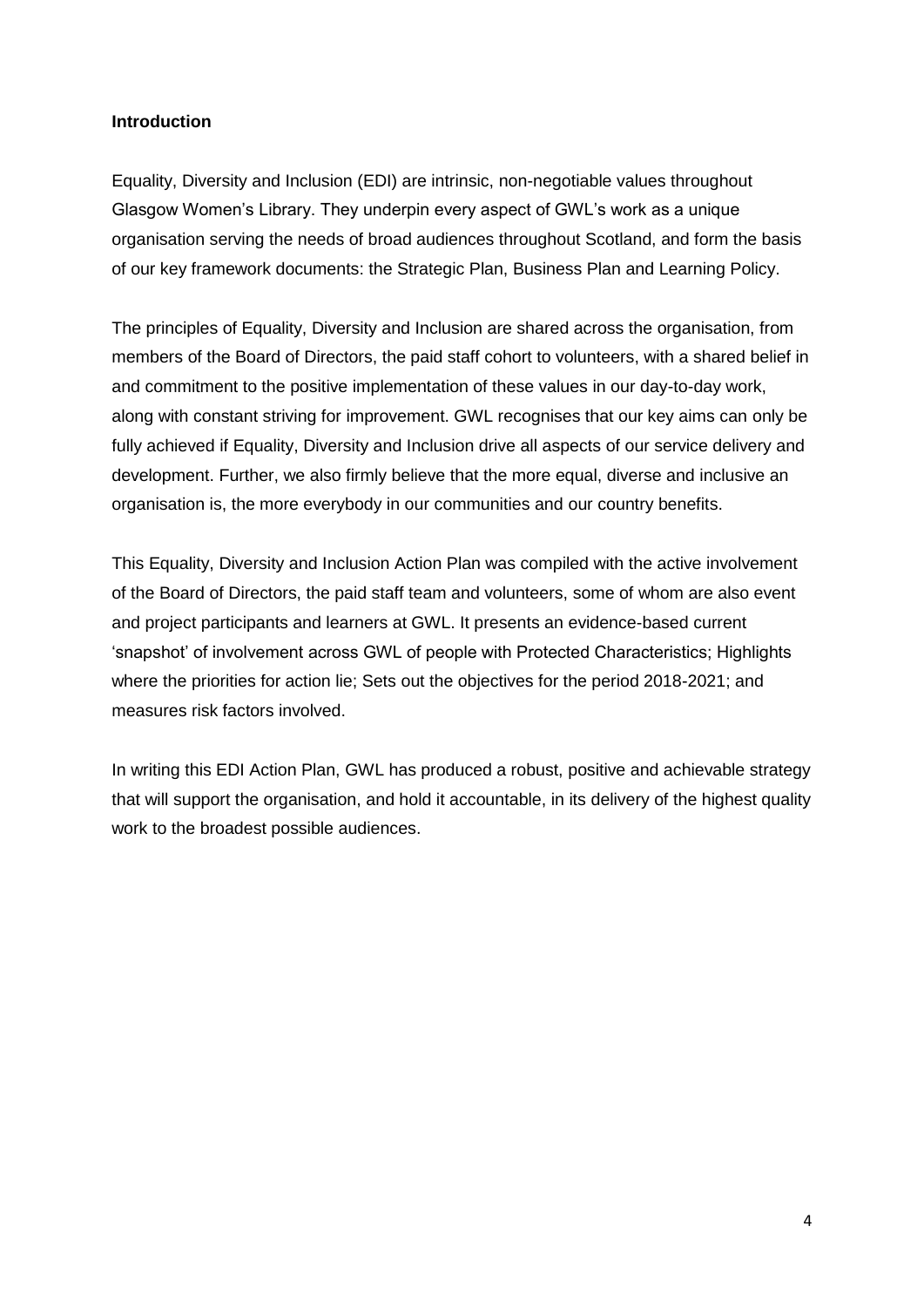## **Compiling the Action Plan…**





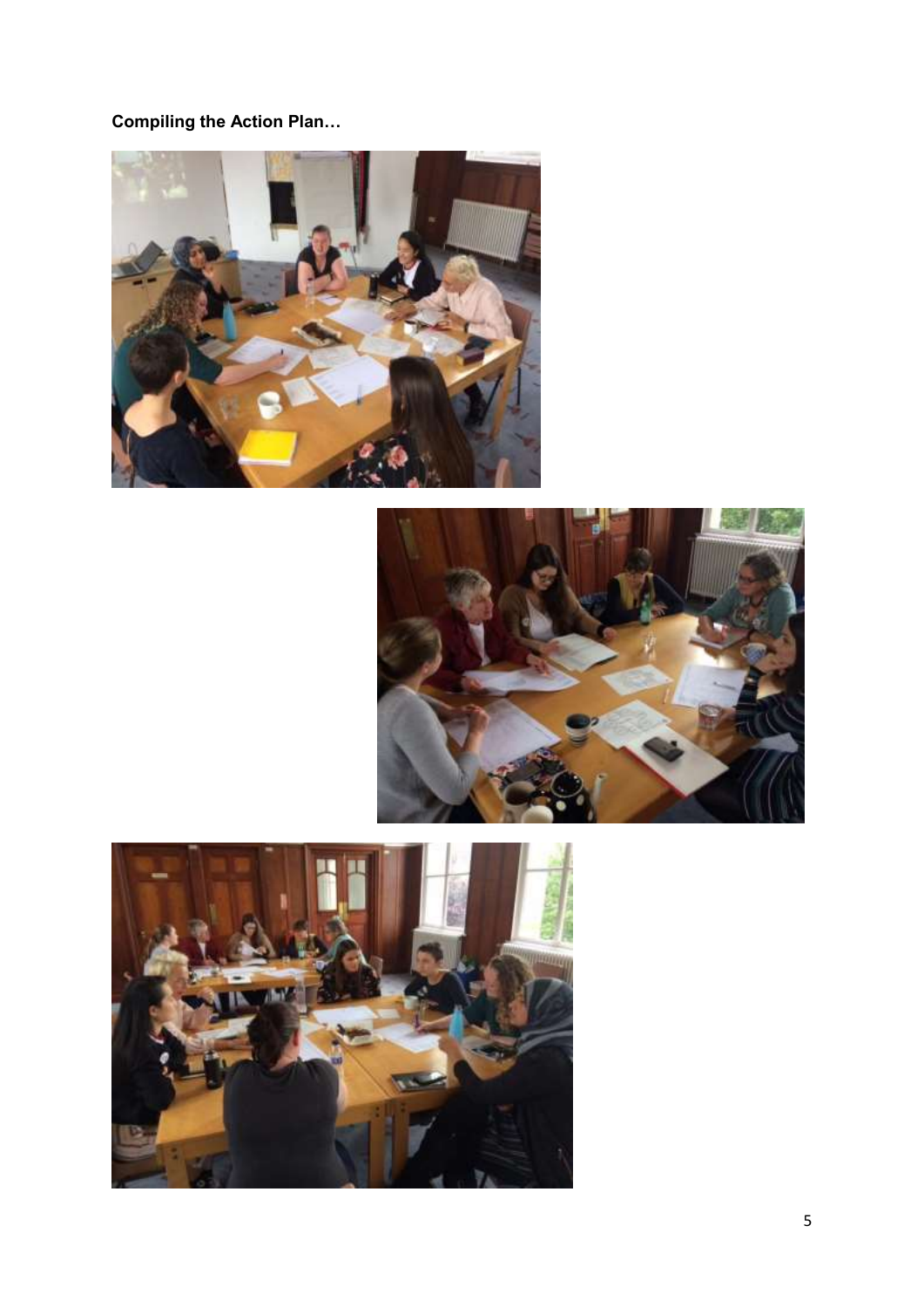#### **Review of the Previous Action Plan**

The previous EDI Action Plan detailed five Objectives to work towards:

- 1. Ensure that the GWL team is truly equal, inclusive and diverse with high levels of awareness, skills and knowledge regarding EDI issues across the organisation
- 2. Ensure that all partner organisations and individuals external to the organisation working with GWL fully understand, support and adhere to GWL's EDI approach and commitments
- 3. To increase the number of local women actively participating in and meaningfully engaging with the Artistic Programme, Learning Projects and Collections **Development**
- 4. To increase the number of disabled women actively participating in and meaningfully engaging with the Artistic Programme, Learning Projects and Collections Development
- 5. To increase the number of BAME women actively participating in and meaningfully engaging with the Artistic Programme, Learning Projects and Collections **Development**

Within these Objectives, 14 targets were set, of which 11 were achieved with seven of these 11 surpassed. One example of exceeding performance is that, in relation to Objective Four above, although not originally cited as an action or target, GWL initiated two new accessible formats to its seasonal public events programmes: a large print version and an audio version, both easily available on the GWL website next to the PDF of the printed version of the programme. Further, GWL has also added image descriptions to describe content on its Social Media.

Some previous tasks and targets have now become fully embedded in standard GWL processes, such as the rolling programme of training to be delivered in house – 'This Is Who We Are' training is delivered at least bi-annually to each new intake of personnel and has also now also been extended to include a version aimed at the general public. This has resulted in personnel reporting a greater understanding of EDI issues and GWL Core Values. In addition, the EDI Action Plan is now part of the 'Working with GWL' process that all potential partners must adhere to in advance of embarking on joint projects or becoming part of the GWL public events programme.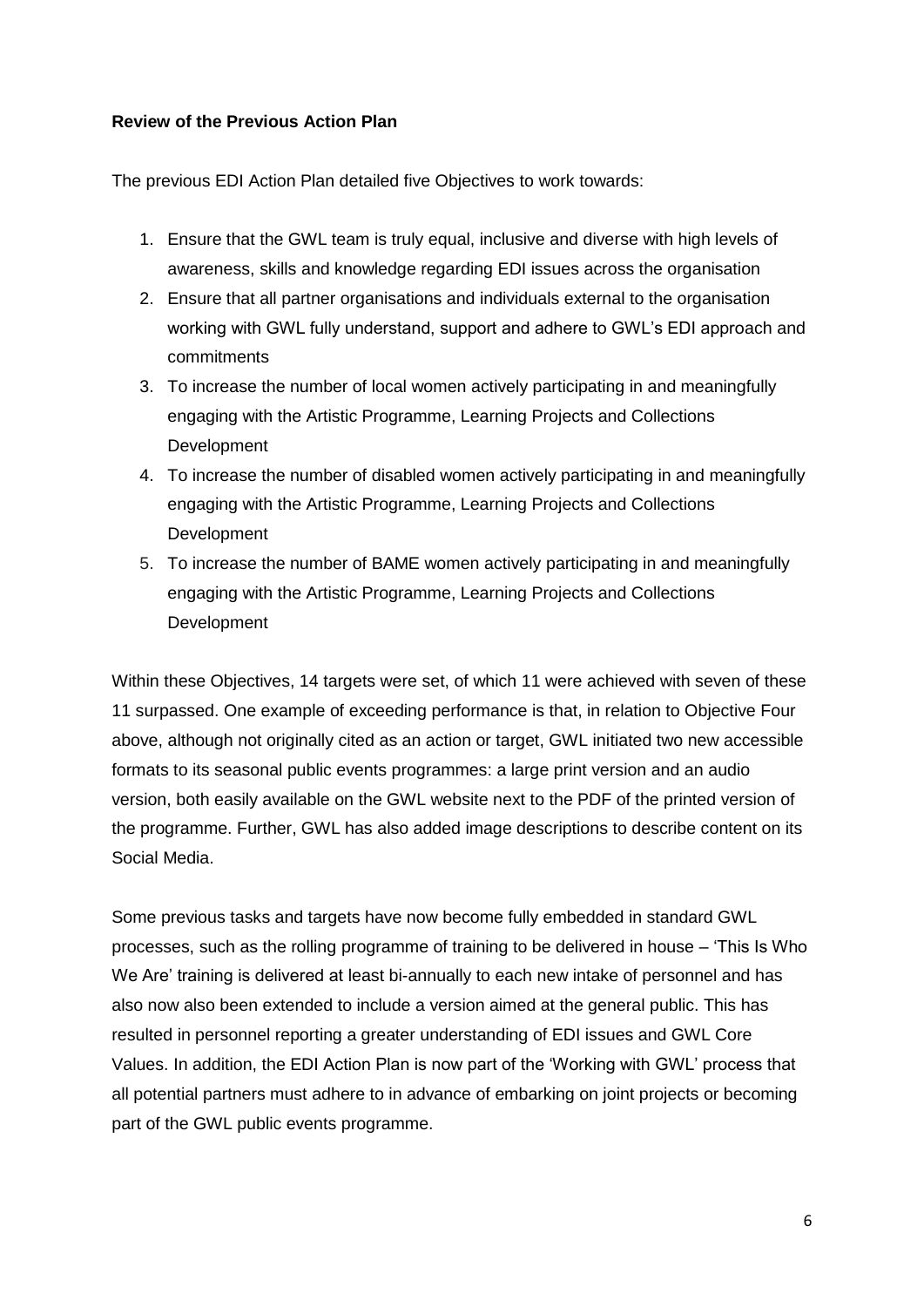The three targets that were not achieved in full were:

In relation to Objective 1, *Ensure that the GWL team is truly equal, inclusive and diverse with high levels of awareness, skills and knowledge regarding EDI issues across the organisation:* 'To upskill a team of between six-ten GWL new project participants during 2016-2017 as a precursor to developing and delivering bespoke EDI training to external agencies'. Although GWL exceeded its target in terms of developing and delivering bespoke EDI training to external agencies, this was undertaken primarily by two paid GWL staff members. The need for additional capacity and funding in order to equip project participants to train external agencies became clear during this process, and a funding bid to resource this will be submitted in September 2018.

In relation to Objective 5, *To increase the number of BAME women actively participating in and meaningfully engaging with the Artistic Programme, Learning Projects and Collections Development*: two targets were not fully achieved, 'Organise two specific activities per term with ESOL learners, starting with the 2016-2017 academic year;' and 'House 100-150 community language books by the end of 2017.' In relation to ESOL learners, as ESOL is only hosted at GWL, but its tutors, curriculum and teaching is provided by Clyde College, it is sometimes more challenging to effectively embed GWL events and activities in to the ESOL learning programme. However, at April 2018, a number of ESOL students are involved in making a new film in Community Languages to welcome visitors to GWL and this target will be carried through to this revised EDI Action Plan. In the case of community language books 90 have been secured, and in the absence of any acquisitions budget, GWL needs to rely on donations from publishers – continuing to increase the number of these will remain a priority.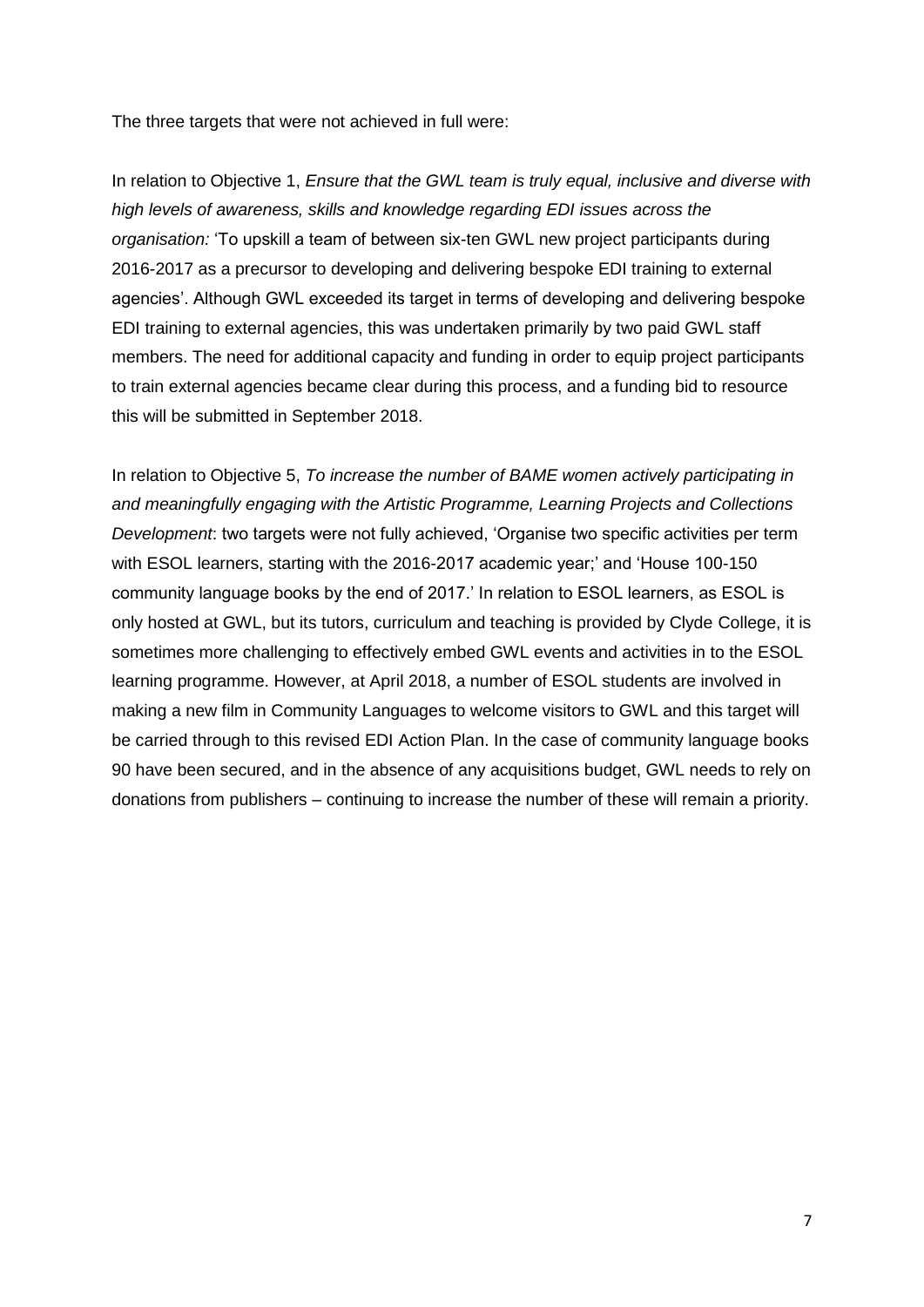#### **Evidence and Current 'Snapshot' at GWL**

Glasgow Women's Library is governed and run by women (under Schedule 9, part 1 of the Equality Act 2010). The museum, archive and library collections, along with programmes of public events, are open to all, while some specific projects and activities target and are delivered to women only. Within this context, a breakdown of further Protected Characteristics at September 2018 is as follows:

#### Board of Directors

Of eight Board Members, all completed the survey, responding:

- 100% of Board members describe their gender as Female.
- 0% of Board members consider themselves to be a Trans person.
- 37.5% of Board members identify as/come into the category of older women (37.5% aged 45-64; 0% aged 65+).
- 12.5% of Board members identify as/come into the category of younger women, (12.5% aged 16-24).
- 12.5% of Board members describe their sexual orientation as Lesbian/Gay; 12.5% Bisexual; 75% Heterosexual/Straight.
- 37.5% of Board members are in a marriage/civil partnership.
- 0% of Board members are currently pregnant or on maternity leave.
- 12.5% of Board members describe their ethnicity as Columbian; 12.5% as Asian/Asian Scottish/Asian British; 75% as White Scottish/British.
- Of 7 responses, 28.6% of Board members have a health condition or disability (of which 14.3% Hearing Impairment/Deaf; 14.3% other long-term/chronic condition).
- 12.5% of Board members describe their religion as Hindu; 12.5% Buddhist; 25% Church of Scotland; 50% No Religion.

#### Paid Staff Team

Of 22 paid staff, all completed the survey, responding:

- 95.5% staff described their gender as Female: 4.5% as Male.
- 95.5% of staff do not consider themselves to be a Trans person; 4.5% prefer not to say.
- 27.3% of staff identify as / come into the category of older women (between the ages of 45-64 years; with 0% aged 65+).
- 0% of staff identify as / come into the category of younger women (aged 16-24).
- 68.2% of staff identify as Heterosexual/Straight; 22.7% identify as Bisexual; 9.1% identify as Lesbian/Gay.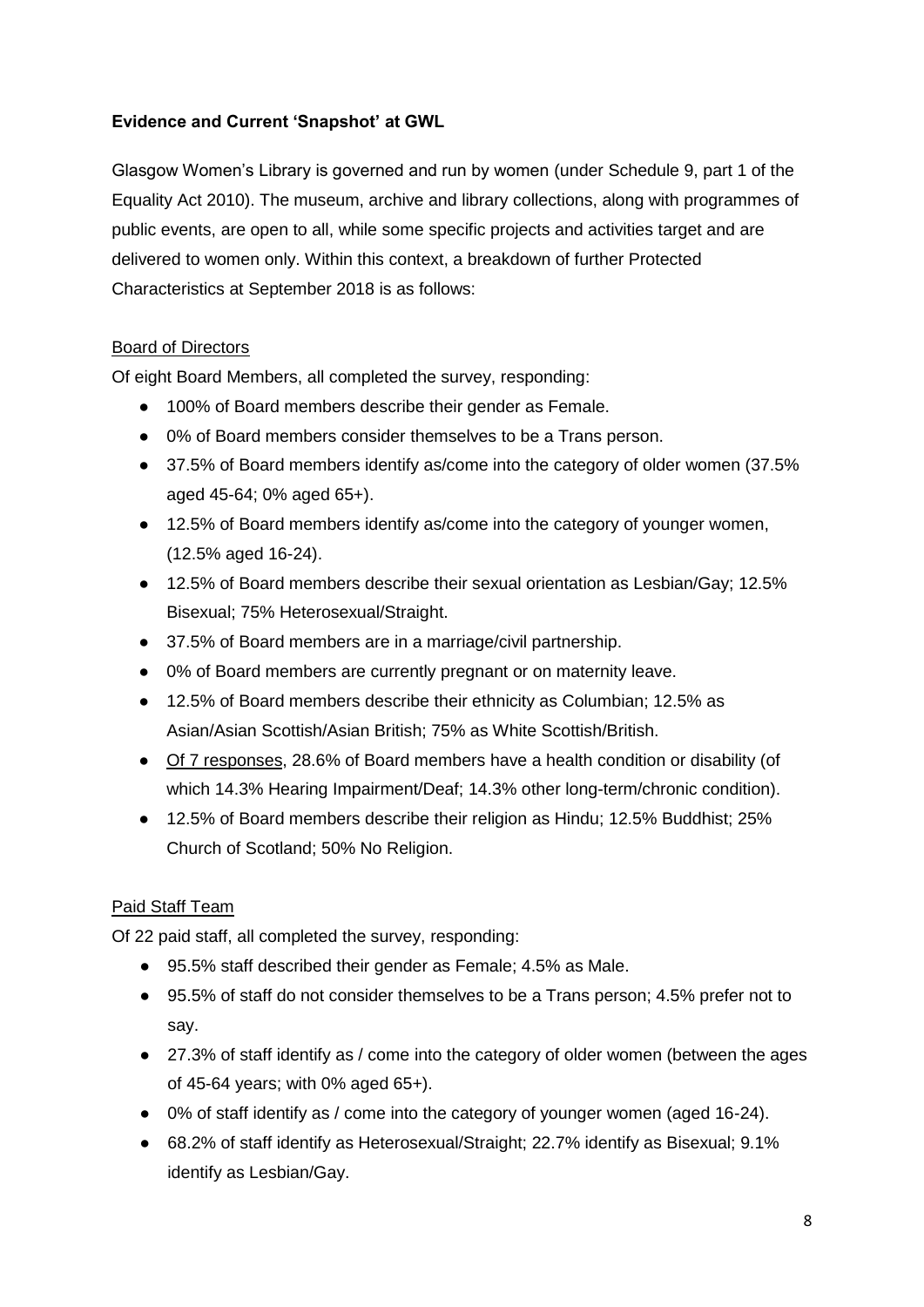- 27.3% are in a marriage or civil partnership.
- 0% of staff are currently pregnant or on maternity leave.
- 86.4% of staff identify as White Scottish/British; 4.5% identify as Asian/Asian Scottish/Asian British; 4.5% identify as White (Other): Gàidheal (Gaelic Speaker); 4.5% identify as Mixed or Multiple Ethnicity: White British and African-Indian.
- Of 21 responses: 28.5% of staff have a health condition or disability (19% have a mental health condition; 9.5% have other long-term or chronic condition); 66.7% of staff describe themselves as non-disabled; 4.8% prefer not to say.
- 86.4% of staff described their religion as 'no religion'; 4.5% described their religion as Pentecostal: 4.4% described their religion as Muslim: 4.5% prefer not to say.

#### Volunteer Team

Of 88 volunteers, 46 completed the survey, revealing:

- 100% of volunteers describe their gender as Female.
- Of 44 responses, 97.7% of volunteers do not consider themselves to be a Trans person; 2.3% Prefer not to say.
- 41.3% of volunteers identify as/come into the category of older women (21.7% aged 45-64; 19.6% aged 65+).
- 21.7% of volunteers identify as/come into the category of younger women, (21.7% aged 16-24).
- Of 45 responses, 4.4% of volunteers describe their sexual orientation as Lesbian/Gay; 2.2% Pansexual; 2.2% Asexual; 15.6% Bisexual; 66.7% Heterosexual/Straight; 8.9% Prefer not to say.
- 21.7% of volunteers are in a marriage/civil partnership; 2.2% are widowed and 2.2% prefer not to say.
- 0% of volunteers are currently pregnant or on maternity leave.
- 2.2% of volunteers describe their ethnicity as African/African Scottish/African British; 4.3% Asian/Asian Scottish/Asian British; 2.2% Chinese/Chinese Scottish/Chinese British; 2.2% Irish; 80.4% White Scottish/British; 6.5% White Other (of which 2.2% White English; 2.2% Italian; 2.2% German); 2.2% Prefer not to say.
- Of 42 responses, 50% of volunteers have at least one heath condition and/or disability; Cognitive or learning disabilities 9.5%; Hearing impairment/Deaf 7.1%; Mental health condition 26.2%; Physical disabilities 9.5%; Visual impairment 2.4%; Other long-term/chronic condition 14.3%; 9.5% Prefer not to say. 16.7% of volunteers selected multiple health conditions and/or disabilities.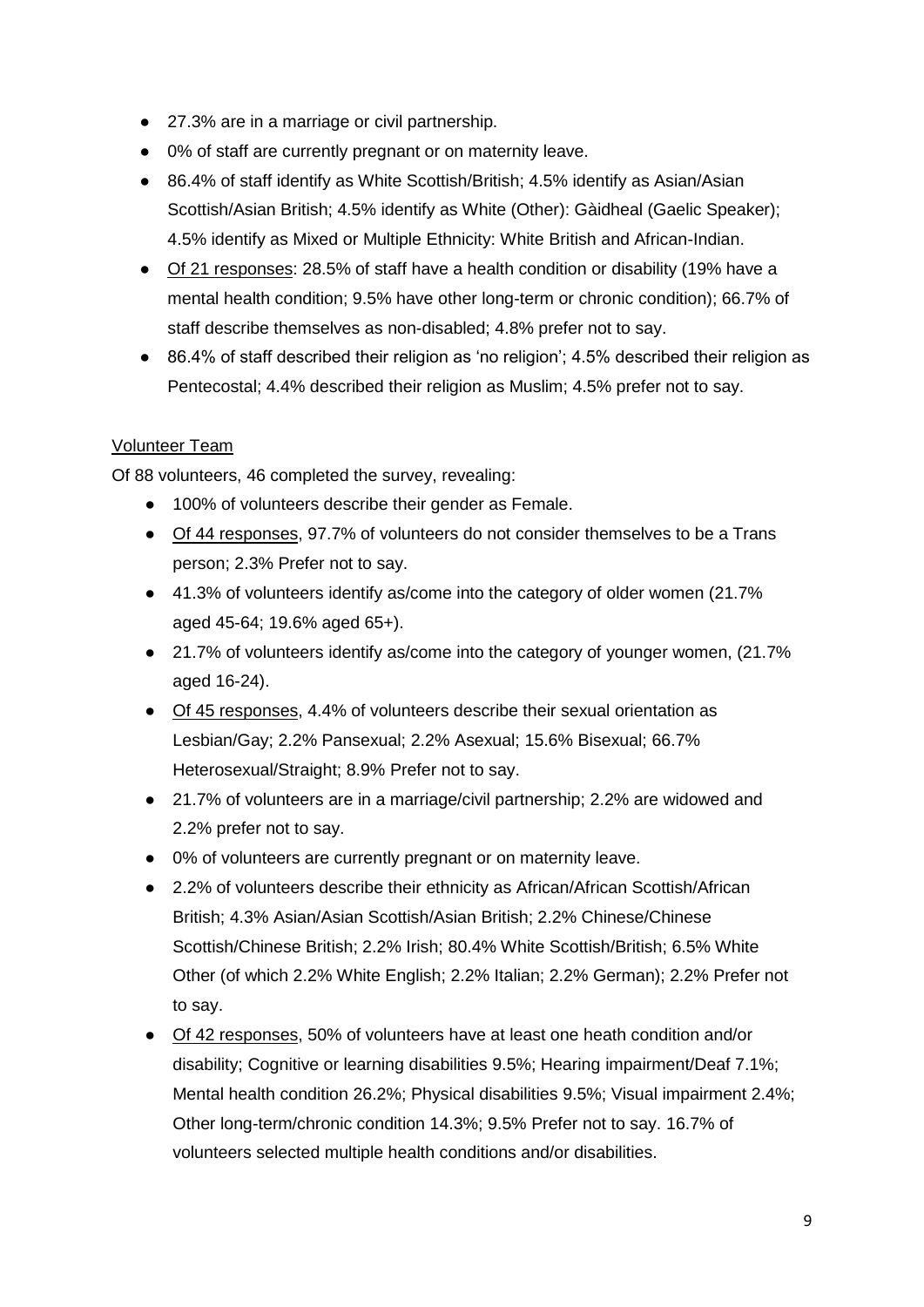● 10.9% of volunteers describe their religion as Church of Scotland; 8.7% Roman Catholic; 2.2% Baptist; 2.2% Agnostic; 2.2% Buddhist; 6.5% Prefer not to say; 67.4% No religion.

#### Audience (learners, visitors, project users, supporters)

It is not possible to gather detailed profile data for each and every visitor, project user and event participant, however GWL has built its own bespoke CRM Monitoring and Evaluation system to measure and analyse data gathered from attendees at our public and learning programme events and activities, and from other groups with which we meaningfully engage. The following percentages are based on the information gathered from monitoring and evaluation forms submitted.

Gender

| Female                     | 90% |
|----------------------------|-----|
| Male                       | 3%  |
| Non Binary / Trans / other | 7%  |

Age (we have not included children)

| 16-24 | 12%        |
|-------|------------|
| 25-44 | 42%        |
| 45-65 | <b>28%</b> |
| $65+$ | 18%        |

#### **Sexuality**

| Heterosexual / straight | 72% |
|-------------------------|-----|
| Gay / Lesbian           | 12% |
| <b>Bisexual</b>         | 14% |
| In another way          | 2%  |

**Ethnicity** 

76% identified as White Scottish / White British.

The remaining 24% self-identified from 32 categories of ethnicity description based on the Census, including:

| African/African Scottish/African British:       | $1\%$ |
|-------------------------------------------------|-------|
| Black/Black Scottish/Black British:             | 2%    |
| Caribbean/Caribbean Scottish/Caribbean British: | $1\%$ |
| Indian/Indian Scottish/Indian British:          | 3%    |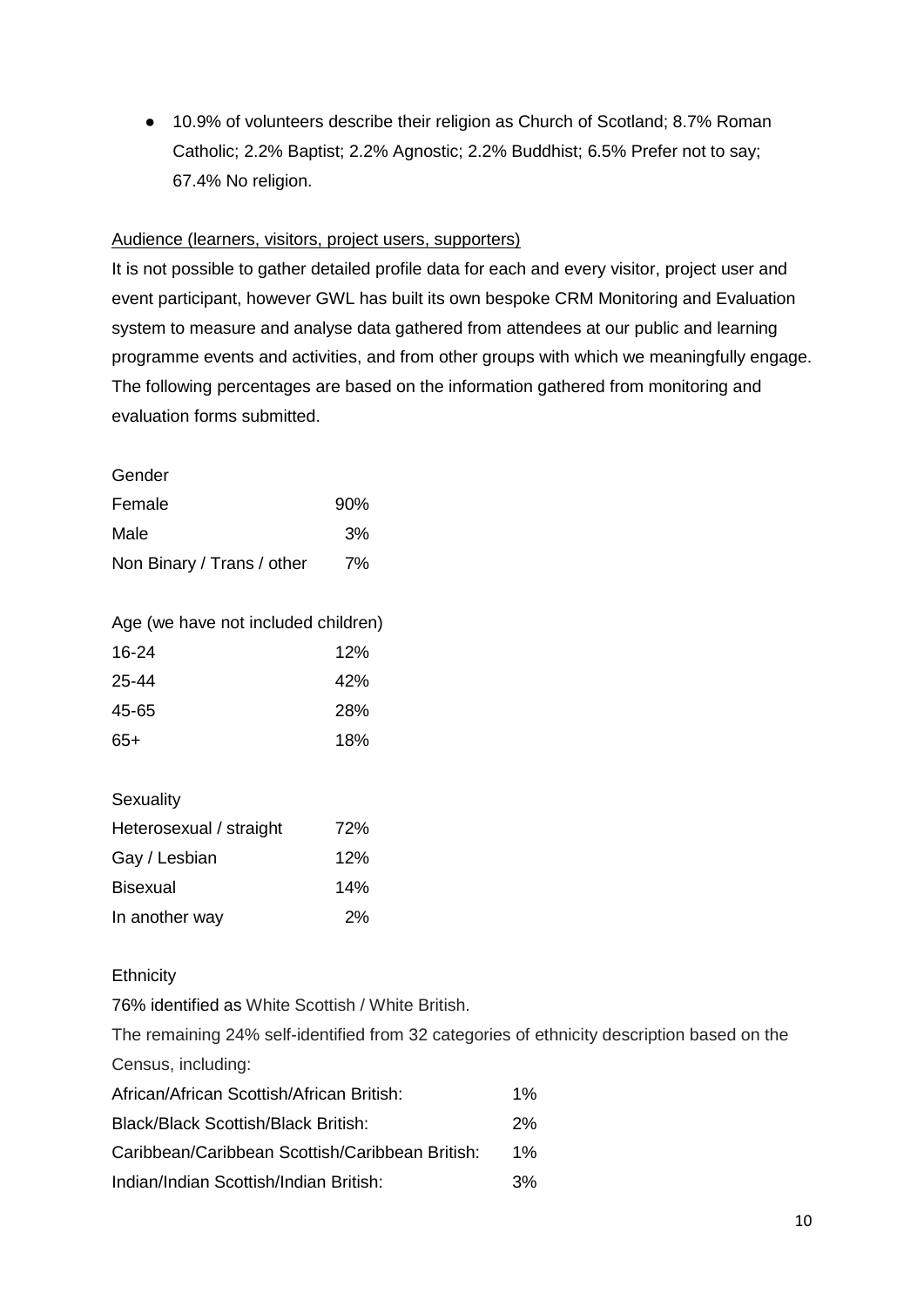| Pakistani/Pakistani Scottish/Pakistani British: | $1\%$ |
|-------------------------------------------------|-------|
| Chinese/Chinese Scottish/Chinese British:       | $1\%$ |
| Irish:                                          | 3%    |
| White Other Non-British:                        | 10%   |
| Other:                                          | 2%    |

Disability (please note that these percentages total more than 100% since people can have more than one disability)

| Learning disability:                                              | $4\%$ |
|-------------------------------------------------------------------|-------|
| <b>Mental Health Condition:</b>                                   | 16%   |
| Non-disabled:                                                     | 70%   |
| Physical Impairment:                                              | 4%    |
| Sensory Impairment:                                               | 3%    |
| Other disability / impairment / long-term / chronic condition: 6% |       |

#### Socio-economic group

This is more difficult to gather data to be specific about, but as we are based in the heart of a community that is in the top 5% most deprived in Scotland, it is probably reflective that 37% of our library 'borrowers' identify as 'low income / unwaged / student.'

#### Locality

Our visitors come from around the world and around the corner and data reflecting geographic spread will differ between figures for visitors to the museum and those attending specific events / learning activities. However, the breakdown for visitors is as follows:

- Glasgow 34% (of these, 21% are from our immediate neighbourhood - 7% of overall visitors)
- Rest of Scotland 29%
- Rest of the UK 16%
- International 21%

GWL undertakes targeted project development, delivers dedicated events, and houses archive and museum collections that focus on, or are of particular interest to, specific groups, for example: a Lifelong Learning project aimed at BAME women; *Collect:if*, a dedicated project supporting Women of Colour creatives; daily ESOL classes; the occasional production of an LGBTQIA Zine 'Hens Tae Watch Oot Fur', produced by GWL's in house group; the housing of the UK national Lesbian Archives and several collections relating to groups with Protected Characteristics across the Equality, Diversity and Inclusivity spectrum;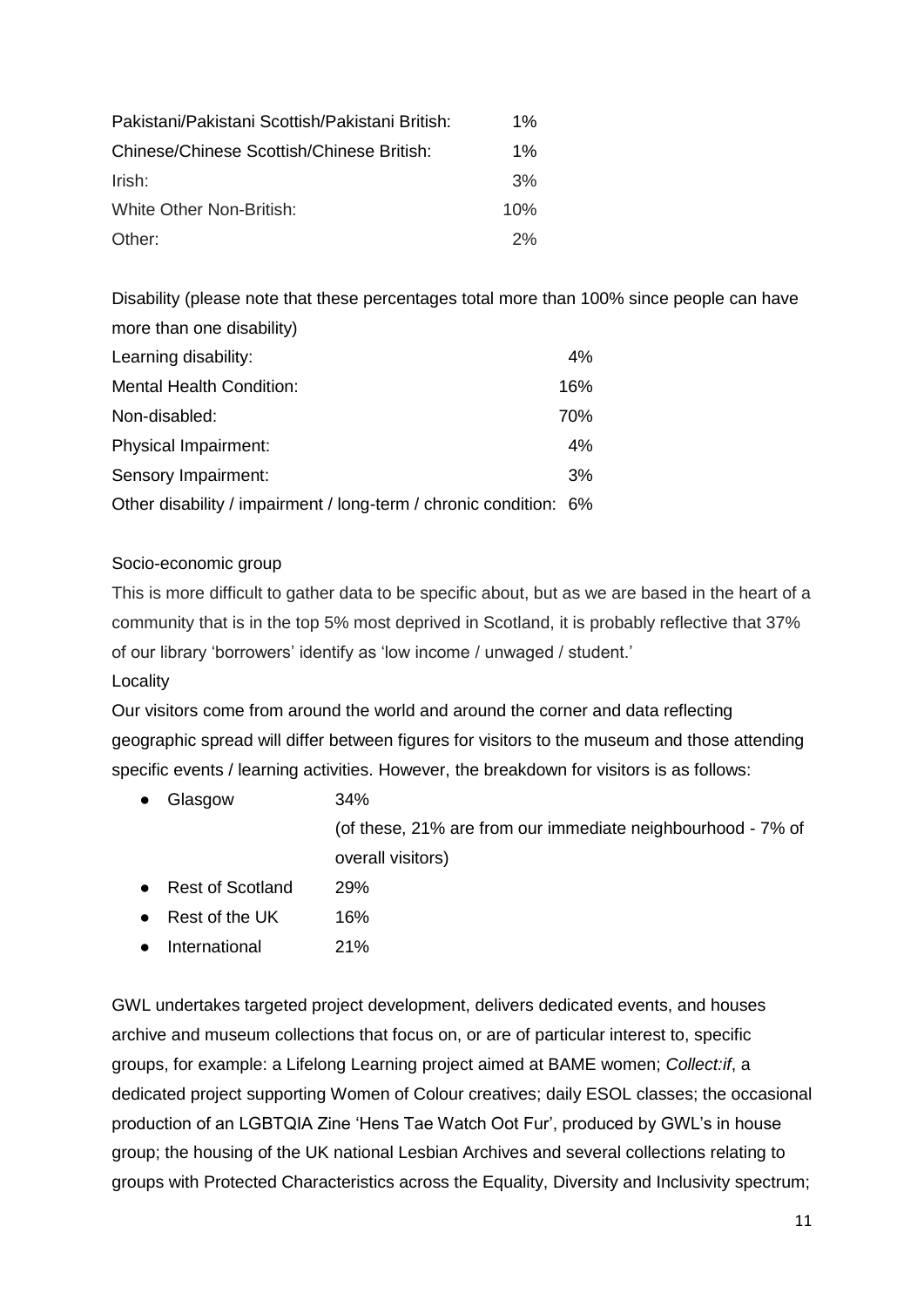the provision of an Adult Literacy project; and projects aimed at expanding horizons and increasing the cultural and social capital of women, for example 'Seeing Things'.

GWL is located in an area of social-economic deprivation and includes local people among its volunteer team, active and regular project participants, and audiences for public events.

Across the categories of Protected Characteristics, monitoring and evaluation evidence gathered suggests that, on the whole, GWL performs well within the confines of restricted capacities in some areas.

To determine the direction and priorities of this Action Plan, 17 people from across the organisation, including Board members, paid staff and volunteers, were actively engaged in a one-day session. Objectives have been set taking into account the organisation's Strategic Plan, Business Plan, Learning Policy, SWOT analysis, projects and services provided, and current EDI performance. The Objectives therefore broadly focus on the Protected Characteristics of Disability, Race / Ethnicity and Local Women (Socio-economic Deprivation).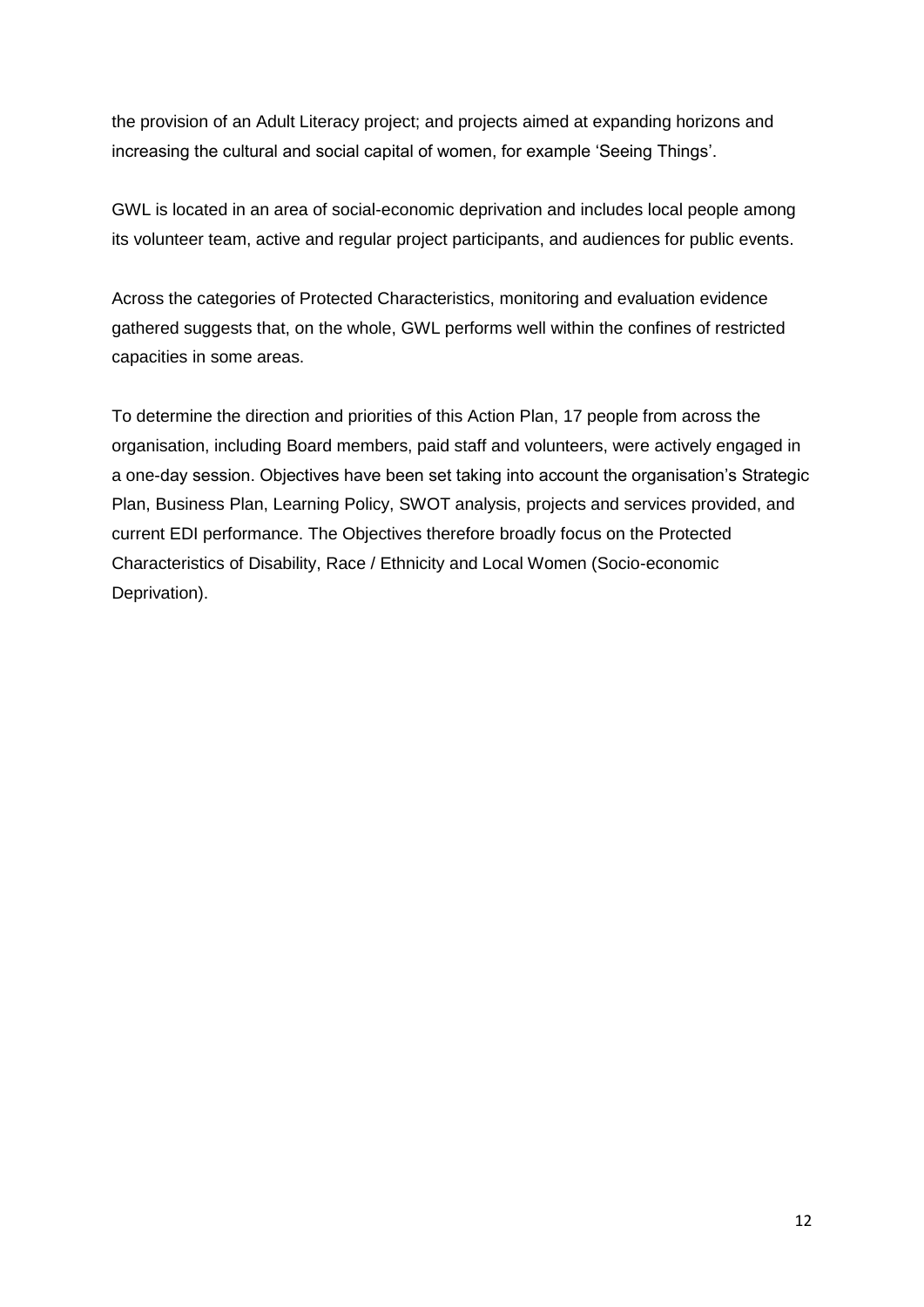## **SWOT Analysis**

| <b>Strengths</b>                                                     | <b>Weaknesses</b>                                                            |
|----------------------------------------------------------------------|------------------------------------------------------------------------------|
| GWL has strong standing as a sector leader in EDI work and is        | Barriers to full access exist: lack of onsite child care, no translation /   |
| regularly cited as a model of good practice, with case studies often | interpretation services, no routine BSL signing at events, no GWL            |
| highlighted by, for example: Creative Scotland, Museums Galleries    | promotional materials in community languages                                 |
| Scotland, Glasgow City Council, the Museums Association and          |                                                                              |
| others                                                               | There are lack of capacity issues to fully respond to multiple / complex     |
|                                                                      | needs                                                                        |
| Creative Scotland values GWL's EDI work, and has requested our       |                                                                              |
| input into training staff and other organisations in the sector      | Lack of dedicated budgets to work with people with some specific             |
|                                                                      | Protected Characteristics, for example LGBTI                                 |
| GWL delivers projects funded by Equality Funds from Glasgow City     |                                                                              |
| <b>Council and the Scottish Government</b>                           | The lending library collection is not fully accessible, with some shelves at |
|                                                                      | a height beyond the reach of wheelchair users                                |
| A strong reputation for delivering consistently diverse, innovative, |                                                                              |
| inclusive creative and learning programmes                           | Aspects of the building require attention to make them more fully            |
|                                                                      | accessible, for example some doors are heavy, there is no fixed prayer /     |
| Already have robust frameworks and procedures in place that          | spirituality room                                                            |
| forefront EDI issues: Strategic Plan, Business Plan, Learning        |                                                                              |
| Policy, 'This is Who We Are' Values training for all new personnel   | Significant gaps in digitised materials                                      |
| across the organisation                                              |                                                                              |
|                                                                      | GWL's location is more difficult to travel to by public transport for people |
|                                                                      | based in some areas of the city, for example the South Side                  |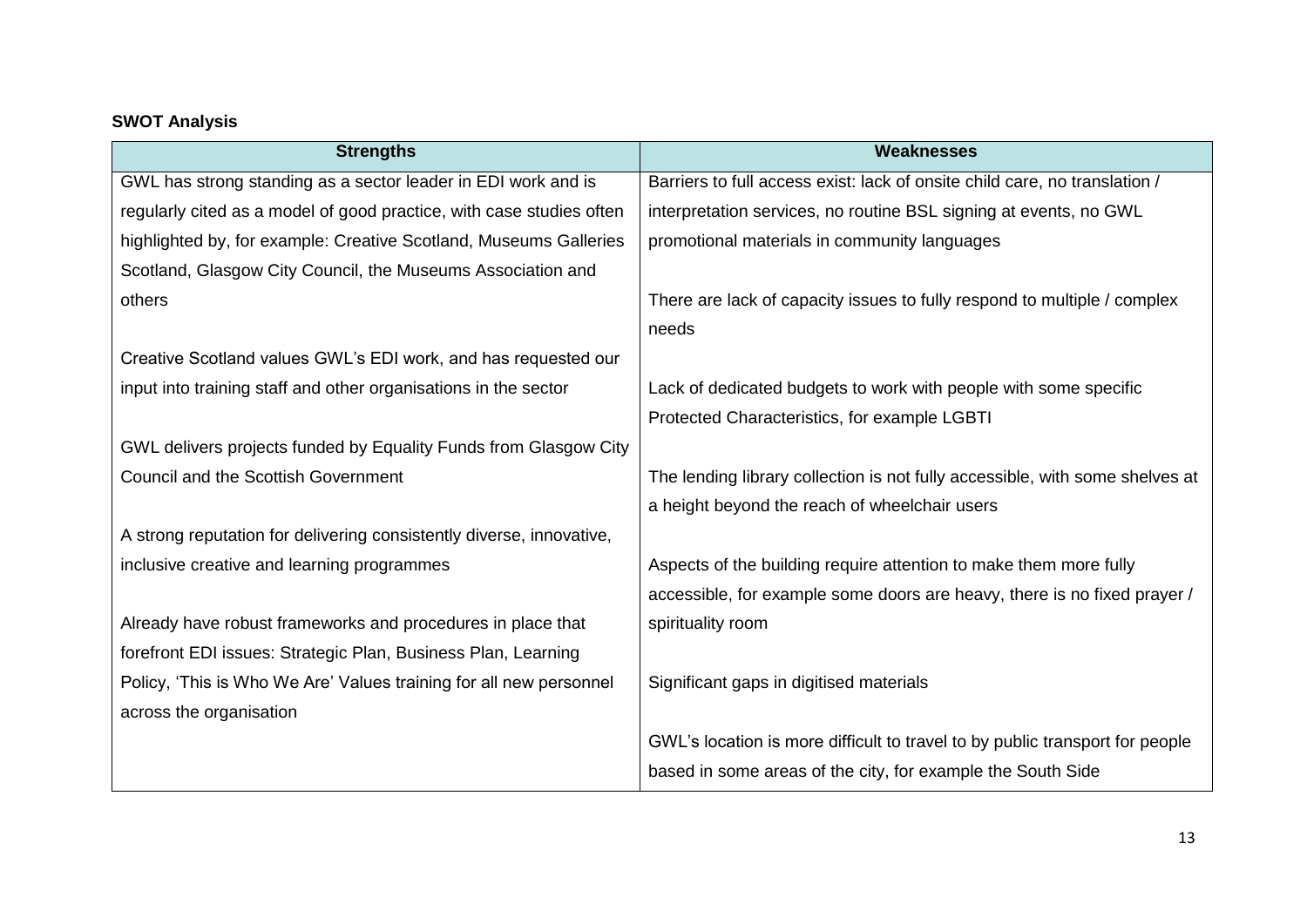| Board and staff team is equipped with high levels of knowledge and   | Lack of a stock budget, so no opportunity to buy books where there are |
|----------------------------------------------------------------------|------------------------------------------------------------------------|
| experience relating to EDI issues                                    | gaps, such as those in community languages                             |
|                                                                      |                                                                        |
| GWL takes a proactive approach to improving EDI performance          | GWL's income is above the limit for some funding opportunities         |
|                                                                      |                                                                        |
| The donor determined GWL collections (library, archive and           | Demand from external organisations for support and training with their |
| museum) are abundant with materials about EDI                        | EDI needs is not matched by GWL's capacity to deliver                  |
|                                                                      |                                                                        |
| The newly refurbished building is accessible, with lift access,      |                                                                        |
| induction loop, accessible toilets and access ramps                  |                                                                        |
|                                                                      |                                                                        |
| GWL operates a self-defining pricing system for events, with most    |                                                                        |
| events free to access, along with initiatives such as Pay it Forward |                                                                        |
|                                                                      |                                                                        |
| In house fluent speakers of community languages among paid staff     |                                                                        |
| team members, including Urdu, Punjabi, Arabic, Gaelic and French,    |                                                                        |
| while the volunteer team comprises speakers of a further ten         |                                                                        |
| languages including German, Farsi, Tigrinya, French, Greek,          |                                                                        |
| Polish, Italian, Gaelic, Dutch and Cantonese                         |                                                                        |
|                                                                      |                                                                        |
| On site, free provision of dedicated, cross-organisational services: |                                                                        |
| Adult Literacy and Numeracy Project, BAME Women's Project,           |                                                                        |
| LGBTQI+ focussed Project, Volunteer support and development          |                                                                        |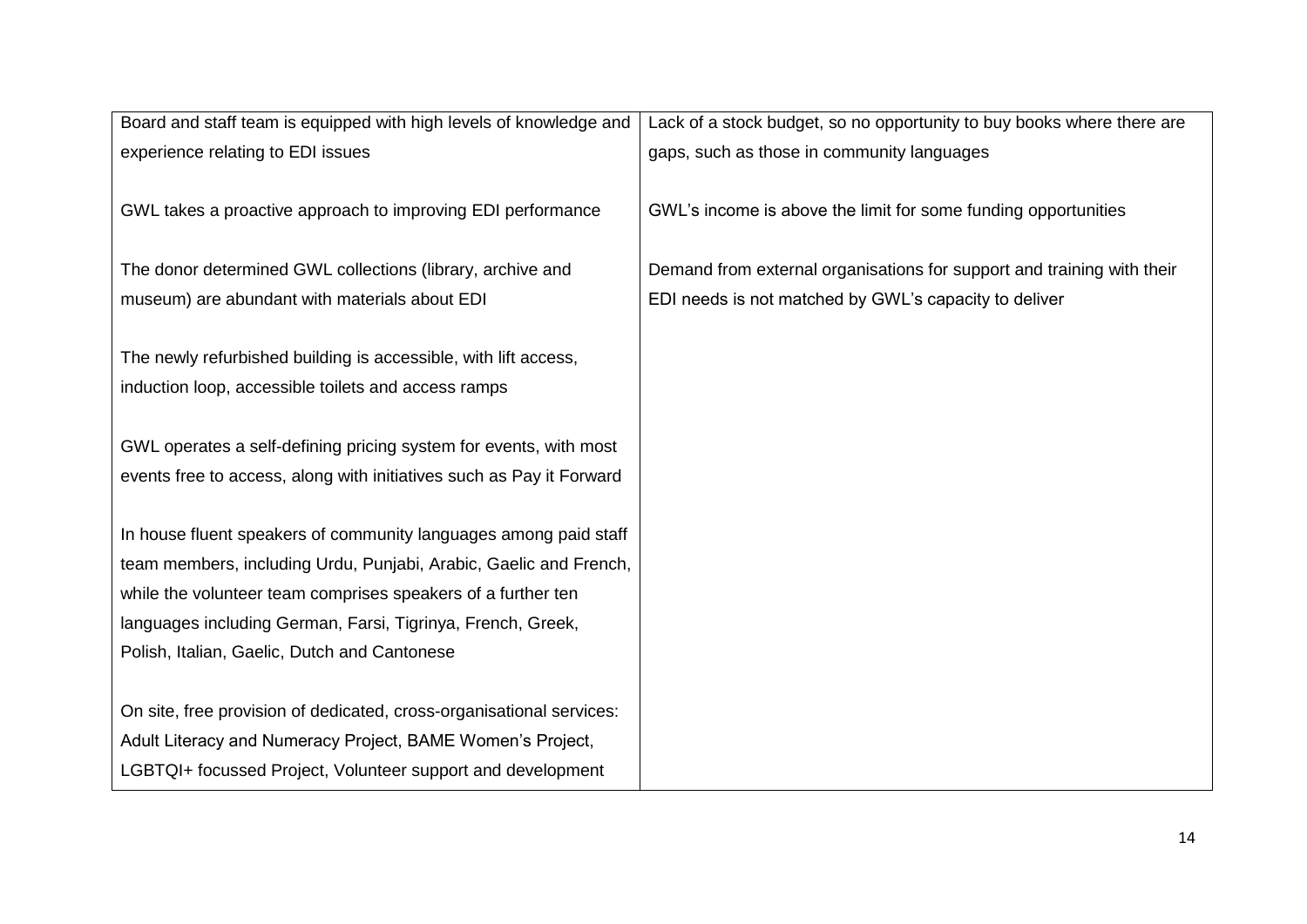project, daily ESOL classes, staff fluent in other community languages

Understanding of and commitment to person-centred, intersectional approaches in our work

Explicitly values-led organisation rooted in EDI and committed to transparency in its policies and processes

Excellent partnership working track record with diverse organisations across many sectors

GWL delivers training on EDI to external organisations

GWL has national 'reach', with accessible programmes of creative learning

Strong BAME community outreach programmes with some communities in Glasgow

GWL is located in the heart of Glasgow's East End, an area of socio-economic deprivation, with high levels of support, sense of ownership and engagement from the local community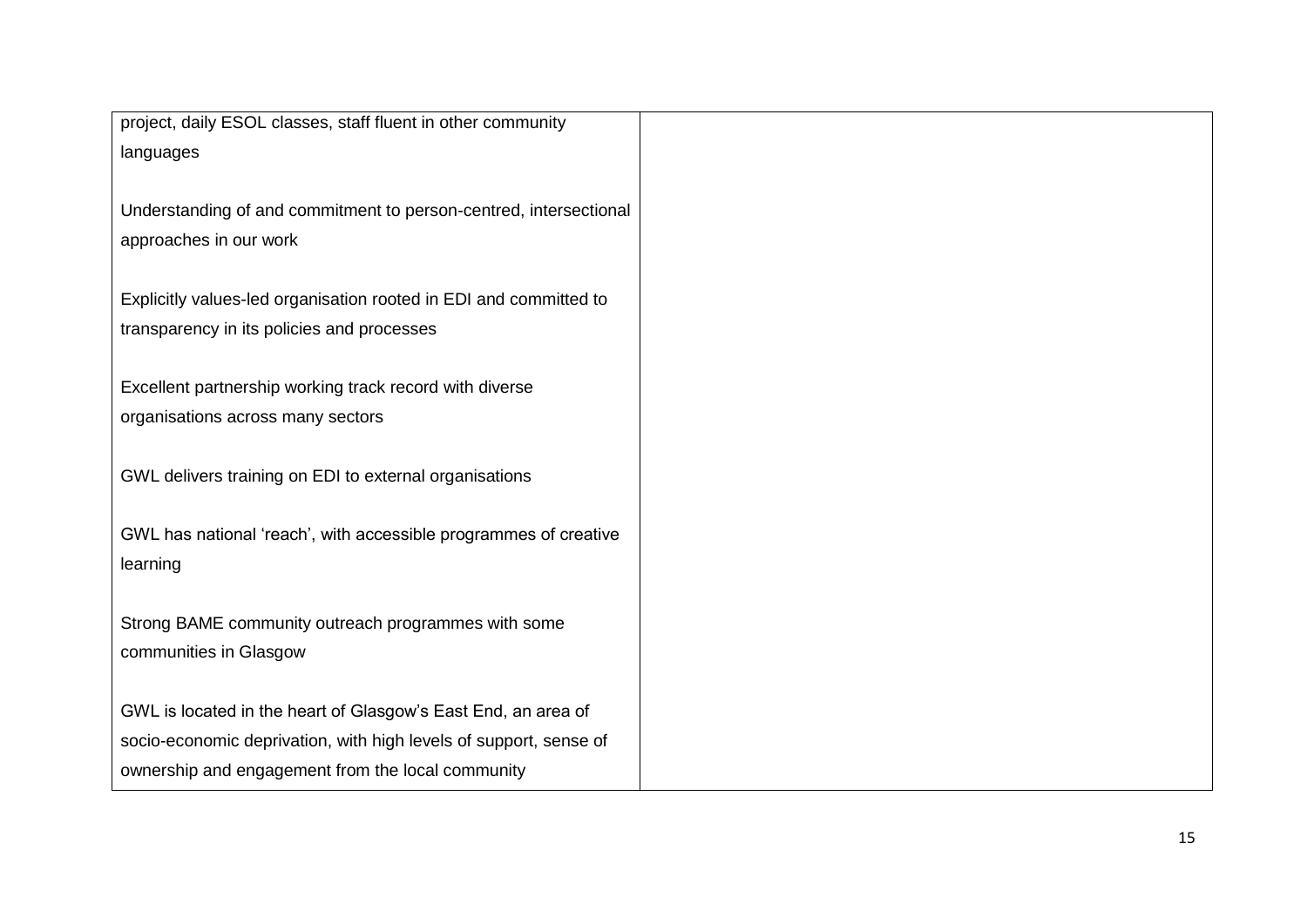| GWL's bespoke monitoring and evaluation toll, LOL, can evidence<br>and measure the organisation's EDI performance |                                                                             |
|-------------------------------------------------------------------------------------------------------------------|-----------------------------------------------------------------------------|
| <b>Opportunities</b>                                                                                              | <b>Threats</b>                                                              |
| Potential for GWL to secure Intellectual Property Rights on                                                       | Changes in political administrations may mean decreased support for         |
| materials and resources related to EDI, for example the Inspired!                                                 | equalities                                                                  |
| Palette and LOL                                                                                                   |                                                                             |
|                                                                                                                   | Misperceptions about what GWL is and does                                   |
| Strong commitment to equalities from the Scottish Government and                                                  |                                                                             |
| funders such as Creative Scotland and Glasgow City Council                                                        | Misogyny and sexism are pervasive in society                                |
| means that there may be increased opportunities for equalities /                                                  |                                                                             |
| gender related projects, or to provide capacity for child-care,                                                   | The Heritage / Library / Museums / Arts Sector is particularly vulnerable   |
| interpretation or translation                                                                                     | to funding cuts, sometimes seen as a 'luxury'                               |
|                                                                                                                   |                                                                             |
| The name 'Glasgow Women's Library' could be reviewed in the                                                       | Public sector funding is under pressure, threatening the amount of grant    |
| context of it being a 'misnomer'                                                                                  | available to voluntary organisations and resulting in 'stand still' budgets |
|                                                                                                                   | with funding award packages                                                 |
| A revised Strategic Plan opens up the opportunity and commitment                                                  |                                                                             |
| for GWL to play a more active role in sector change-making                                                        | GWL's uniqueness and innovative approaches to addressing inequalities       |
|                                                                                                                   | is not fully comprehended or valued by all funders or by some colleagues    |
| Increased use of technologies to widen reach to audiences                                                         | across key sectors such as museums                                          |
|                                                                                                                   |                                                                             |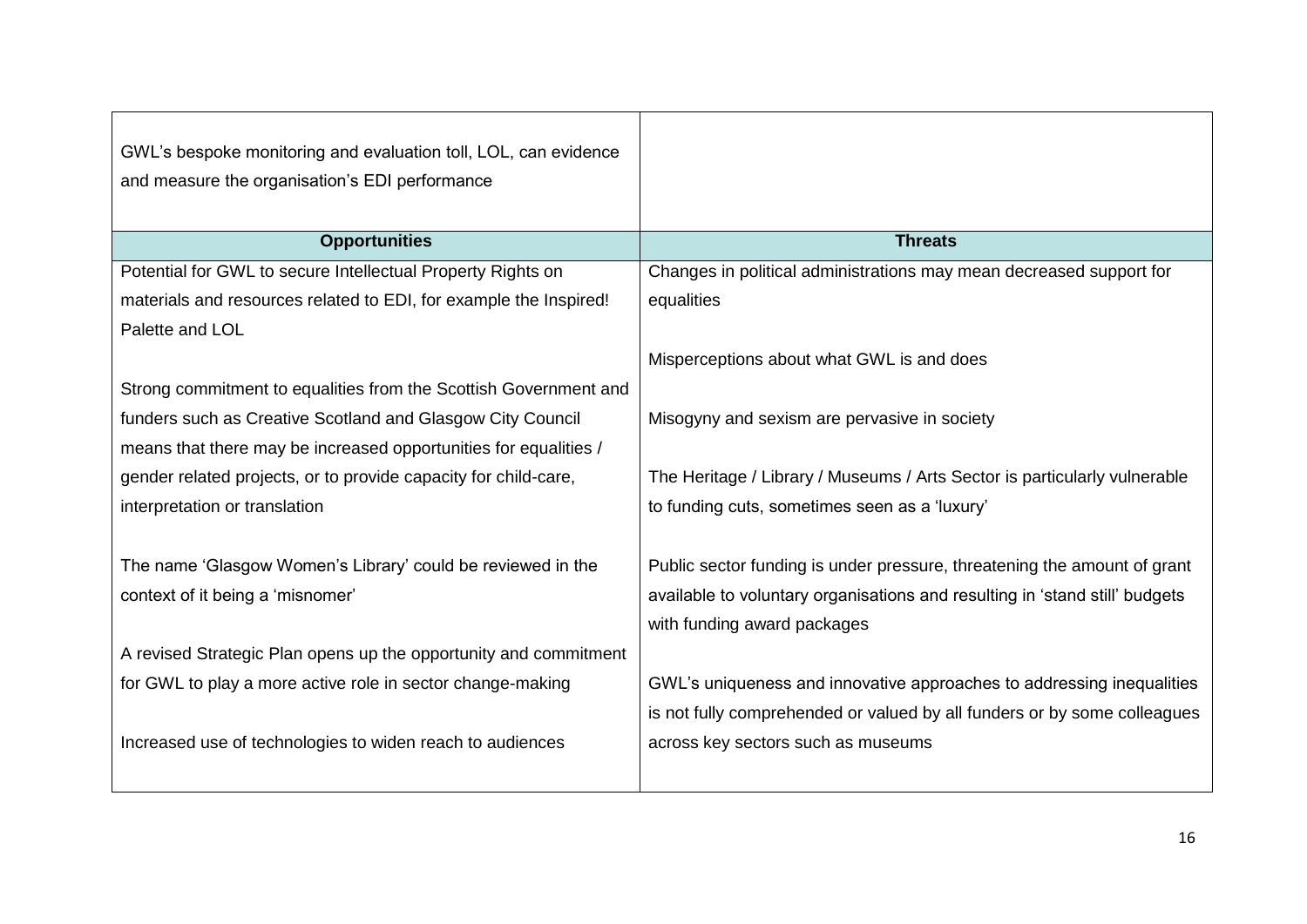| GWL is a model of a Library / Museum / Arts organisation that  | A misperception by funders, the public and other stakeholders that         |
|----------------------------------------------------------------|----------------------------------------------------------------------------|
| changes lives for the better                                   | GWL's recent / ongoing successes mean that the organisation is doing       |
|                                                                | so well that it no longer needs grant support, public funding or financial |
| Opportunities to develop new tools to capture data and measure | support from individual donors to develop or sustain its services          |
| Socio-Economic impacts                                         |                                                                            |
|                                                                | Economic and political uncertainty: post Brexit, and in the context of a   |
|                                                                | potential second Independence Referendum for Scotland                      |
|                                                                |                                                                            |
|                                                                | The global rise of right wing values and behaviours potentially            |
|                                                                | undermines EDI gains                                                       |
|                                                                |                                                                            |
|                                                                | The threat of digital attacks in terms of Social Media trolling and online |
|                                                                | presence may increase in line with GWL's rising profile                    |
|                                                                |                                                                            |
|                                                                | Two out of three local train stations, including the nearest one, are not  |
|                                                                | accessible                                                                 |
|                                                                |                                                                            |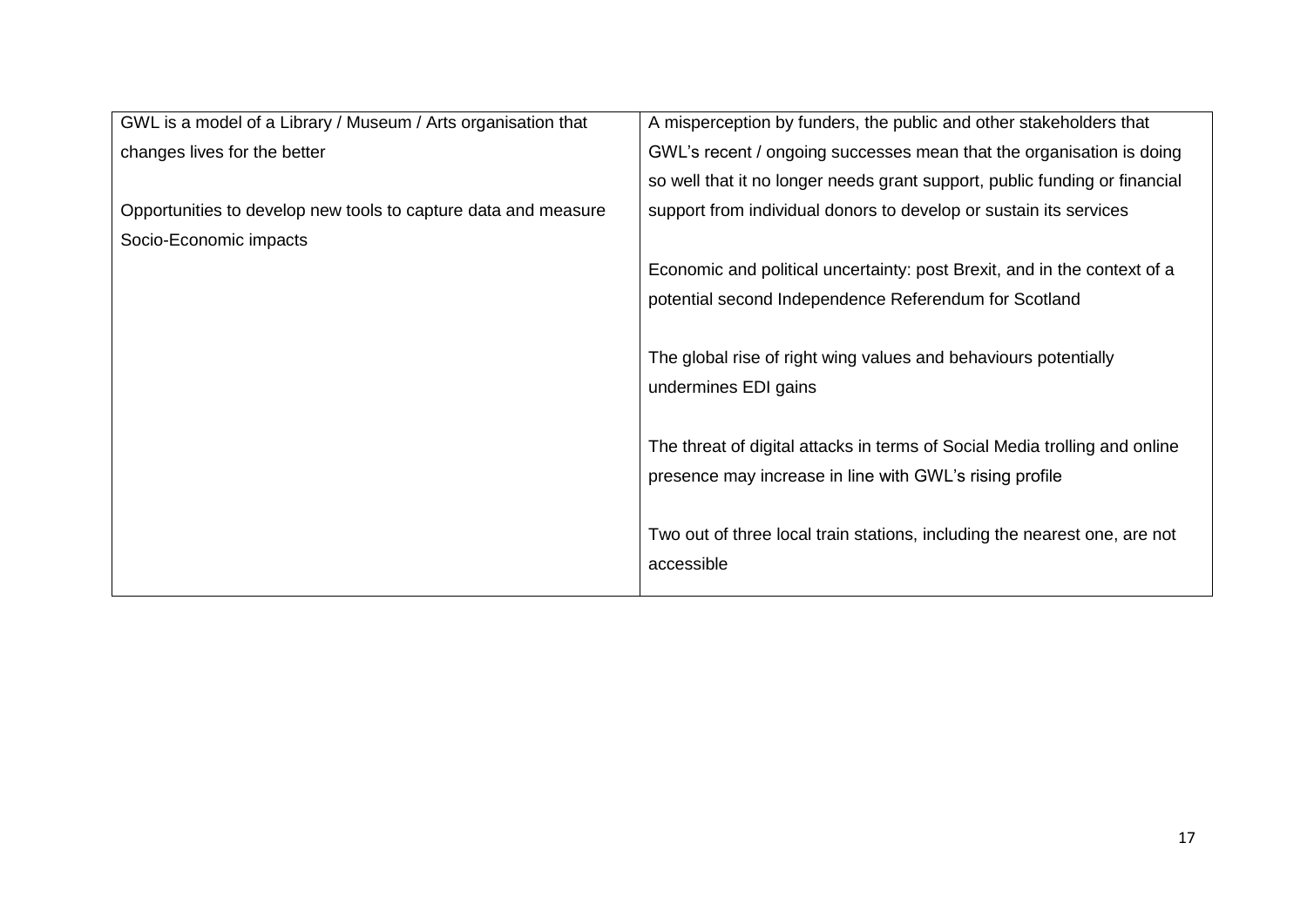## **Original Objectives: 2019/2020**

| <b>Objectives</b>                                                                                                                                                                                                                       | Lead                                              | <b>Tasks</b>                                                                                                                                                                                                                                                                                                                                                                                                                                                                                                                                                                                                                                                                     | <b>Targets</b>                                                                                                                                                                                                                                                                                                                                                                                                                                                                                                                                                                                                                                                                                                                                                             | <b>Measures of</b>                                                                                                                                                                                                                                                                                                   | <b>Actual</b>                                                                                                                                                                                                                                                                                                                                                                                                                                                                                                                                                                                  |
|-----------------------------------------------------------------------------------------------------------------------------------------------------------------------------------------------------------------------------------------|---------------------------------------------------|----------------------------------------------------------------------------------------------------------------------------------------------------------------------------------------------------------------------------------------------------------------------------------------------------------------------------------------------------------------------------------------------------------------------------------------------------------------------------------------------------------------------------------------------------------------------------------------------------------------------------------------------------------------------------------|----------------------------------------------------------------------------------------------------------------------------------------------------------------------------------------------------------------------------------------------------------------------------------------------------------------------------------------------------------------------------------------------------------------------------------------------------------------------------------------------------------------------------------------------------------------------------------------------------------------------------------------------------------------------------------------------------------------------------------------------------------------------------|----------------------------------------------------------------------------------------------------------------------------------------------------------------------------------------------------------------------------------------------------------------------------------------------------------------------|------------------------------------------------------------------------------------------------------------------------------------------------------------------------------------------------------------------------------------------------------------------------------------------------------------------------------------------------------------------------------------------------------------------------------------------------------------------------------------------------------------------------------------------------------------------------------------------------|
| Ensure that the GWL team,<br>comprising Board Members, paid<br>staff and volunteers, is truly<br>equal, inclusive and diverse with<br>high levels of awareness, skills<br>and knowledge regarding EDI<br>issues across the organisation | Sue John,<br>Enterprise<br>Development<br>Manager | Annual anonymous<br><b>Protected Characteristics</b><br>profile gathering survey<br>for all personnel: Board<br>Members, paid staff and<br>volunteers. Appropriate<br>support will be offered to<br>volunteers if needed<br><b>Review and address</b><br>where possible the<br><b>Protected Characteristic</b><br>profile gaps within Board,<br><b>Paid Staff and Volunteer</b><br>Teams, implementing<br>revised recruitment and<br>selection processes and<br>mentoring schemes if<br>necessary<br>Deliver 'Equality in<br>Progress' (EiP) Training<br>to all personnel across<br>the organisation, with this<br>being mandatory for<br><b>Board Members and paid</b><br>staff | <b>Anonymous Protected</b><br><b>Characteristics Survey to</b><br>be circulated to<br>personnel annually at<br>the end of June, with a<br>target of at least an<br>average of 70%<br>completion rate overall<br>New anonymous Equal<br><b>Opportunities monitoring</b><br>form to be instigated for<br>applicants as part of the<br>recruitment process for<br><b>Board Members and</b><br>paid staff by December<br>2018, informing a<br>reflection / strategy on<br>publicising job or board<br>opportunities<br>One 'Equality in<br>Progress' (EiP) training<br>session to be delivered<br>by 31 <sup>st</sup> July 2019 to<br><b>Board and staff</b><br>members; and a further<br>one by 31 <sup>st</sup> March 2020;<br>with a target of 80% of<br>volunteers to have | <b>Success</b><br>Board, Paid Staff and<br><b>Volunteer Teams</b><br>become more<br>representative<br>across all Protected<br>Characteristic<br><b>Groups</b><br>The GWL Team is<br>well trained in EDI<br>and has greater<br>understanding of EDI<br>in the context of the<br>museums, arts and<br>heritage sectors | <b>Performance</b><br>At December 2019:<br>the 2019<br>Anonymous<br><b>Protected</b><br><b>Characteristics</b><br>Survey complete,<br>and target<br>exceeded; June<br>2020 Survey<br>deadlined for action<br>At December 2019:<br><b>New Anonymous</b><br><b>Equal Opportunities</b><br>data gathering<br>system has been<br>successfully<br>implemented for the<br>recruitment of two<br>posts at application<br>submission stage.<br>Feedback will be<br>reviewed, and<br>appropriate<br>suggestions for<br>improvement in<br>recruitment<br>practices<br>implemented by<br><b>July 2020</b> |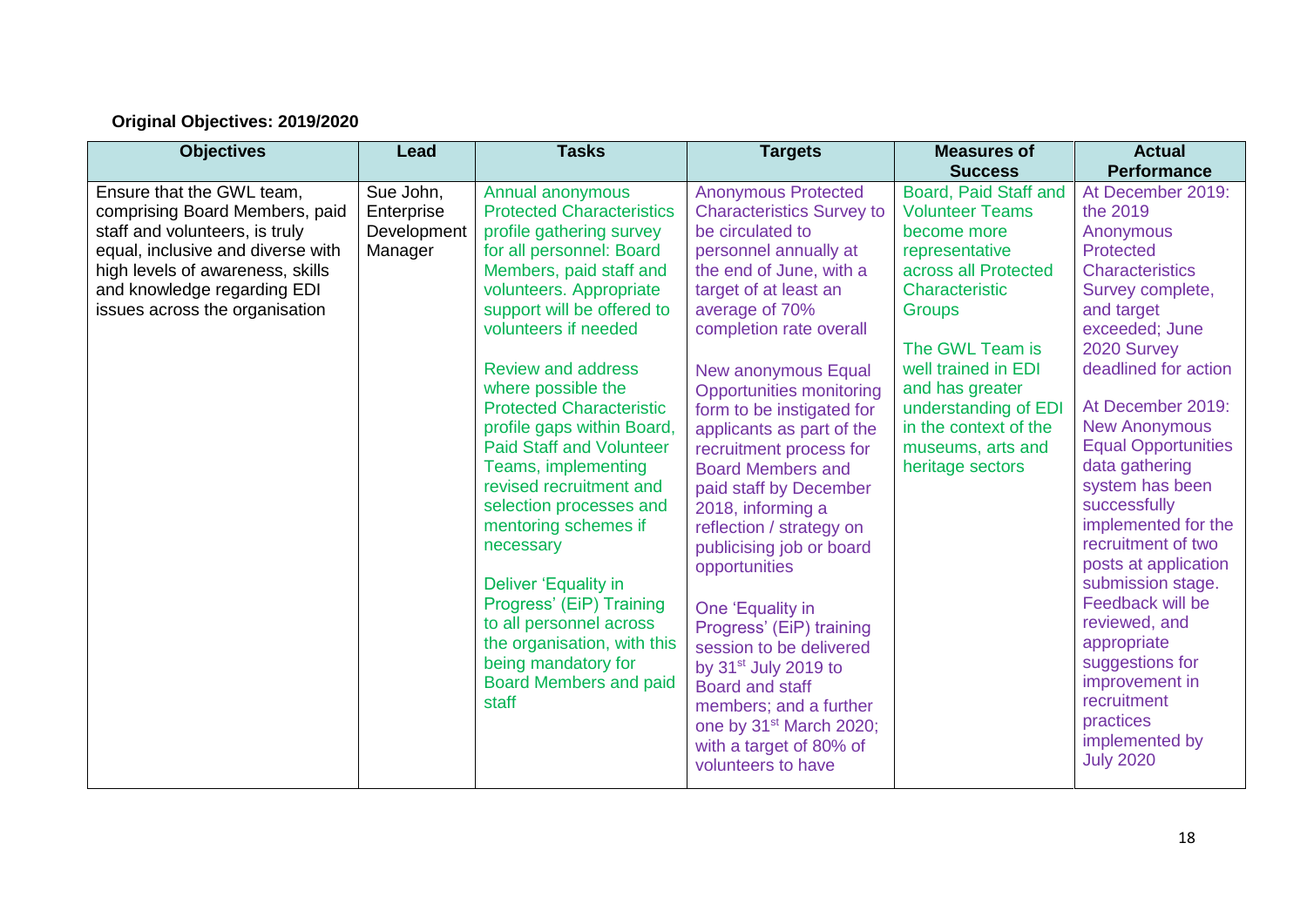|                                                                                                                                                                                         |                                                                                                                          |                                                                                                                                                                                                                                                                                                                                                                                                                                         | received the training by<br>30 <sup>th</sup> September 2020                                                                                                                                                                                                                                                                                                                                                  |                                                                                                                                                                                                                                                                                                                                                                        | At December 2019:<br>Volunteers are now<br>only recruited from<br><b>EDI priority target</b><br>groups<br>The EiP Board and<br>staff training<br>session will take<br>place by September<br>2020 due to staff<br>capacity deficits                                                                                                                                                                                    |
|-----------------------------------------------------------------------------------------------------------------------------------------------------------------------------------------|--------------------------------------------------------------------------------------------------------------------------|-----------------------------------------------------------------------------------------------------------------------------------------------------------------------------------------------------------------------------------------------------------------------------------------------------------------------------------------------------------------------------------------------------------------------------------------|--------------------------------------------------------------------------------------------------------------------------------------------------------------------------------------------------------------------------------------------------------------------------------------------------------------------------------------------------------------------------------------------------------------|------------------------------------------------------------------------------------------------------------------------------------------------------------------------------------------------------------------------------------------------------------------------------------------------------------------------------------------------------------------------|-----------------------------------------------------------------------------------------------------------------------------------------------------------------------------------------------------------------------------------------------------------------------------------------------------------------------------------------------------------------------------------------------------------------------|
| Ensure that all partner<br>organisations and individuals<br>external to the organisation, in<br>working with GWL, fully<br>understand and support GWL's<br>EDI approach and commitments | Laura Dolan<br>and Katie<br>Reid,<br>Production<br>$Co-$<br>ordinators<br>Rachel<br>Thain-Gray,<br>Development<br>Worker | The delivery of bespoke<br>'Equality in Progress'<br>(EiP) Training by GWL to<br>a range of cultural sector<br>organisations on EDI<br><b>issues</b><br>Proactively identify and<br>record models and<br>examples of EDI good<br>practice that GWL can<br>learn from and that can<br>help GWL to meet its EDI<br><b>Objectives</b><br><b>Proactively invite</b><br>potential partners to the<br>public 'This Is Who We<br>Are' sessions | Deliver 'Equality in<br>Progress' (EiP) training<br>to staff from three<br>external cultural<br>organisations in 2018-<br>2019; four such<br>organisations in 2019-<br>2020; and five more in<br>2020-2021<br>Upskill a team of six new<br>participants during 2019-<br>2020 to deliver 'Equality<br>in Progress' (EiP)<br>training to external<br>agencies<br>A comprehensive and<br>up-to-date log of good | <b>EDI</b> awareness and<br>its value to all is<br>more greatly<br>understood and<br>proactively<br>demonstrated by<br>partner organisations<br>across the cultural<br>sectors<br>'Equality in Progress'<br>(EiP) training delivery<br>to external<br>organisations<br>becomes sustainable<br>for GWL<br>GWL is able to<br>further expand its<br><b>EDI</b> ambitions, | <b>Target exceeded for</b><br>2018-19 and 2019-<br>20.<br>At December 2019:<br>EiP training was<br>delivered to:<br>Publishing<br>Scotland; The<br><b>Scottish Poetry</b><br>Library; Horizon<br><b>2020 POEM</b><br>(Participatory<br>Memory) network;<br><b>Glasgow Life</b><br><b>Festivals Team:</b><br><b>Historic</b><br>Environment<br>Scotland; Digit!; The<br><b>David Livingstone</b><br>Centre; Canongate; |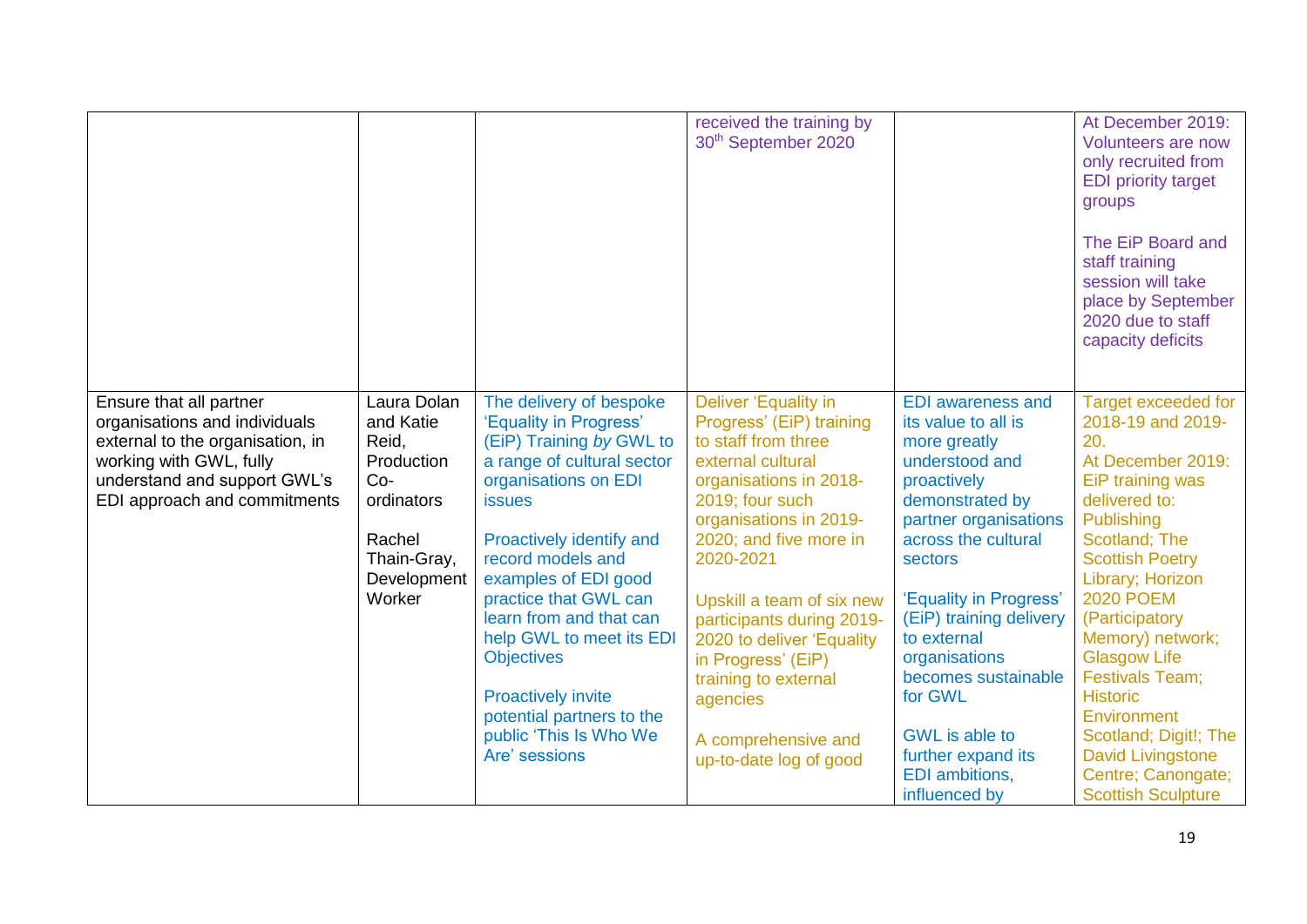|  | practice models set up | external      | Workshop; Ashoka                       |
|--|------------------------|---------------|----------------------------------------|
|  | by July 2019           | organisations | UK; and The                            |
|  |                        |               | <b>Scottish Civic Trust</b>            |
|  |                        |               | In addition,                           |
|  |                        |               | <b>Decoding Inequality</b>             |
|  |                        |               | training was                           |
|  |                        |               | delivered to:                          |
|  |                        |               | Paisley Museum;                        |
|  |                        |               | and the David                          |
|  |                        |               | <b>Livingstone Centre</b>              |
|  |                        |               | In terms of                            |
|  |                        |               | upskilling a team of                   |
|  |                        |               | six new participants                   |
|  |                        |               | to deliver EiP                         |
|  |                        |               | training, funding is                   |
|  |                        |               | currently being                        |
|  |                        |               | sourced to facilitate                  |
|  |                        |               | this                                   |
|  |                        |               |                                        |
|  |                        |               | At December 2019:                      |
|  |                        |               | A log of good                          |
|  |                        |               | practice models has<br>been started in |
|  |                        |               |                                        |
|  |                        |               | <b>Appendix Three</b>                  |
|  |                        |               | At December 2019:                      |
|  |                        |               | five successful                        |
|  |                        |               | public This is Who                     |
|  |                        |               | We Are sessions                        |
|  |                        |               | have been                              |
|  |                        |               | delivered, including                   |
|  |                        |               | a dedicated session                    |
|  |                        |               | for potential                          |
|  |                        |               | partners                               |
|  |                        |               |                                        |
|  |                        |               |                                        |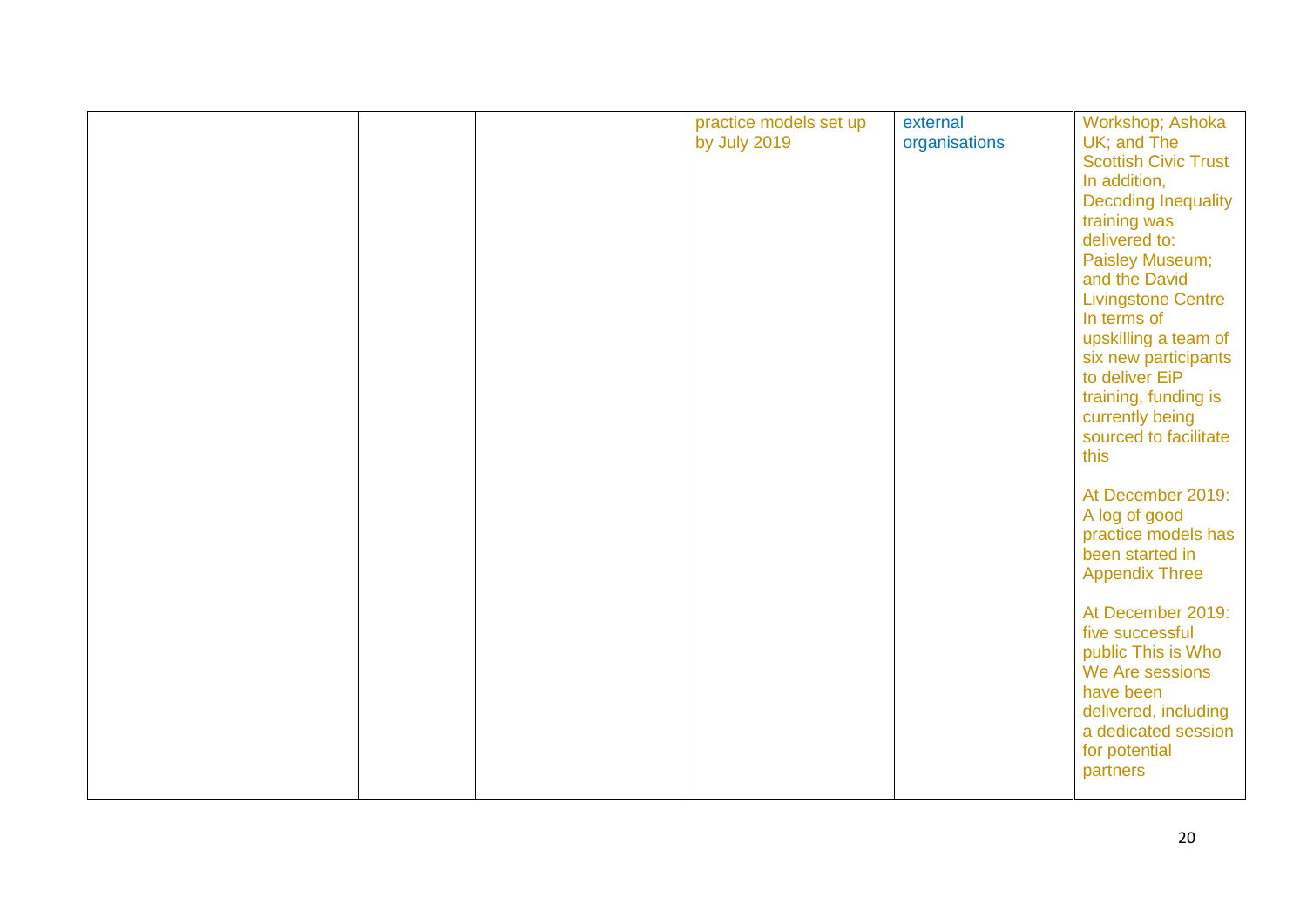| To increase the number of local   | Adele       | Undertake active and       | Devise a contact list of   | <b>Local community</b> | At December 2019:       |
|-----------------------------------|-------------|----------------------------|----------------------------|------------------------|-------------------------|
| women (in the G40 postcode -      | Patrick,    | targeted face-to-face      | relevant local             | businesses,            | A one-mile radius       |
| Bridgeton, Calton and             | Creative    | contact with local people, | businesses and             | organisations and      | exercise has been       |
| Dalmarnock) actively              | Development | businesses and             | organisations, including   | individuals have a     | completed to map        |
| participating in and meaningfully | Manager     | organisations to coincide  | Social Media handles by    | better understanding   | local businesses        |
| engaging with the Artistic        |             | with GWL's seasonal        | Summer 2019                | of GWL' work           | and                     |
| Programme, Learning Projects      |             | <b>Events Programme</b>    |                            |                        | organisations, with     |
| and Collections Development       |             | launches                   | Hold a stall on Bridgeton  | More local people      | a series of meetings    |
|                                   |             |                            | Market in relation to the  | attend events and      | held with               |
|                                   |             |                            | launch of each new         | visit GWL, evidenced   | representatives         |
|                                   |             |                            | <b>Events Programme</b>    | by monitoring of       |                         |
|                                   |             |                            |                            | postcode               | At December 2019:       |
|                                   |             |                            | Designate at least two     |                        | <b>Bridgeton Market</b> |
|                                   |             |                            | places each for the drop   | More local women       | stalls have been        |
|                                   |             |                            | off of leaflets and Events | become volunteers      | active for the launch   |
|                                   |             |                            | Programmes to staff and    | and community          | of each Events          |
|                                   |             |                            | regular volunteers,        | champions of GWL       | Programme               |
|                                   |             |                            | covering between 30-40     |                        |                         |
|                                   |             |                            | local businesses and       |                        | At December 2019:       |
|                                   |             |                            | organisations each time    |                        | <b>Events</b>           |
|                                   |             |                            |                            |                        | Programmes and          |
|                                   |             |                            |                            |                        | leaflets are being      |
|                                   |             |                            |                            |                        | taken out by staff      |
|                                   |             |                            |                            |                        | and volunteers as       |
|                                   |             |                            |                            |                        | planned                 |
|                                   |             |                            |                            |                        |                         |
|                                   |             |                            |                            |                        | The launch of the       |
|                                   |             |                            |                            |                        | Spring 2020             |
|                                   |             |                            |                            |                        | Programme in            |
|                                   |             |                            |                            |                        | February 2020 is        |
|                                   |             |                            |                            |                        | focussed on an          |
|                                   |             |                            |                            |                        | Open Day,               |
|                                   |             |                            |                            |                        | showcasing several      |
|                                   |             |                            |                            |                        | local organisations     |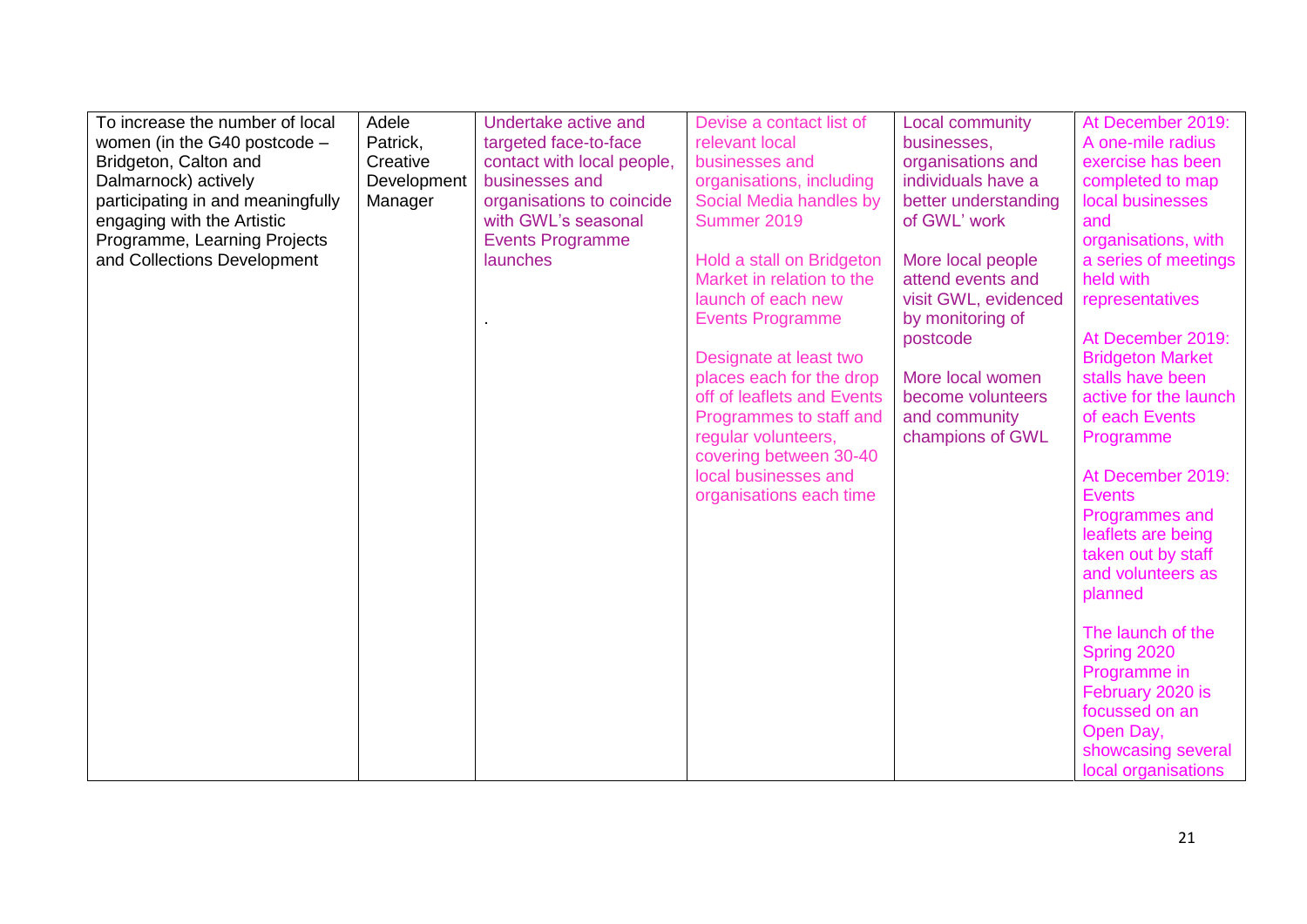|                                                                                                                                                                                        |                                                                                                               |                                                                                                                                                                                                                                                                                                                                                                                                           |                                                                                                                                                                                                                                                                                                                                                                                                                                                                                                                                                           |                                                                                                                                                          | and aimed at local<br>people in particular                                                                                                                                                                                                                                                                                                                                                                                                                                                                                                                                                                     |
|----------------------------------------------------------------------------------------------------------------------------------------------------------------------------------------|---------------------------------------------------------------------------------------------------------------|-----------------------------------------------------------------------------------------------------------------------------------------------------------------------------------------------------------------------------------------------------------------------------------------------------------------------------------------------------------------------------------------------------------|-----------------------------------------------------------------------------------------------------------------------------------------------------------------------------------------------------------------------------------------------------------------------------------------------------------------------------------------------------------------------------------------------------------------------------------------------------------------------------------------------------------------------------------------------------------|----------------------------------------------------------------------------------------------------------------------------------------------------------|----------------------------------------------------------------------------------------------------------------------------------------------------------------------------------------------------------------------------------------------------------------------------------------------------------------------------------------------------------------------------------------------------------------------------------------------------------------------------------------------------------------------------------------------------------------------------------------------------------------|
| To increase the number of<br>disabled women actively<br>participating in and meaningfully<br>engaging with the Artistic<br>Programme, Learning Projects<br>and Collections Development | Adele<br>Patrick,<br>Creative<br>Development<br>Manager;<br>Sue John,<br>Enterprise<br>Development<br>Manager | Improve accessibility to<br><b>GWL's online and</b><br>physical environments,<br>and to learning<br>programmes, events and<br>collections<br>The delivery of training to<br><b>GWL</b> personnel in<br>subtitling and audio<br>description<br>A new project, Decoding<br>Inequality will ensure<br>accessible interpretation<br>of object displays, based<br>on a new intersectional<br>feminist approach | Achievable physical<br>environment accessibility<br>improvements to the<br>building will be identified<br>and costed by December<br>2018, with timescales for<br>fundraising and<br>completion detailed<br>50% of paid staff to be<br>trained in subtitling in<br>2018-2019 by Stagetext<br>The Decoding Inequality<br>resulting exhibition to be<br>launched in January<br>2019 will be fully audio<br>described<br>A strategy will be put in<br>place for future audio<br>describing of exhibitions<br>and BSL signing of<br>events by December<br>2019 | Improved<br>accessibility across<br>the organisation<br>More disabled<br>women attend<br>events, visit GWL<br>and are able to<br>become more<br>involved | At December 2019:<br>Achievable physical<br>environment<br>accessibility<br>improvements have<br>been completed,<br>and detailed in<br>Appendix Four, with<br>other general<br>improvements to<br>programming and<br>service provision.<br><b>Timescales and</b><br>costings for the next<br>phase of physical<br>improvements have<br>been agreed and<br>will be completed by<br><b>July 2020</b><br>At December 2019:<br>50% of paid staff<br>were trained in<br>subtitling in 2018-<br>2019 by Stagetext<br>At December 2019:<br><b>The Decoding</b><br>Inequality exhibition<br>was not audio<br>described |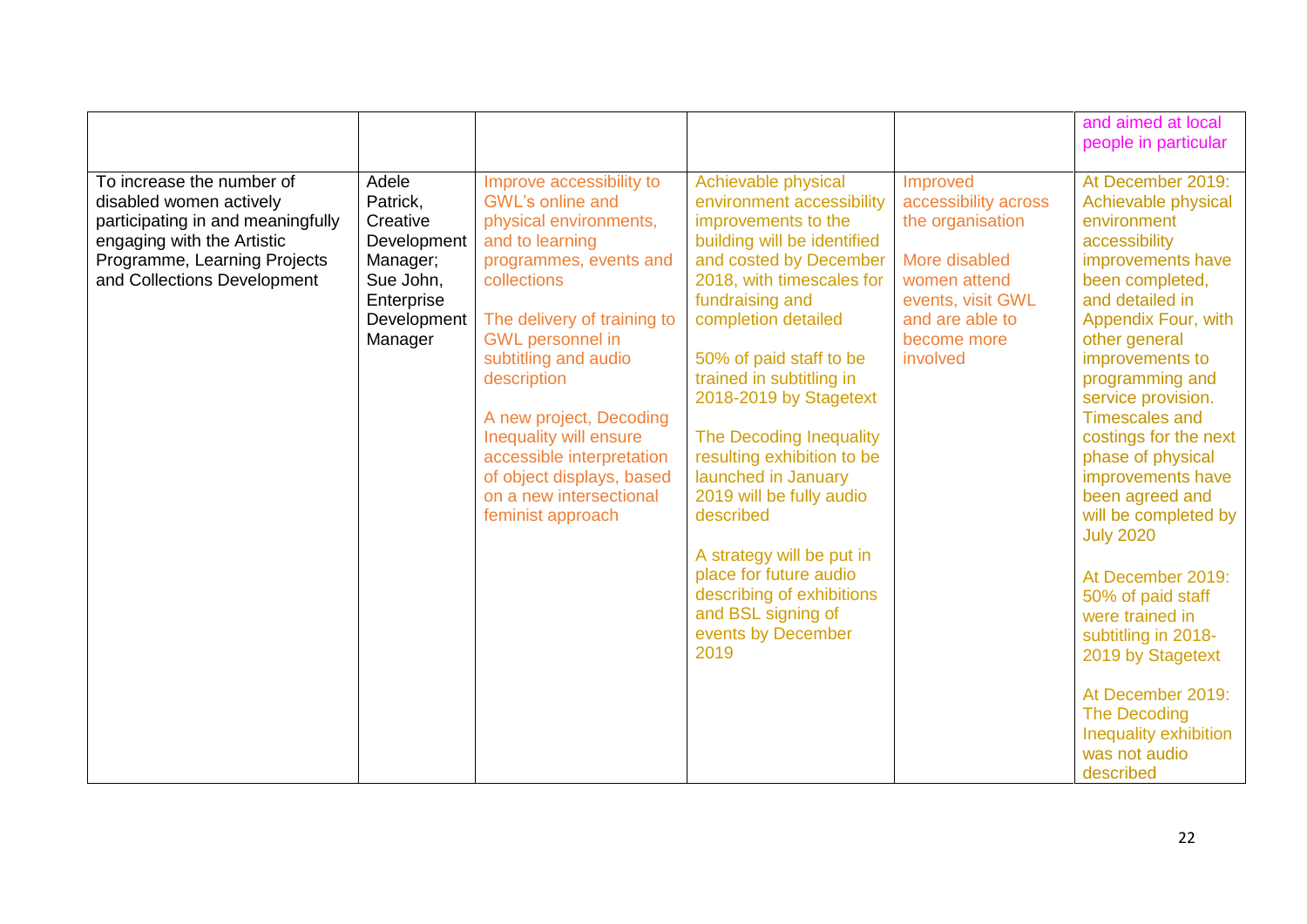|                                                                                                                                                                                           |                                                        |                                                                                                                      |                                                                                                                                          |                                                                                                               | due to lack of staff<br>capacity, although<br>the script has been<br>written<br>At December 2019:<br><b>GWL's Active</b><br><b>Welcome Cluster</b><br>has completed its<br>strategy for future<br>audio describing of<br>exhibitions, BSL<br>signing and Live<br>Subtitling of events<br>At December 2019:<br>The GWL Seeing<br><b>Things Group has</b><br>developed<br>accessibility<br>information for each<br>of its trips and<br>proactively feeds<br>back to partner<br>organisations about<br>accessibility<br>experiences on the<br><b>Seeing Things trips</b> |
|-------------------------------------------------------------------------------------------------------------------------------------------------------------------------------------------|--------------------------------------------------------|----------------------------------------------------------------------------------------------------------------------|------------------------------------------------------------------------------------------------------------------------------------------|---------------------------------------------------------------------------------------------------------------|-----------------------------------------------------------------------------------------------------------------------------------------------------------------------------------------------------------------------------------------------------------------------------------------------------------------------------------------------------------------------------------------------------------------------------------------------------------------------------------------------------------------------------------------------------------------------|
| To increase the number of BAME<br>women actively participating in<br>and meaningfully engaging with<br>the Artistic Programme, Learning<br><b>Projects and Collections</b><br>Development | Syma<br>Ahmed,<br><b>BAME</b><br>Development<br>Worker | Increase and formalise<br>interaction with the City<br>of Glasgow College<br><b>ESOL provision, hosted</b><br>at GWL | Invite the ESOL Tutor/s<br>to attend a GWL 'This Is<br>Who We Are' session at<br>the earliest opportunity<br>in the new academic<br>year | <b>ESOL learners have</b><br>increased active<br>engagement with the<br>learning programme<br>and collections | At December 2019:<br><b>Sessions have</b><br>taken place with<br><b>ESOL learners to</b><br>define needs<br>outside of ESOL                                                                                                                                                                                                                                                                                                                                                                                                                                           |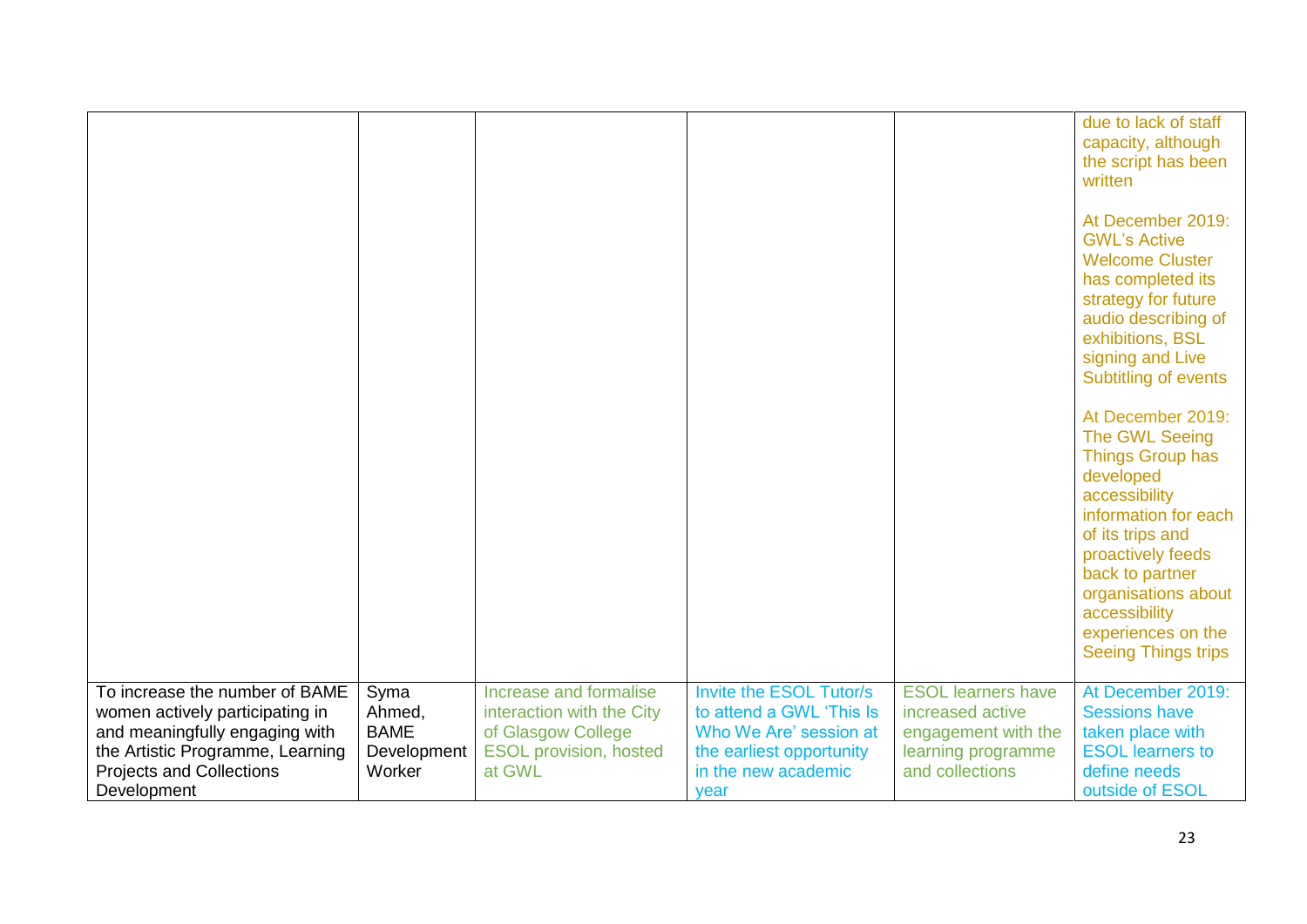| Continue the support of |                                               | The ESOL                       | provision, with a         |
|-------------------------|-----------------------------------------------|--------------------------------|---------------------------|
| Collect:if              | Instigate an induction                        | curriculum is more             | small increase in         |
|                         | process into GWL, its                         | <b>EDI</b> focussed            | the numbers of            |
|                         | work and latest Events                        |                                | <b>GWL Borrowers</b>      |
|                         | Programme for each                            | <b>BAME</b> women gain         | and event                 |
|                         | <b>ESOL class at the start</b>                | confidence,                    | attendees                 |
|                         | of every term, starting in                    | increased                      |                           |
|                         | January 2019, to be                           | opportunities and              | At December 2019:         |
|                         | undertaken by GWL staff                       | reduced sense of               | An induction              |
|                         | and volunteers                                | isolation                      | process into GWL          |
|                         |                                               |                                | has been instigated       |
|                         | By July 2019, consult                         | Increased numbers              | and continues as          |
|                         | with ESOL Tutors / City<br>of Glasgow College | of BAME women<br>attend events | planned                   |
|                         | regarding the potential                       |                                | At December 2019:         |
|                         | for inputting of content                      | Increased visibility of        | Collect: if support       |
|                         | and / or materials in to                      | <b>BAME</b> artists and        | continues, with one       |
|                         | the ESOL curriculum by                        | writers to broader             | exhibition and one        |
|                         | <b>GWL</b>                                    | audiences                      | event led by              |
|                         |                                               |                                | <b>Collect:if members</b> |
|                         | Aim for 25% of ESOL                           |                                | delivered to date         |
|                         | students to be GWL                            |                                |                           |
|                         | Borrowers by July 2019                        |                                |                           |
|                         |                                               |                                |                           |
|                         | Support at least two                          |                                |                           |
|                         | Collect: if events per year                   |                                |                           |
|                         |                                               |                                |                           |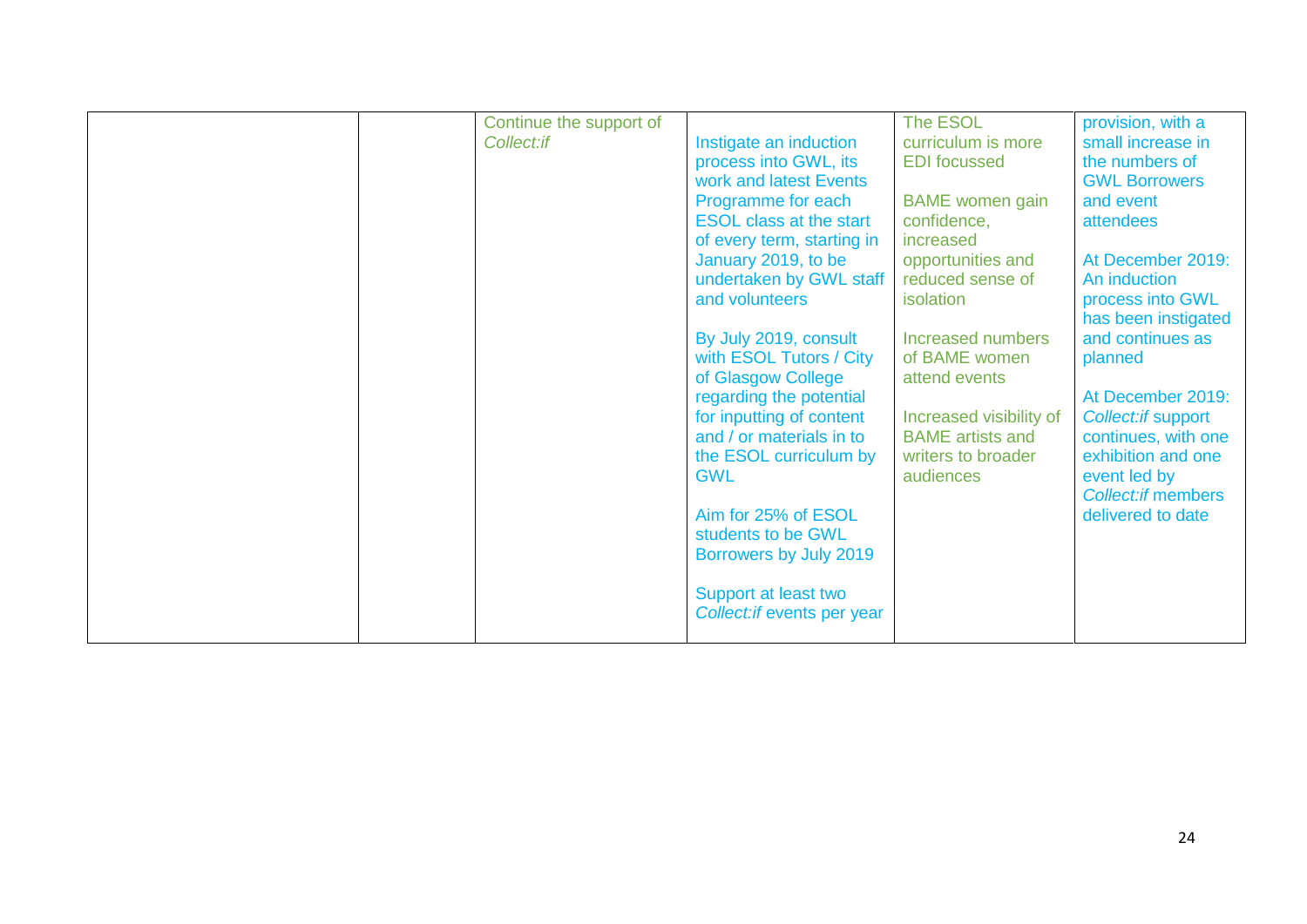#### **Collecting Data and Benchmarking**

Glasgow Women's Library consistently measures the impact of its work with individuals and groups. This information is captured on an ongoing basis through a wide range of methods including recording the uptake, retention and levels of participation at all events and activities.

GWL has built its own unique, bespoke and comprehensive CiviCRM Monitoring and Evaluation tool called Library Out Loud (LOL), a depositary used by staff to input quantitative and qualitative Monitoring and Evaluation data gathered from each event and day-to-day visits, activities and enquiries to GWL.

GWL's methods of gathering information related to benchmarking include: consultation events and projects (such as previous initiatives #GWLHearsMe #GWLNeedsYou and #MyMuseum); Monitoring and Evaluation forms capturing feedback and data after each event; group and individual verbal feedback; Social Media - blogs, email, Twitter, Facebook and website feedback; third party feedback (e.g. from partners with whom we work); photo and video recordings of events; Visitors' Book; Tracking Borrowers' Numbers, data and trends; case studies; one-to-one meetings with volunteers; staff supervision; and a wide range of other instances to capture and share information that will help to assess GWL's work on an ongoing basis.

This approach to Monitoring and Evaluation gives valuable data needed on demographics, whether GWL's target audiences and learners are participating, the extent and quality of GWL's impact on changing people's lives for the better and GWL's performance in relation to achieving project outcomes.

Different aspect of GWL's work is funded by up to ten different project funders at any one time and LOL enables the organisation to review performance using feedback from users, learners, audiences, visitors and volunteers, and assess this against the targets and milestones set and, based on this reflection, professionally plan successive seasons' programmes with any necessary adjustments.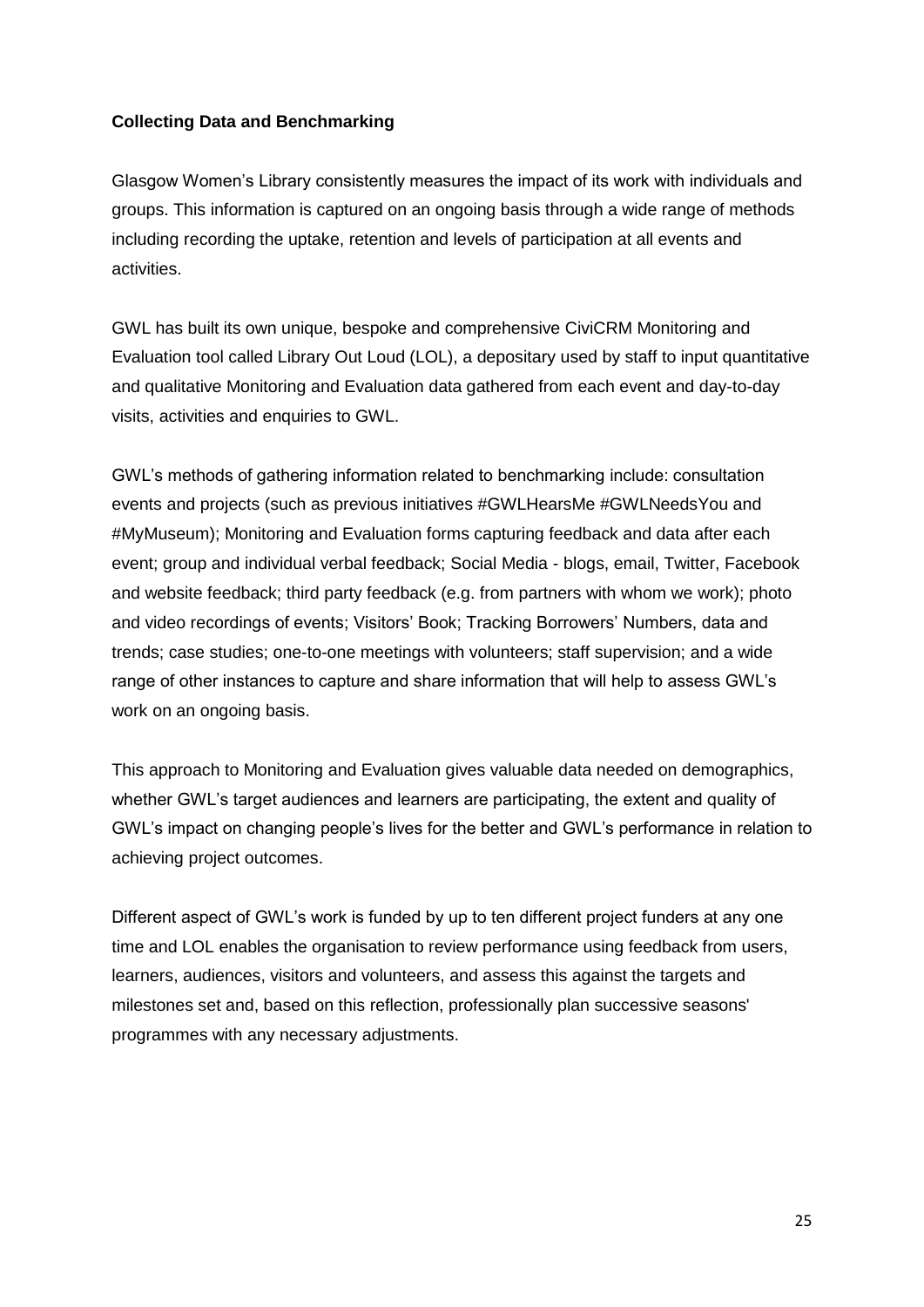| <b>Objective / Target</b>                                                                                                                                                                                                                                                                         | <b>Risk</b>                                                                                                                              | Likelihood   | Impact | <b>Score</b> | <b>Action Required to Mitigate Risk</b>                                                                                                                                                                                                                                                                                                                                  |
|---------------------------------------------------------------------------------------------------------------------------------------------------------------------------------------------------------------------------------------------------------------------------------------------------|------------------------------------------------------------------------------------------------------------------------------------------|--------------|--------|--------------|--------------------------------------------------------------------------------------------------------------------------------------------------------------------------------------------------------------------------------------------------------------------------------------------------------------------------------------------------------------------------|
| Risks associated with the Objective:<br>Ensure that the GWL team is truly equal,<br>inclusive and diverse with high levels of<br>awareness, skills and knowledge regarding<br>EDI issues across the organisation                                                                                  |                                                                                                                                          |              |        |              |                                                                                                                                                                                                                                                                                                                                                                          |
| <b>Anonymous Protected Characteristics</b><br>Survey to be circulated to personnel<br>annually at the end of May, with a target of<br>at least a 75% completion rate overall                                                                                                                      | Survey response is too low and<br>the target is not met, failing to<br>provide a full enough context on<br>which to build this Objective | 1            | 5      | 5            | Pre-survey discussions across Board,<br>staff and volunteers meetings will<br>prepare personnel, answer queries and<br>encourage participation                                                                                                                                                                                                                           |
| New anonymous Equal Opportunities<br>monitoring form to be instigated for<br>applicants as part of the recruitment<br>process for Board Members and paid staff,<br>aiming for 70% response rate per post                                                                                          | Response rate is too low and the<br>target is not met, failing to<br>provide a full enough context on<br>which to build this Objective   | $\mathbf{2}$ | 5      | 10           | Ensure ease of completion through a<br>simple anonymous Google Survey link                                                                                                                                                                                                                                                                                               |
| One 'Equality in Progress' (EiP) training<br>session to be delivered by 31 <sup>st</sup> March 2019<br>to Board and staff members; and a further<br>one by 31 <sup>st</sup> March 2020; with a target of<br>80% of volunteers to have received the<br>training by 30 <sup>th</sup> September 2020 | The target percentage for<br>volunteers is not met                                                                                       | 2            | 4      | 8            | The role of the Volunteer Co-ordinator<br>will provide a key link in meeting with<br>volunteers to underline the importance<br>of this training and its relevance to<br>working at GWL, and also to highlight<br>the value of this as a professional<br>development opportunity for individuals<br>in terms of future job applications and<br>general skills development |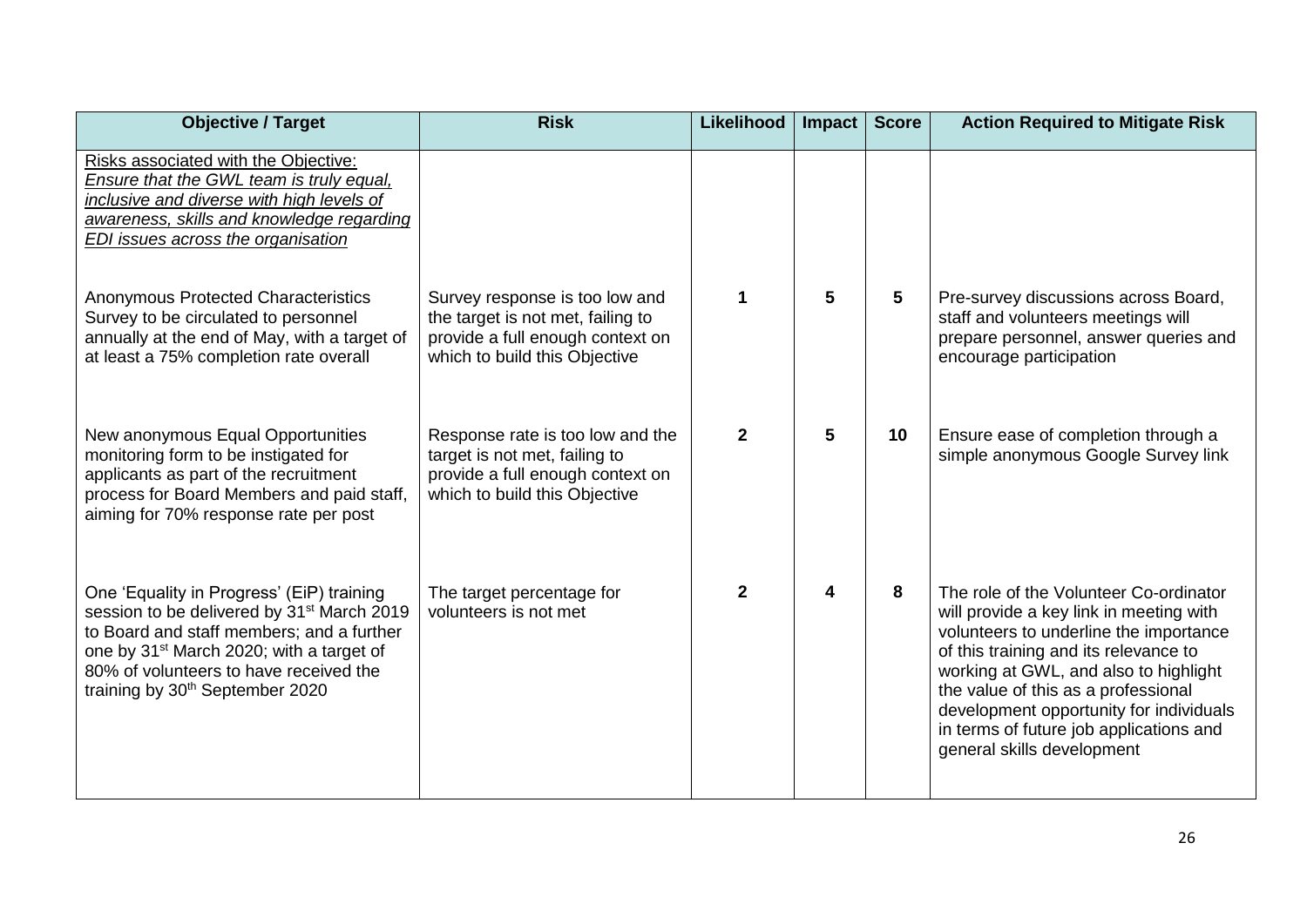| Risks associated with the Objective:<br><b>Ensure that all partner organisations and</b><br>individuals external to the organisation, in<br>working with GWL, fully understand and<br>support GWL's EDI approach and<br>commitments |                                                                                                                                    |              |   |    |                                                                                                                                                                      |
|-------------------------------------------------------------------------------------------------------------------------------------------------------------------------------------------------------------------------------------|------------------------------------------------------------------------------------------------------------------------------------|--------------|---|----|----------------------------------------------------------------------------------------------------------------------------------------------------------------------|
| Deliver 'Equality in Progress' (EiP) training<br>to staff from three external cultural<br>organisations in 2018-2019; four such<br>organisations in 2019-2020; and five more<br>in 2020-2021                                        | Lack of take up or interest in<br><b>GWL's EiP Training</b>                                                                        | $\mathbf{2}$ | 5 | 10 | Use the widest possible networks across<br>Scotland's cultural, heritage, arts and<br>creative communities to promote EiP<br>training; work with specialist partners |
|                                                                                                                                                                                                                                     | Overwhelming take up or interest<br>in GWL's EiP Training                                                                          | 3            | 4 | 12 | Write a Business Plan to ensure<br>sufficient capacity to meet demand,<br>protect GWL's IP, and to address<br>sustainability issues                                  |
| Upskill a team of six new participants<br>during 2019-2020 to deliver 'Equality in<br>Progress' (EiP) training to external<br>agencies                                                                                              | Too few show an interest in<br>participating in the process of<br>skills development to be trainers<br>in EiP                      | $\mathbf{2}$ | 5 | 10 | Learning Programme and Volunteer<br>Development are a proactive catalyst to<br>engage women in GWL's work and<br>participation in proactive equalities<br>campaigns  |
|                                                                                                                                                                                                                                     | Overwhelming number of women<br>show an interest in participating<br>in the process of skills<br>development to be trainers in EiP | 3            | 3 | 9  | Manage expectations and encourage<br>involvement across the organisation<br>through project work via the volunteering<br>programme                                   |
| A comprehensive and up-to-date log of<br>good practice models set up by December<br>2018                                                                                                                                            | Data is not inputted and / or is<br>unused                                                                                         | $\mathbf{2}$ | 5 | 10 | Ensure clarity of responsibility for this<br>task and proactively review results at<br><b>Team Meetings</b>                                                          |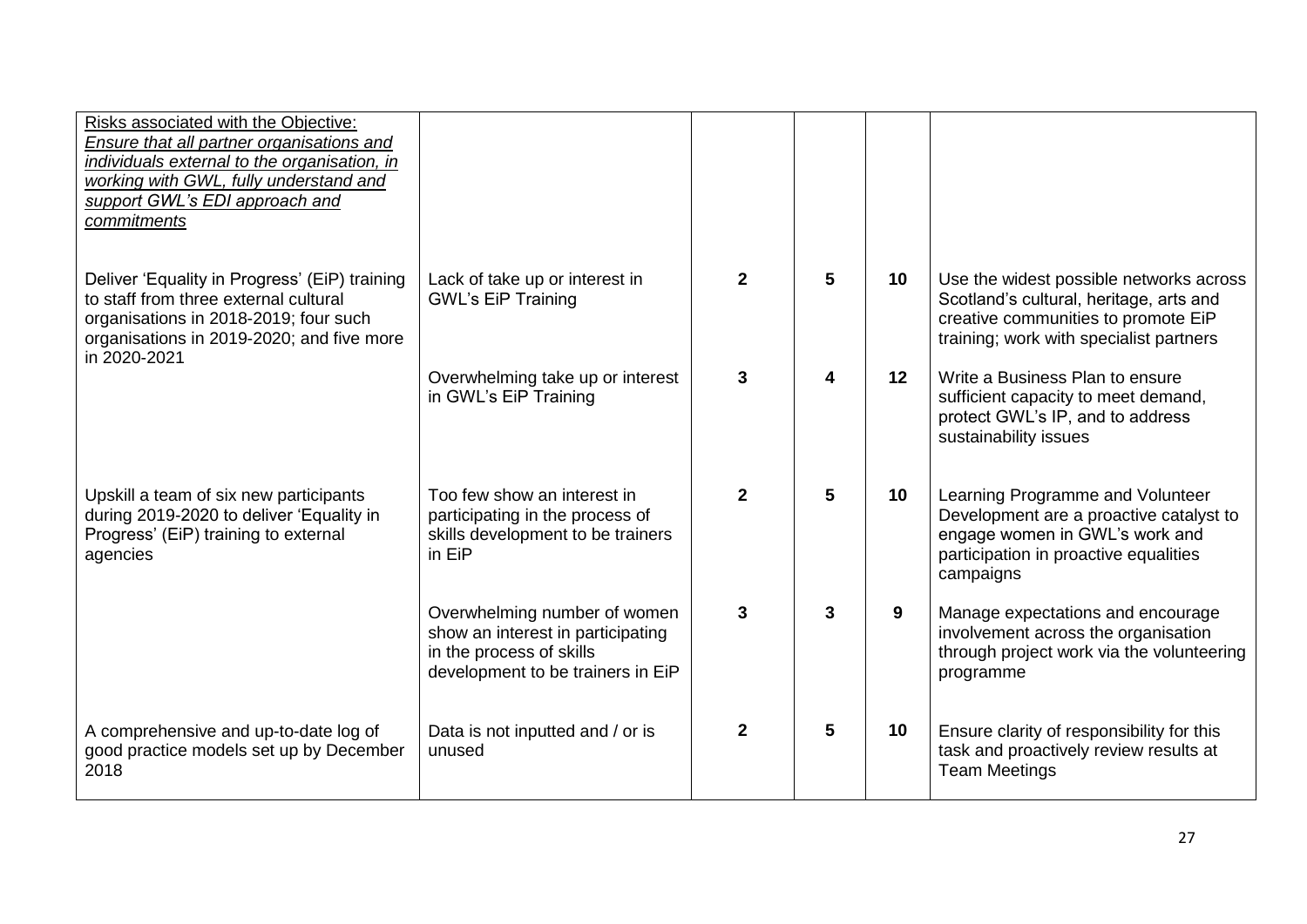| Risks associated with the Objective:<br>To increase the number of local women<br>actively participating in and meaningfully<br>engaging with the Artistic Programme,<br>Learning Projects and Collections<br><b>Development</b>    |                                                                                                                       |                |   |    |                                                                                                                                                               |
|------------------------------------------------------------------------------------------------------------------------------------------------------------------------------------------------------------------------------------|-----------------------------------------------------------------------------------------------------------------------|----------------|---|----|---------------------------------------------------------------------------------------------------------------------------------------------------------------|
| Devise a contact list of relevant local<br>businesses and organisations, including<br>Social Media handles by Summer 2019                                                                                                          | List may quickly become out of<br>date and / or remain unused                                                         | $\overline{2}$ | 5 | 10 | Ensure clarity of responsibility for this<br>task and proactively review it at Team<br>Meetings                                                               |
| Hold a stall on Bridgeton Market in relation<br>to the launch of each new Events<br>Programme                                                                                                                                      | Lack of capacity and / or<br>confidence within the staff and<br>volunteer teams to publically<br>interact in this way | 1              | 5 | 5  | Ensure that staff and volunteers are<br>trained, encouraged and supported, and<br>that at least three personnel are present<br>each time                      |
| Designate at least two places each for the<br>drop off of leaflets and Events<br>Programmes to staff and regular<br>volunteers, covering between 30-40 local<br>businesses and organisations each time                             | Reticence from community<br>partners to take GWL publicity                                                            | $\mathbf{2}$   | 5 | 10 | Use GWL 'champions' that are already<br>local, to be advocates; and offer a<br>reciprocal exchange of publicity for<br>promotion of partners' services at GWL |
| Risks associated with the Objective:<br>To increase the number of disabled<br>women actively participating in and<br>meaningfully engaging with the Artistic<br>Programme, Learning Projects and<br><b>Collections Development</b> |                                                                                                                       |                |   |    |                                                                                                                                                               |
| Achievable physical environment<br>accessibility improvements to the building                                                                                                                                                      | Planning Permission / Building<br>Control requirements frustrate                                                      | 3              | 5 | 15 | Draw upon expertise available in the<br>GWL Board Team, which includes an                                                                                     |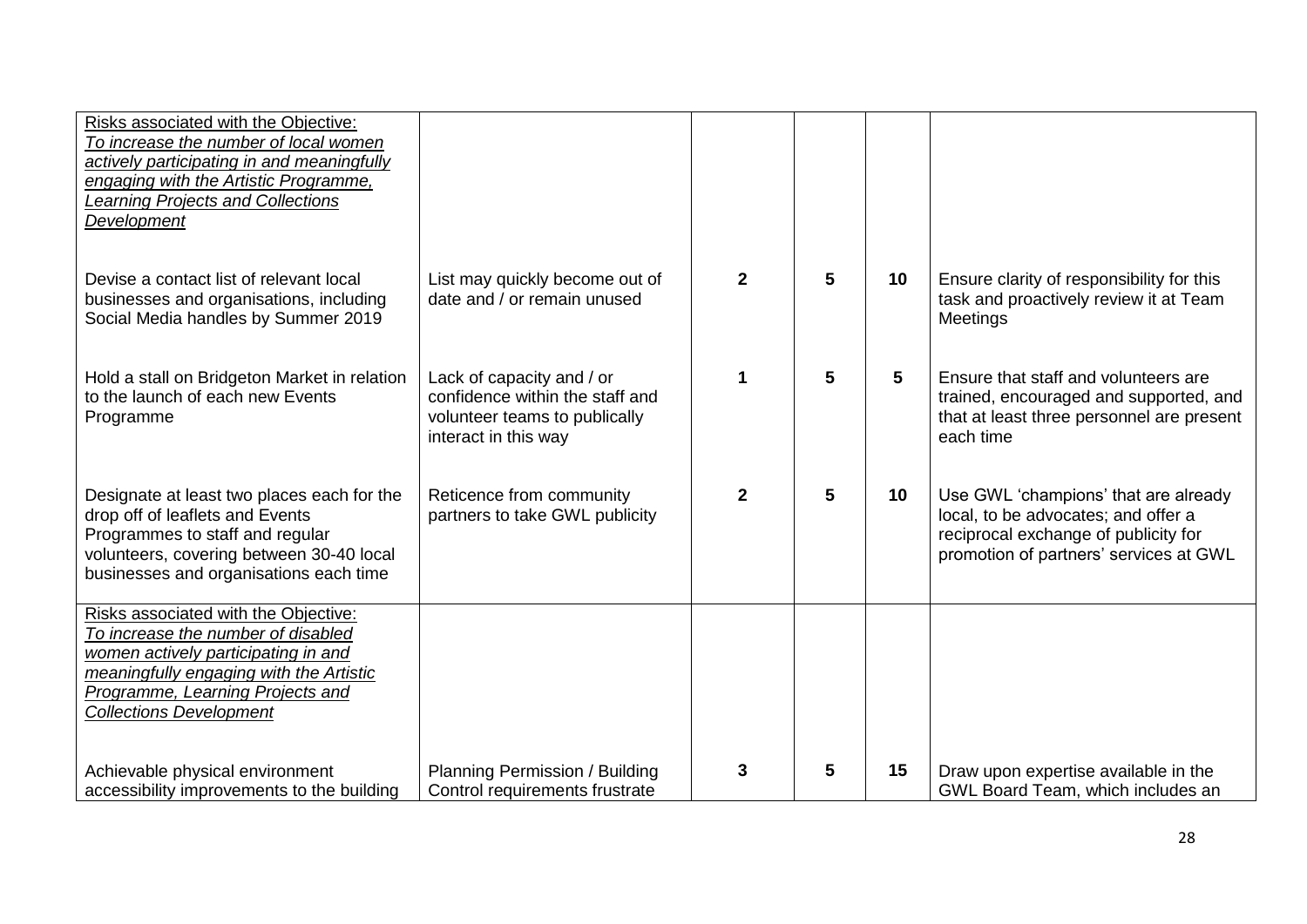| will be identified and costed by December<br>2018, with timescales for fundraising and<br>completion detailed                                                                                                           | and delay the process; capital<br>funding is not raised                                                                 |   |   |    | Architect; break down capital funding<br>needs in to smaller, more achievable<br>targets                                                                                                  |
|-------------------------------------------------------------------------------------------------------------------------------------------------------------------------------------------------------------------------|-------------------------------------------------------------------------------------------------------------------------|---|---|----|-------------------------------------------------------------------------------------------------------------------------------------------------------------------------------------------|
| 50% of paid staff to be trained in subtitling<br>in 2018-2019 by Stagetext                                                                                                                                              | Percentage target is not reached<br>and / or this does not translate in<br>to actual subtitling of material by<br>staff | 1 | 5 | 5  | Ensure that staff are fully prepared for,<br>accept and support this target /<br>Objective                                                                                                |
| The Decoding Inequality resulting<br>exhibition to be launched in January 2019<br>will be fully audio described                                                                                                         | Deadline delays and / or lack of<br>Project capacity results in the<br>exhibition not being fully audio<br>described    | 1 | 5 | 5  | The Project will be well managed by the<br>Development Worker, and any risks<br>notified to Senior Management at the<br>earliest opportunity                                              |
| A strategy will be put in place for future<br>audio describing of exhibitions and BSL<br>signing of events by December 2019                                                                                             | The costs involved may be<br>prohibitive in terms of full<br>achievement                                                | 3 | 5 | 15 | Identify possible sources of funding;<br>upskill staff and volunteers in audio<br>description; look at mutually beneficial<br>partnership working arrangements<br>regarding BSL provision |
| Risks associated with the Objective:<br>To increase the number of BAME women<br>actively participating in and meaningfully<br>engaging with the Artistic Programme,<br>Learning Projects and Collections<br>Development |                                                                                                                         |   |   |    |                                                                                                                                                                                           |
| Instigate an induction process into GWL,<br>its work and latest Events Programme for<br>each ESOL class at the start of every term,                                                                                     | <b>GWL's Academic Partner,</b><br>Glasgow College, may not have                                                         | 1 | 5 | 10 | If there are no 'resident' ESOL learners.<br>then this need changes; to continue to<br>involve other / external ESOL learners.                                                            |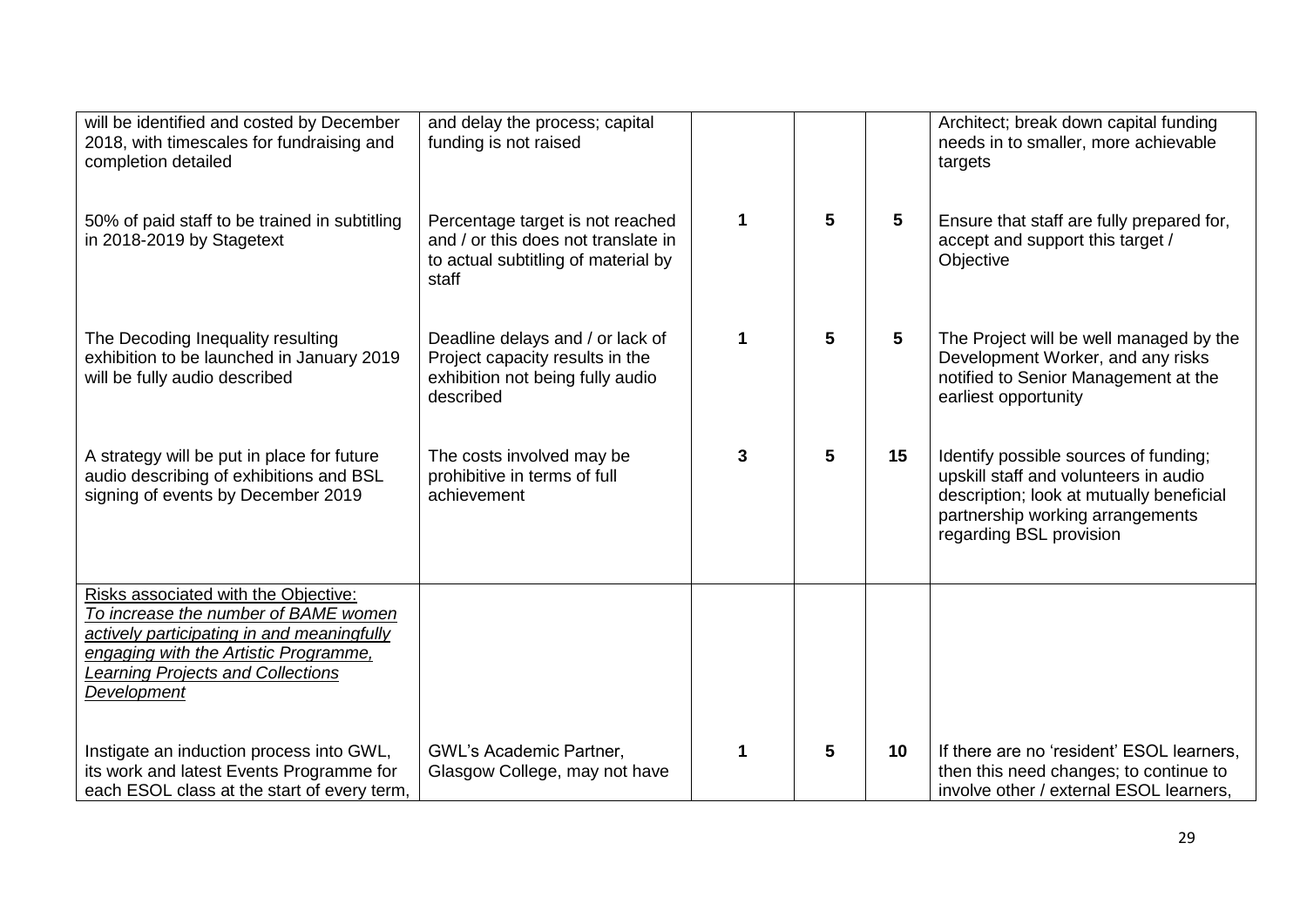| starting in January 2019, to be undertaken<br>by GWL staff and volunteers                                                                                                                | long-term resourcing to continue<br>to deliver the ESOL courses           |    |    | GWL can work with the ESOL Forum,<br>with who it already has contact                                                                                          |
|------------------------------------------------------------------------------------------------------------------------------------------------------------------------------------------|---------------------------------------------------------------------------|----|----|---------------------------------------------------------------------------------------------------------------------------------------------------------------|
| By July 2019, consult with ESOL Tutors /<br>City of Glasgow College regarding the<br>potential for inputting of content and / or<br>materials in to the ESOL curriculum by<br><b>GWL</b> | There may be no room in the<br>ESOL approved curriculum for<br>such input | 5  | 15 | A more informal approach by GWL to<br>the College of an 'extra-curriculum' offer<br>can be adopted, enabling a voluntary<br>take up by ESOL students          |
| Aim for 25% of ESOL students to be GWL<br>Borrowers by July 2019                                                                                                                         | Percentage target is not reached                                          | 3  | 3  | The Librarian can play a pro-active role<br>in this process, highlighting the new<br>collection of Community Language texts<br>as well as English based texts |
| Support at least two Collect: if events per<br>year                                                                                                                                      | Collect: if numbers may fall off                                          | 5. | 15 | Ensure capacity and clarity of<br>responsibility for facilitating this task                                                                                   |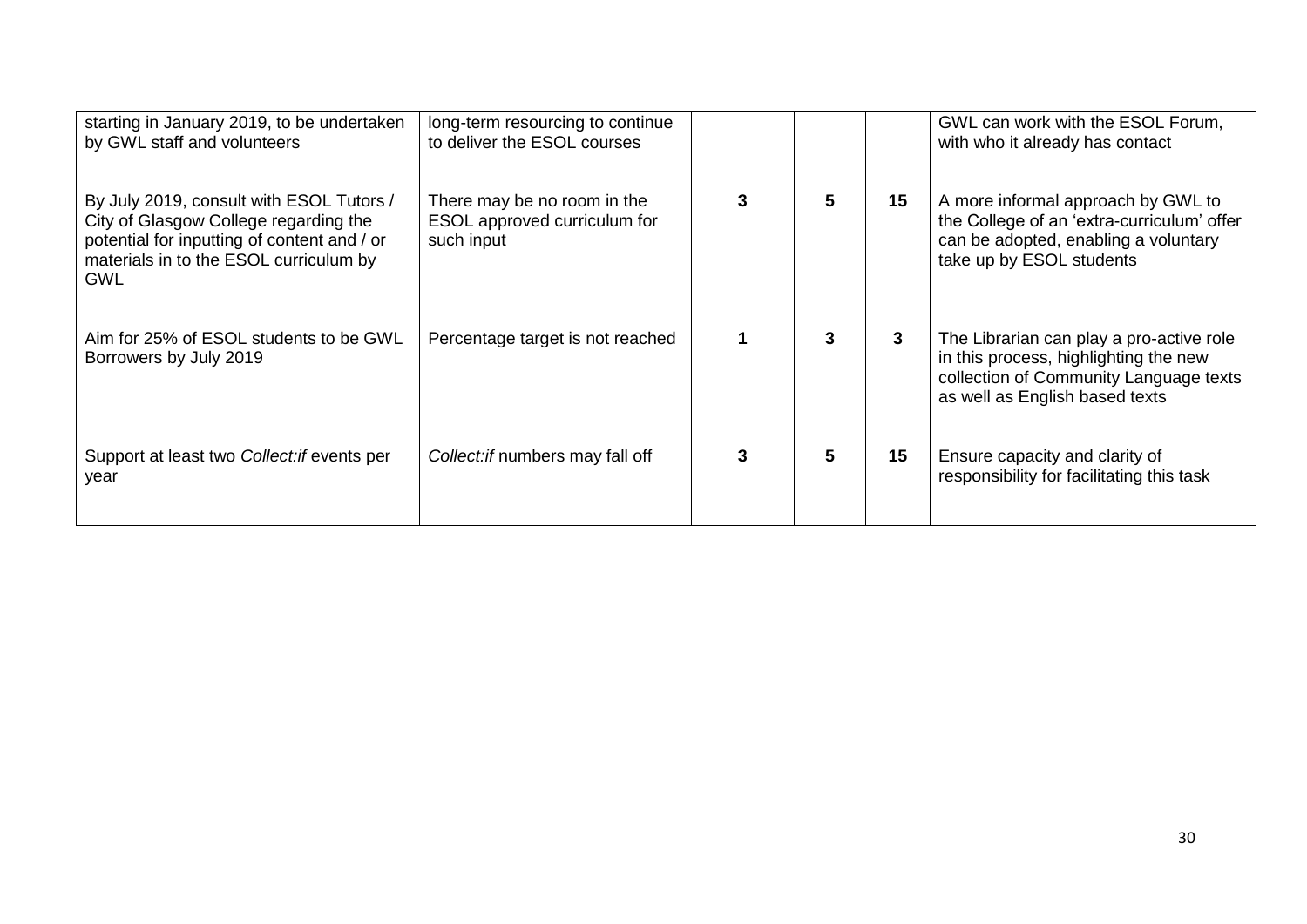#### **Appendix One - Consultation and Participation Session**

#### **Cross Organisational Meeting of Board Members, Paid Staff and Volunteers, 30th August 2018**

**Present:** Wendy Kirk, Adele Patrick, Deborah McGeachy, Syma Ahmed, Kirsten Alexander-McGarry, Rebecca Jones, Rachel Thain-Gray, Katie Young, Rosie O'Grady, Laura Dolan, Sue John, Nicki Chung, Katie Reid, Jeanette Lang, Dorothy Sichi, Jo Gray, Karen Birch.

**Session Aim:** To review the EDI Action Plan 2017-2020; to undertake a revised SWOT analysis regarding Equality, Diversity and Inclusivity; to establish and finalise new Objectives.

All images from EDI Action Planning sessions involving GWL Board, paid staff, sessional workers, volunteers and service users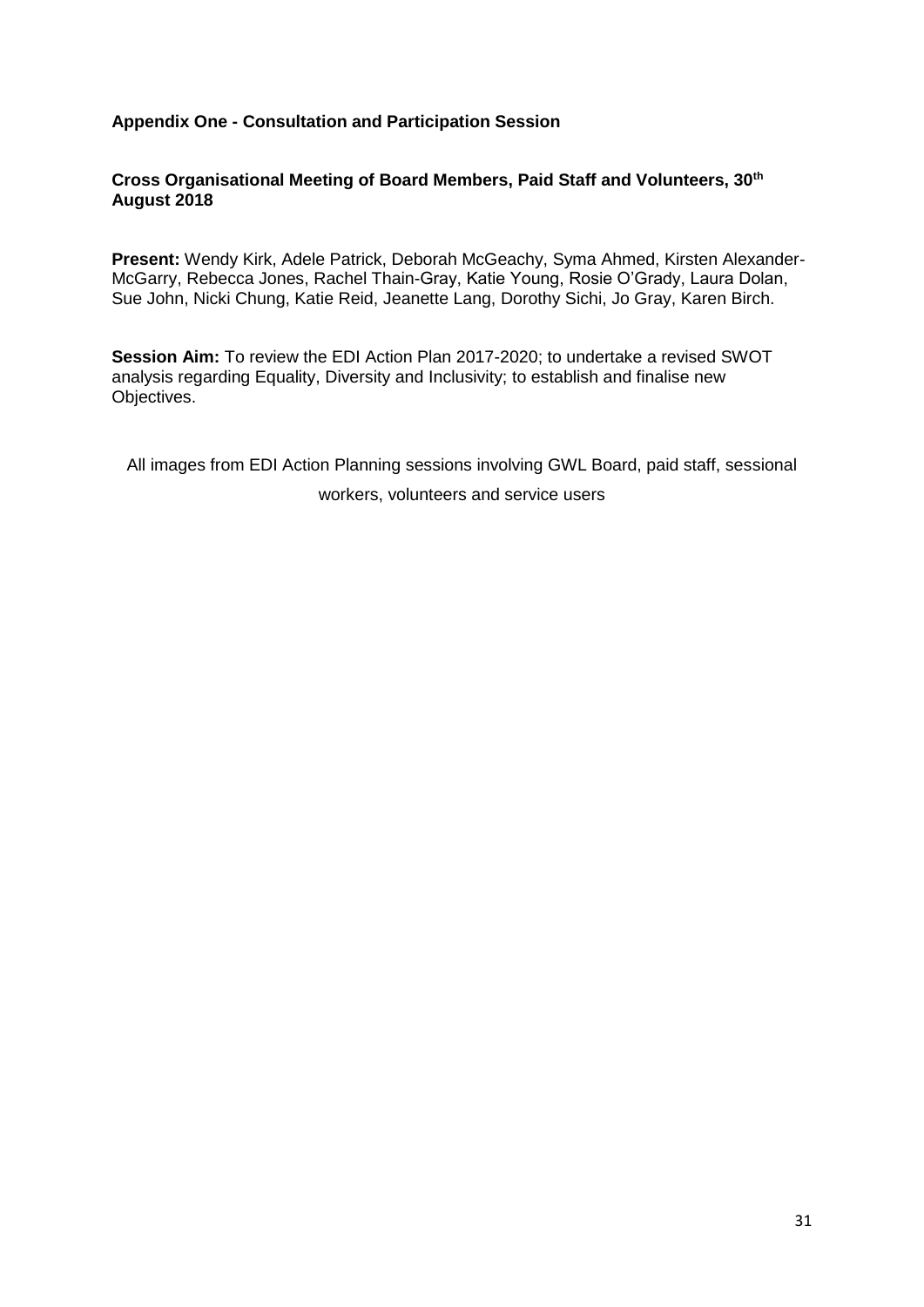| <b>Objective</b>                                                                                                                                                                                                                                                                                         | <b>Task</b>                                                                                                                                                                                                                                                                                                                                      | <b>Date</b>                                                                           | <b>Lead</b>                                                                        | <b>Measures of</b>                                                                                                                                                            | <b>Actual performance</b>                                                                                                                                                                                                                                                                                                                                                                                                                                                                                                                                                                            |
|----------------------------------------------------------------------------------------------------------------------------------------------------------------------------------------------------------------------------------------------------------------------------------------------------------|--------------------------------------------------------------------------------------------------------------------------------------------------------------------------------------------------------------------------------------------------------------------------------------------------------------------------------------------------|---------------------------------------------------------------------------------------|------------------------------------------------------------------------------------|-------------------------------------------------------------------------------------------------------------------------------------------------------------------------------|------------------------------------------------------------------------------------------------------------------------------------------------------------------------------------------------------------------------------------------------------------------------------------------------------------------------------------------------------------------------------------------------------------------------------------------------------------------------------------------------------------------------------------------------------------------------------------------------------|
| To increase the<br>number of disabled<br>women actively<br>participating in and<br>meaningfully<br>engaging with the<br><b>Artistic Programme,</b><br><b>Learning Projects and</b><br><b>Collections</b><br><b>Development</b><br>As part of GWL's new<br>d/Deaf and Hard of<br><b>Hearing Strategy:</b> | Improve accessibility to<br><b>GWL's online and</b><br>physical environments,<br>and to learning<br>programmes, events<br>and collections                                                                                                                                                                                                        | From 1 <sup>st</sup> April<br>2020 and<br>ongoing                                     | Sue John;<br><b>Adele Patrick</b>                                                  | <b>success</b><br>Improved<br>accessibility<br>across the<br>organisation<br>More disabled<br>women attend<br>events, visit GWL<br>and are able to<br>become more<br>involved | During Summer/Autumn 2020, GWL worked with<br>writer Gillian Shirreffs who delivered six virtual<br>workshops for women with chronic pain. Half of<br>attendees were new to GWL, and 90% described<br>themselves as having a health condition or<br>disability.<br>During Nov 2020 - March 2021, GWL worked in<br>partnership with RAMH (Recovery Across Mental<br>Health) in Renfrewshire to support a group of<br>women with lived experience of mental health<br>conditions to contribute to this local women's<br>history project with plans to participate in final<br>exhibition in Sept 2021. |
| To encourage<br>interested GWL staff<br>and Front of House<br>(FoH) volunteers to<br>learn and practice basic<br><b>BSL signs and finger</b><br>spelling                                                                                                                                                 | For 15 minutes prior to<br>each fortnightly Team<br>Meeting there will be an<br>offer of informal<br>practice and revision of<br>basic BSL phrases and<br>finger spelling to<br>interested staff, so that<br>they are confident in<br>using some basic BSL<br>if this might be helpful<br>for visitors<br>GWL will produce a<br>short film where | From 1 <sup>st</sup> April<br>2020 and<br>ongoing<br><b>Completed by</b><br>September | <b>GWL's Active</b><br>Welcome<br><b>Cluster</b><br><b>GWL's Active</b><br>Welcome |                                                                                                                                                                               | Finger spelling sessions scheduled to be held at<br>Staff Team Meetings have been postponed due to<br>meeting on Zoom rather than in person.<br>The Active Welcome Cluster is instead planning on<br>putting together a video of more specific and<br>directed signs that they can share with staff and<br>volunteers.<br>This will be completed after the finalisation of BSL<br>videos with Deaf Action and consultation from<br>Alison Smith.                                                                                                                                                     |
|                                                                                                                                                                                                                                                                                                          | confident team<br>members will go<br>through key BSL signs                                                                                                                                                                                                                                                                                       | 2020                                                                                  | <b>Cluster</b>                                                                     |                                                                                                                                                                               |                                                                                                                                                                                                                                                                                                                                                                                                                                                                                                                                                                                                      |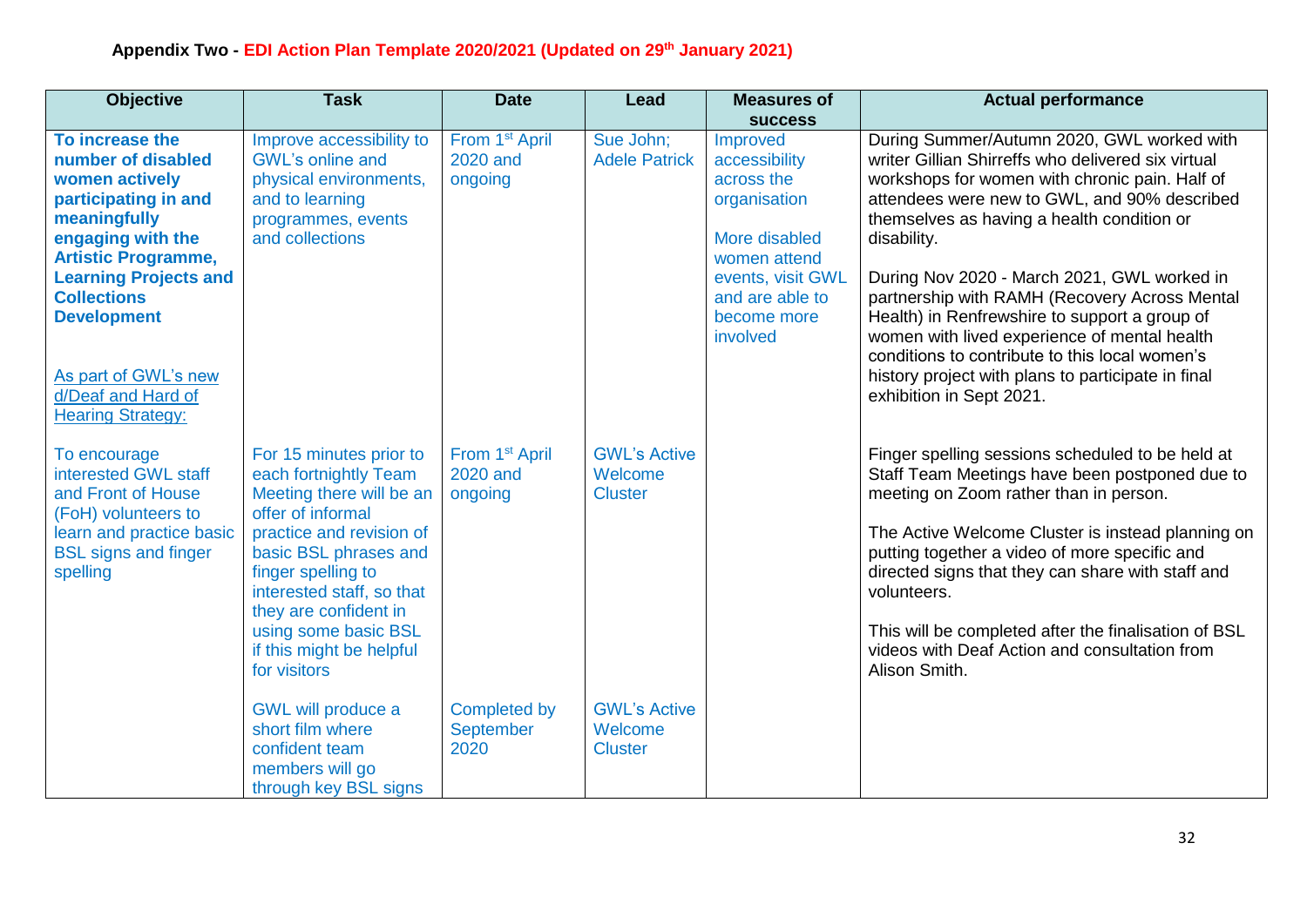|                                                                                                                    | and finger spelling<br>which will be available<br>to the FoH volunteer<br>team to watch, learn<br>and practice                                                                                                                                                                             |                                                   |                                                                                                                                  |                                                                                                                                                                                                                                                                                                                                                                                                                                                                                    |
|--------------------------------------------------------------------------------------------------------------------|--------------------------------------------------------------------------------------------------------------------------------------------------------------------------------------------------------------------------------------------------------------------------------------------|---------------------------------------------------|----------------------------------------------------------------------------------------------------------------------------------|------------------------------------------------------------------------------------------------------------------------------------------------------------------------------------------------------------------------------------------------------------------------------------------------------------------------------------------------------------------------------------------------------------------------------------------------------------------------------------|
| <b>Make all film</b><br>screenings at GWL<br>accessible to D/deaf<br>and hard of hearing<br>audiences              | Work with partners to<br>ensure that films are<br>shown with subtitles as<br>a standard provision at<br><b>GWL</b><br>Every film screening<br>listed on the GWL<br>website will have<br>information on whether<br>it is subtitled                                                          | Ongoing from 1 <sup>st</sup><br><b>April 2020</b> | All:<br>Production<br>$Co-$<br>ordinators;<br><b>Development</b><br>Workers;<br><b>GWL's Active</b><br>Welcome<br><b>Cluster</b> | Since mid-March 2020, in person events, including<br>film screenings, have been paused due to Covid-<br>19. However it is now standard practice for GWL to<br>discuss the need for subtitles for film events, or film<br>content within exhibitions, in the early planning<br>stages with partners.<br>Accessibility information is included on GWL's<br>website for each event in the programme.<br>In November 2020, the Memory is a Weapon online<br>event was BSL interpreted. |
| Make audio content<br>within exhibitions at<br><b>GWL</b> accessible to<br>D/deaf and hard of<br>hearing audiences | Provide audio<br>transcripts for any<br>audio as part of<br>exhibitions at GWL                                                                                                                                                                                                             | Ongoing from 1 <sup>st</sup><br><b>July 2020</b>  | Production<br>$Co-$<br>ordinators;<br><b>Active</b><br>Welcome<br><b>Cluster</b>                                                 | It is now standard practice for GWL to discuss the<br>need to create audio transcripts for any audio in<br>exhibitions in the early planning stages with<br>partners.                                                                                                                                                                                                                                                                                                              |
| <b>Ensure that the access</b><br>equipment at GWL is<br>actively used                                              | Microphones will be<br>used in the main events<br>space to support the<br>built in induction loop<br>The portable induction<br>loop is visible at Front<br>of House and all Front<br>of House volunteers<br>are trained in using it<br>Signs for the induction<br>loops are present in the | All ongoing from<br>1 <sup>st</sup> April 2020    | All:<br>Production<br>$Co-$<br>ordinators;<br>Volunteer<br>Co-ordinator;<br><b>Facilities</b><br>Management<br><b>Officer</b>    | The Front of House team of staff and volunteers<br>are regularly trained in using the access equipment<br>at Front of House.<br>Microphones are used by default in GWL's main<br>Events Space and the induction loop is mentioned<br>in all event welcomes. The induction loop is<br>highlighted in our accessibility page on the website.                                                                                                                                         |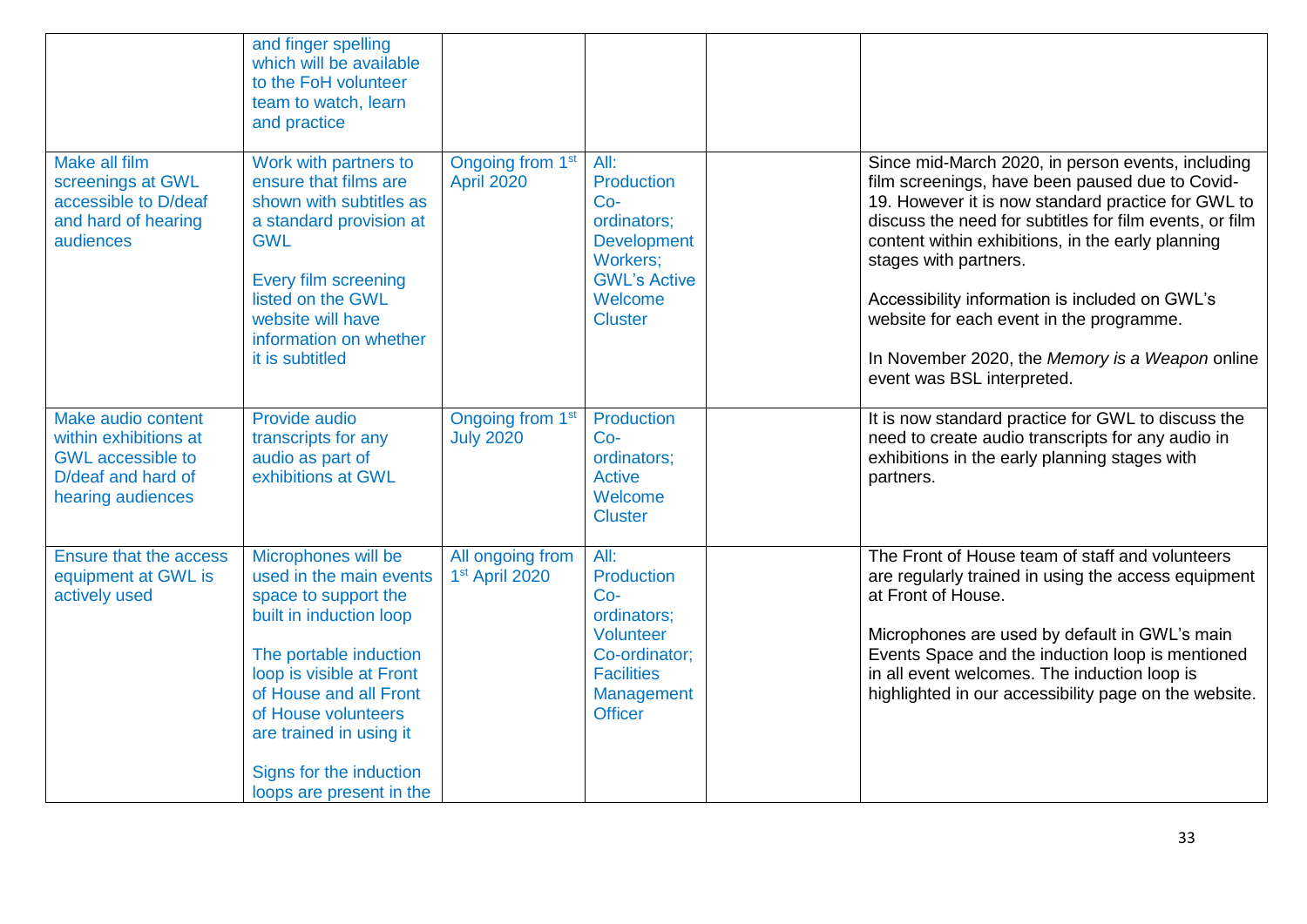|                                                                                                                      | events space and at<br>Front of House and in<br>each event introduction<br>the induction loop is<br>mentioned                |                                                   |                                                                          |                                                                                                                                                                                                                                                                                                                                                                                                                                                                                                                                                                         |
|----------------------------------------------------------------------------------------------------------------------|------------------------------------------------------------------------------------------------------------------------------|---------------------------------------------------|--------------------------------------------------------------------------|-------------------------------------------------------------------------------------------------------------------------------------------------------------------------------------------------------------------------------------------------------------------------------------------------------------------------------------------------------------------------------------------------------------------------------------------------------------------------------------------------------------------------------------------------------------------------|
| <b>Ensure that GWL's new</b><br>online video content is<br>accessible for D/deaf<br>and hard of hearing<br>audiences | All new online moving<br>image work is subtitled                                                                             | Ongoing from 1 <sup>st</sup><br><b>April 2020</b> | Digital and<br><b>Marketing</b><br>Officer:<br>Volunteer<br>Co-ordinator | Subtitling refresher sessions took place in March<br>2020.<br>10 volunteers were trained in subtitling between<br>April-December 2020.                                                                                                                                                                                                                                                                                                                                                                                                                                  |
|                                                                                                                      | Staff members are<br>trained in subtitling and<br>have refresher<br>sessions                                                 | Ongoing from 1 <sup>st</sup><br><b>April 2020</b> |                                                                          | All videos and animations uploaded to our website<br>are subtitled, including recent Readers of Colour<br>Recommends (July 2020), and the series of films in<br>collaboration with AMINA: Muslim Women's<br>Resource Centre that were shown online as part of<br>16 Days of Activism to End Violence Against<br>Women and Girls (Dec 2020).<br>GWL has secured dedicated funding to have<br>Stagetext Live Captioning at 10 online events in<br>Autumn 2020 and Spring 2021.<br>GWL provides Otter.ai automated captioning for all<br>online events from December 2020. |
| Aim to encourage<br>ownership of GWL<br>collections by BSL<br>users                                                  | Source dedicated<br>funding to provide an<br>introductory BSL<br>signed visit to GWL and<br>our collections for BSL<br>users | <b>By December</b><br>2020                        | <b>GWL's Active</b><br>Welcome<br><b>Cluster</b>                         | GWL secured funding to create four BSL videos<br>that introduce the Library's work and collections to<br>BSL users. The videos are being made by Deaf<br>Action and will be completed by March 2021.                                                                                                                                                                                                                                                                                                                                                                    |
|                                                                                                                      | <b>Develop GWL's</b><br>collections by actively<br>encouraging attendees<br>to donate an item to the<br>archive              | From 1 <sup>st</sup> April<br>and ongoing         | Librarian;<br>Archivist;<br><b>Museum</b><br><b>Curator</b>              | Due to Covid-19 the visit will become a virtual 'This<br>is Who We Are' event including a virtual tour in<br>March 2021. More information below.                                                                                                                                                                                                                                                                                                                                                                                                                        |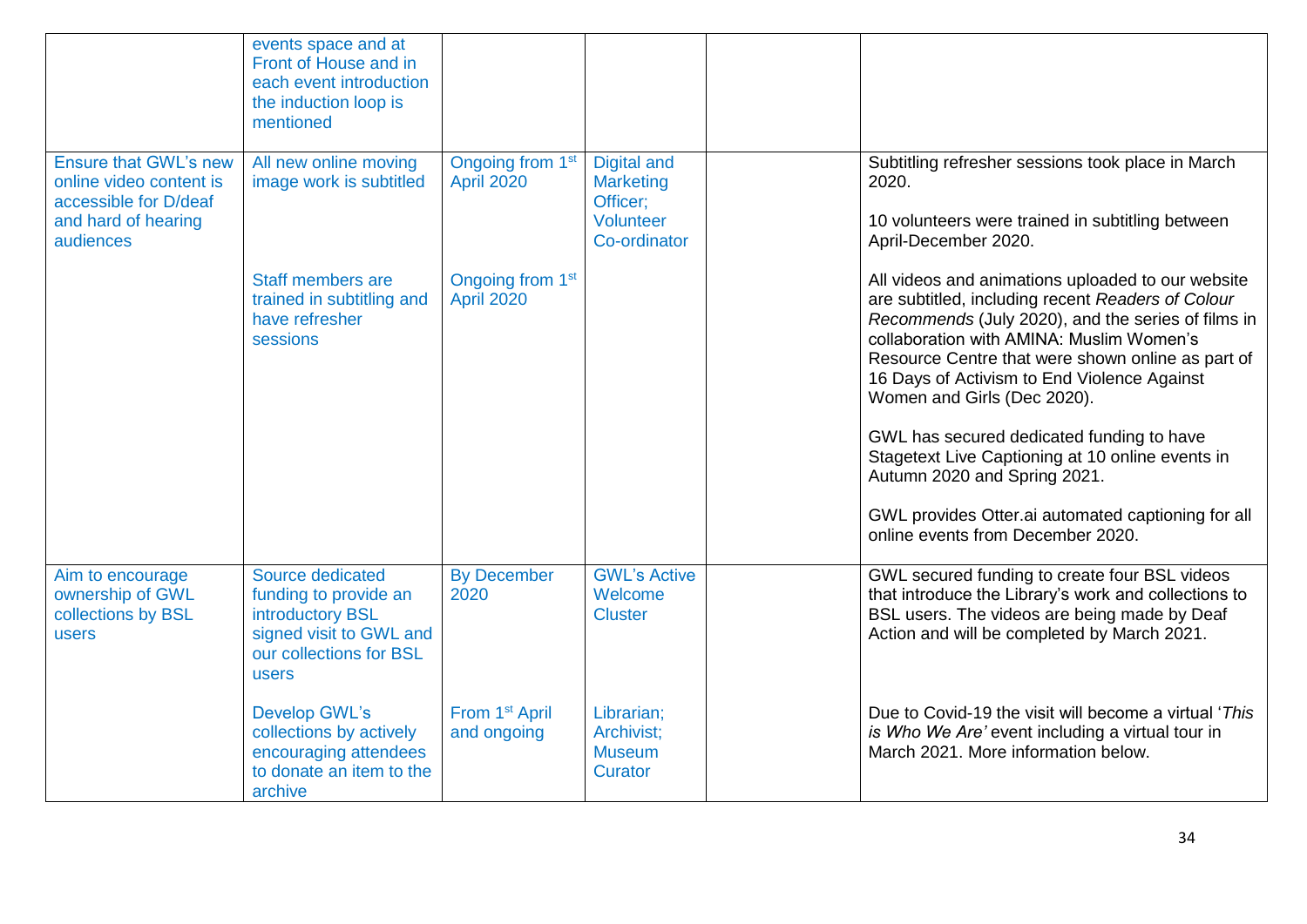| To make tours of the<br>GWL building, and<br>Heritage Walks,<br>accessible to D/deaf<br>and hard of hearing<br>audiences                                      | Provide (and make<br>visible) transcripts for<br>the regular building<br>tours and the Women's<br><b>Heritage Walks</b>                                                                                             | From 1 <sup>st</sup> April<br>and ongoing        | <b>GWL's Active</b><br>Welcome<br>Cluster;<br>Volunteer<br>Co-ordinator                                                                                | Large print transcripts of scripts are available at all<br>Heritage Walks and mentioned in the walk<br>introduction.<br>The transcript for the general GWL tour will be<br>completed by 31 <sup>st</sup> March 2021.                                                                                                                                                                                                                                                                                                                                |
|---------------------------------------------------------------------------------------------------------------------------------------------------------------|---------------------------------------------------------------------------------------------------------------------------------------------------------------------------------------------------------------------|--------------------------------------------------|--------------------------------------------------------------------------------------------------------------------------------------------------------|-----------------------------------------------------------------------------------------------------------------------------------------------------------------------------------------------------------------------------------------------------------------------------------------------------------------------------------------------------------------------------------------------------------------------------------------------------------------------------------------------------------------------------------------------------|
| Provide clear<br>information about the<br>general offer at GWL<br>and its collections in<br><b>BSL</b>                                                        | Make a video in BSL of<br>an introduction to GWL<br>and permanent<br>collections that is<br>available on the<br>website                                                                                             | From 1 <sup>st</sup><br>September<br>2020        | <b>GWL's Active</b><br>Welcome<br><b>Cluster</b>                                                                                                       | Videos to be completed by 31 <sup>st</sup> March 2021. The<br>BSL interpreted 'This Is Who We Are' virtual event<br>will launch the videos in March 2021.                                                                                                                                                                                                                                                                                                                                                                                           |
| <b>Provide information</b><br>about GWL in a manner<br>accessible to BSL<br>users                                                                             | <b>Use the Contact Relay</b><br>Service and brief all<br>FoH team members in<br>expecting calls from<br>interpreters                                                                                                | From 1 <sup>st</sup><br><b>September</b><br>2020 | <b>GWL's Active</b><br>Welcome<br><b>Cluster</b>                                                                                                       | The Contact Relay Service will be implemented in<br>March 2021.                                                                                                                                                                                                                                                                                                                                                                                                                                                                                     |
| Be vocal in work with<br>partners and creatives<br>about making events<br>accessible to D/deaf<br>and hard of hearing<br>with the aim to broaden<br>awareness | Talk to partners about<br><b>GWL's Strategy and be</b><br>active on Social Media<br>in encouraging digital<br>access<br>Continue to consult and<br>learn from the expertise<br>of organisations around<br><b>us</b> | From 1 <sup>st</sup> April<br>and ongoing        | <b>Development</b><br>Workers;<br>Production<br>Coordinators;<br><b>Senior</b><br>Managers;<br>and GWL's<br><b>Active</b><br>Welcome<br><b>Cluster</b> | GWL's EDI Action Plan, Strategic Plan and Core<br>Values continue to be shared with partners<br>(including within our 'Working With GWL' proposals<br>process) to support discussions around access.<br><b>Consultation from Alison Smith, Access</b><br>Coordinator at SQIFF, is under way on our D/deaf<br>and Hard of Hearing access strategy in January<br>2021.<br>Continued communications with Stagetext for<br>advice following the training received in 2018.<br>Online Story Cafe event in December 2020 was<br>subtitled using Stagetext |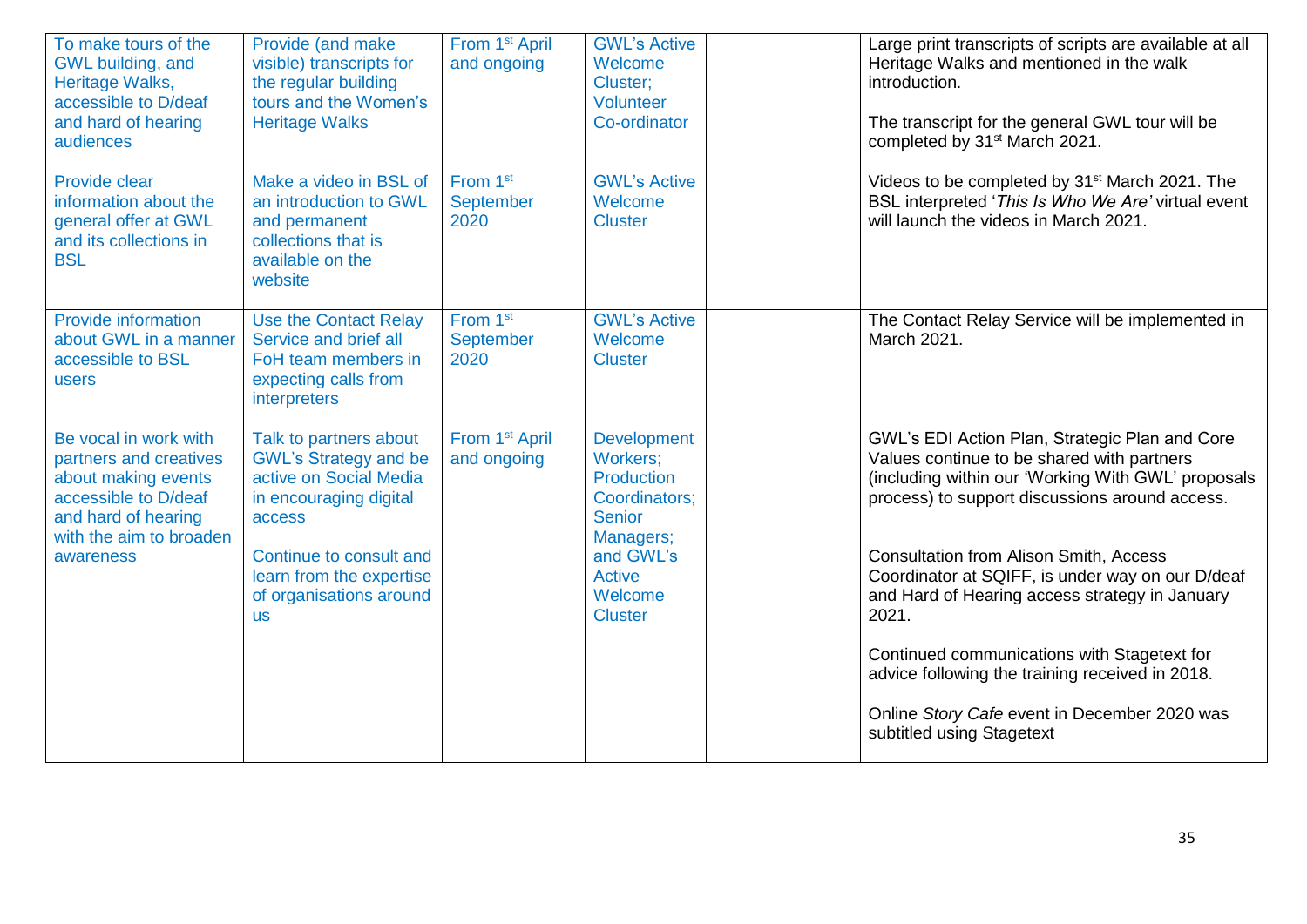| <b>Ensure that the GWL</b><br>team, comprising<br><b>Board Members, paid</b><br>staff and volunteers,<br>is inclusive and<br>diverse with high<br>levels of awareness,<br>skills and knowledge<br>regarding EDI issues<br>across the<br>organisation | Annual anonymous<br>Protected<br><b>Characteristics profile</b><br>gathering survey for all<br>personnel: Board<br>Members, paid staff<br>and volunteers.<br>Appropriate support will<br>be offered to volunteers<br>if needed                                    | From 1 <sup>st</sup> April<br>2020 and<br>ongoing | Sue John;<br><b>Adele Patrick</b> | Board, Paid Staff<br>and Volunteer<br><b>Teams become</b><br>more<br>representative<br>across all<br>Protected<br>Characteristic<br><b>Groups</b>                | The annual anonymous Protected Characteristics<br>profile gathering survey was completed in October<br>2020.                                                                                                                                                                                                             |
|------------------------------------------------------------------------------------------------------------------------------------------------------------------------------------------------------------------------------------------------------|-------------------------------------------------------------------------------------------------------------------------------------------------------------------------------------------------------------------------------------------------------------------|---------------------------------------------------|-----------------------------------|------------------------------------------------------------------------------------------------------------------------------------------------------------------|--------------------------------------------------------------------------------------------------------------------------------------------------------------------------------------------------------------------------------------------------------------------------------------------------------------------------|
|                                                                                                                                                                                                                                                      | <b>Review and address</b><br>where possible the<br>Protected<br>Characteristic profile<br>gaps within Board, Paid<br><b>Staff and Volunteer</b><br>Teams, implementing<br>revised recruitment and<br>selection processes<br>and mentoring<br>schemes if necessary | From 1 <sup>st</sup> April<br>2020 and<br>ongoing | Sue John;<br><b>Board</b>         |                                                                                                                                                                  | New procedures have been instigated to collect<br>anonymous data on the profiles of applicants for<br>advertised posts, along with inviting their<br>suggestions for improvements to the recruitment<br>process at GWL. This will be analysed, discussed,<br>and recommendations for actions implemented<br>during 2021. |
|                                                                                                                                                                                                                                                      | Deliver 'Equality in<br>Progress' (EiP)<br><b>Training to all</b><br>personnel across the<br>organisation, with this<br>being mandatory for<br><b>Board Members and</b><br>paid staff                                                                             | From 1 <sup>st</sup> April<br>2020 and<br>ongoing | <b>Adele Patrick</b>              | The GWL Team<br>is well trained in<br><b>EDI</b> and has<br>greater<br>understanding of<br>EDI in the context<br>of the museums,<br>arts and heritage<br>sectors | Covid-19 has impacted on this delivery, since it<br>relies on in-person training rather than digitally<br>delivered. Dates will be revised.                                                                                                                                                                              |
| <b>Ensure that all partner</b><br>organisations and<br>individuals external to<br>the organisation, in<br>working with GWL,<br>fully understand and                                                                                                  | The delivery of<br>bespoke 'Equality in<br>Progress' (EiP)<br>Training by GWL to a<br>range of cultural sector                                                                                                                                                    | From 1 <sup>st</sup> April<br>2020 and<br>ongoing | Sue John;<br><b>Adele Patrick</b> | <b>EDI</b> awareness<br>and its value to all<br>is more greatly<br>understood and<br>proactively<br>demonstrated by                                              | The scale of the delivery of EiP training has been<br>impacted by Covid-19, with only limited<br>opportunities to deliver this training digitally. Since<br>April 2020, EiP training has been delivered: to<br>Canongate (two sessions, each with 60 people<br>based in Edinburgh and London); The Scottish              |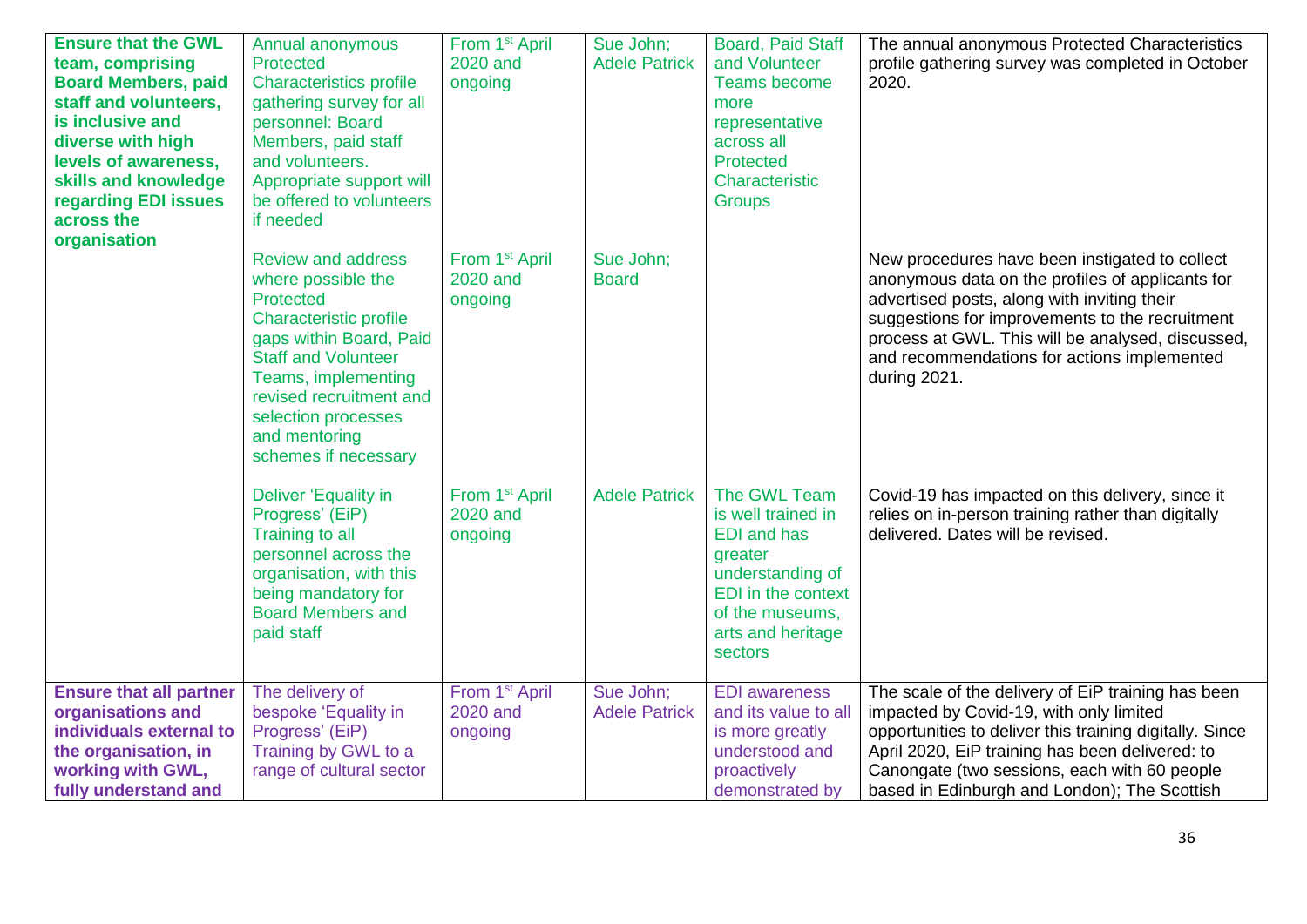| support GWL's EDI<br>approach and<br>commitments                                                                                                                                                                                                                                                           | organisations on EDI<br><i>issues</i><br>Proactively identify and<br>record models and<br>examples of EDI good<br>practice that GWL can<br>learn from and that can<br>help GWL to meet its<br><b>EDI Objectives</b> | From 1 <sup>st</sup> April<br>2020 and<br>ongoing | <b>GWL Team</b> | partner<br>organisations<br>across the<br>cultural sectors<br><b>GWL</b> 'Equality in<br>Progress' (EiP)<br>training delivery<br>to external<br>organisations<br>becomes<br>sustainable                                                                                                              | Sculpture Workshop (two sessions, each with 12<br>people based in Lumsden, Aberdeenshire).<br>Good Practice Models of EDI in Action gathered by<br>the GWL Team are listed by in Appendix Three.                                                                                                                                                                                                                                                                                                                                                                                                                                                                                                                                                                          |
|------------------------------------------------------------------------------------------------------------------------------------------------------------------------------------------------------------------------------------------------------------------------------------------------------------|---------------------------------------------------------------------------------------------------------------------------------------------------------------------------------------------------------------------|---------------------------------------------------|-----------------|------------------------------------------------------------------------------------------------------------------------------------------------------------------------------------------------------------------------------------------------------------------------------------------------------|---------------------------------------------------------------------------------------------------------------------------------------------------------------------------------------------------------------------------------------------------------------------------------------------------------------------------------------------------------------------------------------------------------------------------------------------------------------------------------------------------------------------------------------------------------------------------------------------------------------------------------------------------------------------------------------------------------------------------------------------------------------------------|
|                                                                                                                                                                                                                                                                                                            | <b>Proactively invite</b><br>potential partners to the<br>public 'This Is Who We<br>Are' sessions                                                                                                                   | From 1 <sup>st</sup> April<br>2020 and<br>ongoing | <b>GWL Team</b> | GWL is able to<br>further expand its<br>EDI ambitions,<br>influenced by<br>external<br>organisations                                                                                                                                                                                                 | Due to Covid-19 the 'Working With GWL' proposals<br>process was paused, and planned 'This is Who We<br>Are' partner events postponed. A Blog post related<br>to a previous 'This is Who We Are' event is now<br>linked to the 'Working With GWL' proposals<br>webpage for prospective partners' information.                                                                                                                                                                                                                                                                                                                                                                                                                                                              |
| To increase the<br>number of local<br>women (in the G40<br>postcode: Bridgeton,<br><b>Calton and</b><br><b>Dalmarnock) actively</b><br>participating in and<br>meaningfully<br>engaging with the<br><b>Artistic Programme,</b><br><b>Learning Projects and</b><br><b>Collections</b><br><b>Development</b> | Undertake active and<br>targeted face-to-face<br>contact with local<br>people, businesses and<br>organisations to<br>coincide with GWL's<br>seasonal Events<br>Programme launches                                   | From 1 <sup>st</sup> April<br>2020 and<br>ongoing | <b>GWL Team</b> | <b>Local community</b><br>businesses,<br>organisations and<br>individuals have a<br>better<br>understanding of<br><b>GWL' work</b><br>More local people<br>attend events and<br>visit GWL,<br>evidenced by<br>monitoring of<br>postcode<br>More local<br>women become<br>volunteers and<br>community | GWL worked with Scotrail to install dedicated<br>planters at Bridgeton train station platforms in<br>November 2020 to attract attention to alight there to<br>visit GWL, and to raise awareness locally.<br>Bridgeton Market Stall did not take place in 2020<br>due to Covid-19, however online programme flyers<br>were shared with local organisations.<br>Partnerships continued with local organisations, for<br>example, the exchange of craft materials for<br>sanitary products with PEEK in Summer 2020.<br>The GWL garden was maintained by volunteers,<br>providing local green space for the community.<br>Representatives from two local organisations (Clem<br>Sandison from the Alexandra Park Food Forest,<br>Glasgow Community Food Network and the Soil |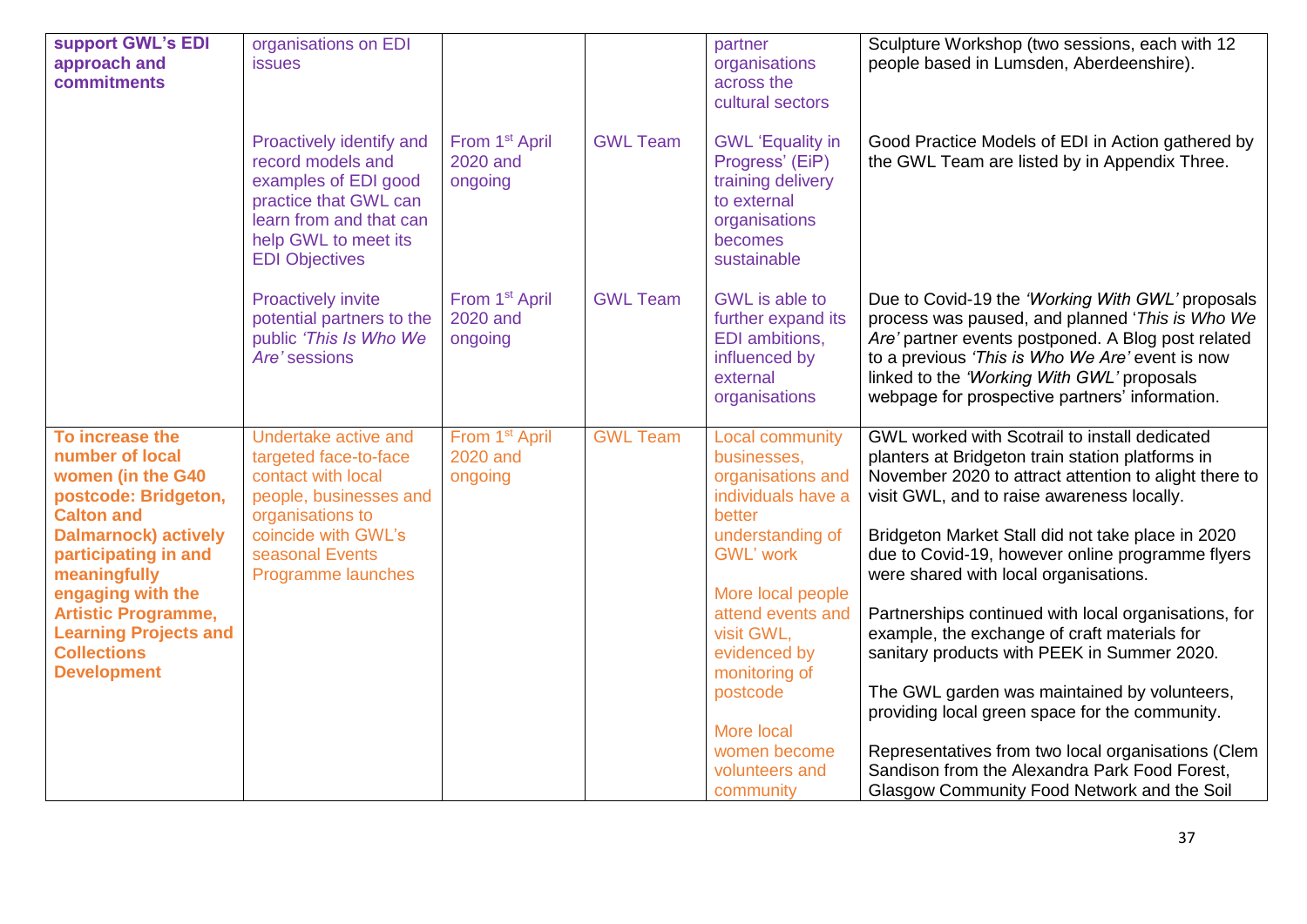|                                                                                                                                                                                                                            |                                                                                                                                                        |                                                   |                                                                       | champions of<br><b>GWL</b>                                                                                                                                                                                                                                                                                                                                                                                                                 | Association; and Dania Thomas from the Ubuntu<br>Women Shelter) spoke at a Green Cluster-<br>organised Creative Carbon event in November<br>2020. This was aimed at local women.                                                                                                                                                                                                                                                                                                                                                                                                                                                                                                                                                                                                                                                                                                                                                                                                                                                                                                                                                                                                                                                                                                                                                                                                                          |
|----------------------------------------------------------------------------------------------------------------------------------------------------------------------------------------------------------------------------|--------------------------------------------------------------------------------------------------------------------------------------------------------|---------------------------------------------------|-----------------------------------------------------------------------|--------------------------------------------------------------------------------------------------------------------------------------------------------------------------------------------------------------------------------------------------------------------------------------------------------------------------------------------------------------------------------------------------------------------------------------------|-----------------------------------------------------------------------------------------------------------------------------------------------------------------------------------------------------------------------------------------------------------------------------------------------------------------------------------------------------------------------------------------------------------------------------------------------------------------------------------------------------------------------------------------------------------------------------------------------------------------------------------------------------------------------------------------------------------------------------------------------------------------------------------------------------------------------------------------------------------------------------------------------------------------------------------------------------------------------------------------------------------------------------------------------------------------------------------------------------------------------------------------------------------------------------------------------------------------------------------------------------------------------------------------------------------------------------------------------------------------------------------------------------------|
| To increase the<br>number of BAME<br>women actively<br>participating in and<br>meaningfully<br>engaging with the<br><b>Artistic Programme,</b><br><b>Learning Projects and</b><br><b>Collections</b><br><b>Development</b> | Increase and formalise<br>interaction with the City<br>of Glasgow College<br>ESOL provision, hosted<br>at GWL<br>Continue the support of<br>Collect:if | From 1 <sup>st</sup> April<br>2020 and<br>ongoing | Sue John;<br>Adele<br>Patrick;<br><b>BME</b><br>Development<br>Worker | <b>ESOL</b> learners<br>have increased<br>active<br>engagement with<br>the learning<br>programme and<br>collections<br>The ESOL<br>curriculum is<br>more EDI<br>focussed<br><b>BAME</b> women<br>gain confidence,<br>increased<br>opportunities and<br>reduced sense of<br>isolation<br>Increased<br>numbers of<br><b>BAME</b> women<br>attend events<br>Increased<br>visibility of BAME<br>artists and writers<br>to broader<br>audiences | Communications with ESOL Tutors and Glasgow<br>Clyde College have continued throughout the<br>Summer/Autumn, although classes have been<br>online / virtual due to Covid-19. GWL has continued<br>to sign-post learners to the classes.<br>A revised Health and Safety Risk Assessment will<br>take place in 2021 to determine the feasibility of<br>return of students to classes at GWL, subject to<br>Covid-19 restrictions being lifted.<br>A student placement is working on the<br>development of workshops which will become a<br>future ESOL resource.<br>In November 2020, the National Development<br>Worker worked remotely in partnership with the V<br>and A Dundee and a diverse group of seven<br>women from Dundee International Women's Centre<br>(including women of colour and asylum seekers) to<br>develop a Women's Heritage Walk which will be<br>posted on the V and A website in Spring 2021.<br>GWL is partnering in a project with Empower<br>Women for Change, who work with minority ethnic<br>women in Glasgow (Thistles and Dandelions<br>Project). A launch event was held online in July<br>2020 attended by over 40 women, and Women's<br>Heritage Walk and archive workshops delivered by<br>GWL to the project are due to start in February -<br>April 2021.<br>In January 2021, the Responders of Colour project<br>launched, offering workshops with women and non- |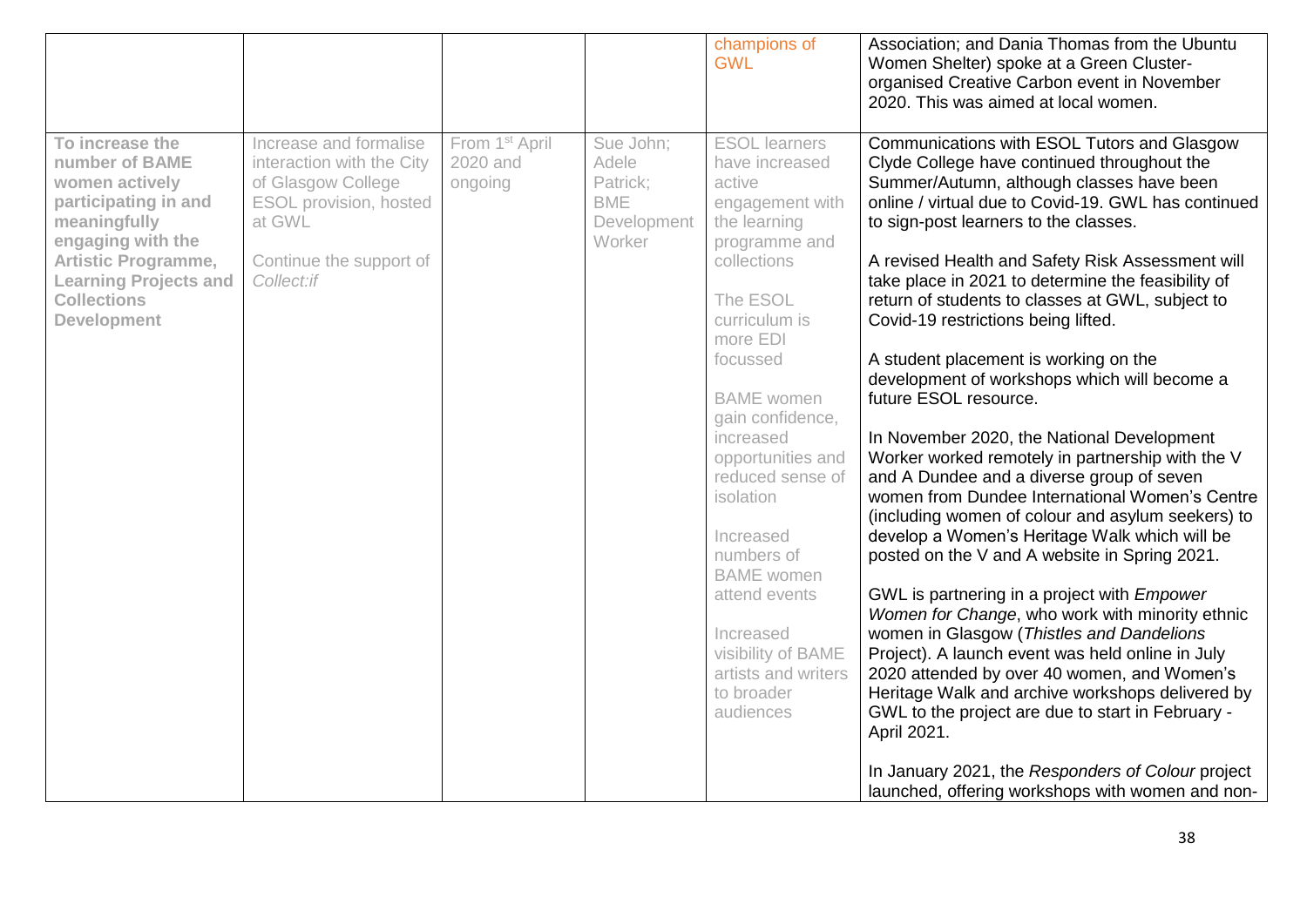|  |  | binary people of colour to come together online to<br>examine and respond creatively to depictions of<br>women of colour in GWL's Girls' Annuals archive.                                                                                                                                                                                                                                                                        |
|--|--|----------------------------------------------------------------------------------------------------------------------------------------------------------------------------------------------------------------------------------------------------------------------------------------------------------------------------------------------------------------------------------------------------------------------------------|
|  |  | Readers of Colour is ongoing, and is a space which<br>members regularly report back on as something<br>valuable and vital for their sense of community,<br>well-being, and connection to other women of<br>colour and women of colour's achievements.                                                                                                                                                                            |
|  |  | Throughout 2020, and in the context of the<br>increased stresses on many BAME communities -<br>including rates of impact of Coronavirus, the<br>murders of George Floyd and Breonna Taylor, and<br>both Black Lives Matter and the discourse around<br>Black Lives Matter - Readers of Colour and other<br>online GWL initiatives supporting BAME / women of<br>colour have been a sustaining space through a<br>difficult time. |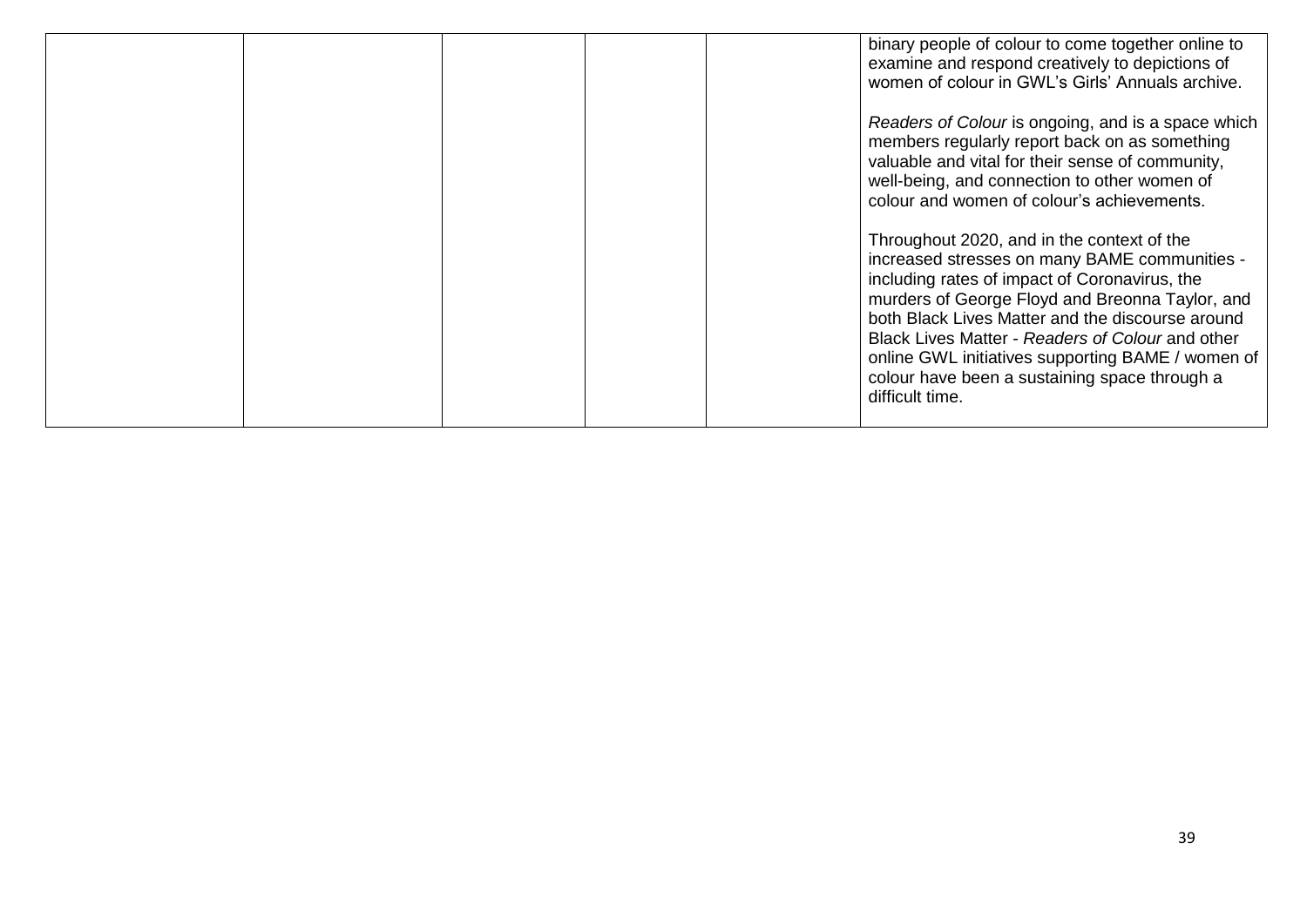#### **Appendix Three - Good Practice Models of EDI in Action**

Take One Action - a good example of partner evaluation in event delivery whilst working with GWL.

Stagetext - provides captioning and live subtitling services, as well as information and training, to theatres and other arts venues to make their activities accessible to people who are d/Deaf, deafened or hard of hearing:<http://www.stagetext.org/>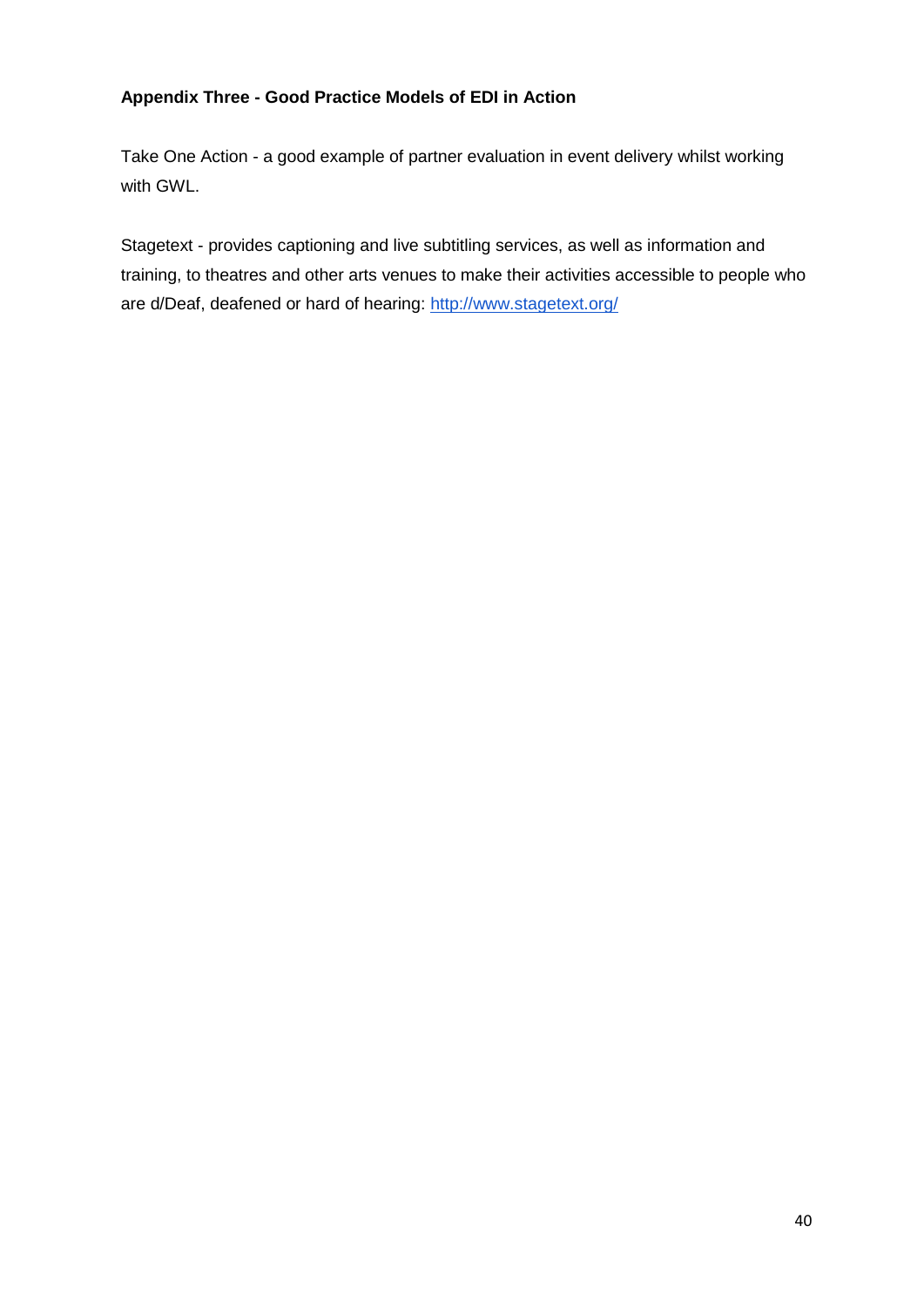#### **Appendix Four - Additional EDI Improvements by GWL**

In addition to the specific targets and priorities identified in this Action Plan, GWL strives to continually improve its EDI performance. During the period of this Action Plan, the following additional measures have been implemented towards this:

● Image Descriptions are always included on GWL's Twitter posts, and GWL will only share other organisations' content if they also include Image Descriptions

● GWL proactively encourages other organisations to make their own Social Media content more accessible by sharing knowledge and expertise, for example this thread from July 2019:<https://twitter.com/womenslibrary/status/1146747843790680064>

● GWL has developed a Pay it Forward initiative to enable people to pay by donation for ticketed events so that others can attend – other organisations have been inspired to develop similar schemes as a result

● GWL has responded to requests for clarification on its Women Only definition by regularly seeking advice, discussing the issues and revising wording where necessary

● GWL continues to deliver sustained projects in H. M. Prisons, working directly with 45 women in several prisons during 2018-19

● Prayer mats and a prayer screen are now in place in the Library

● GWL has revised its colourways and font sizes in its printed materials (Events Programmes and Women's Heritage Walk / Trail maps) in consultation with volunteers regarding readability, especially in relation to dyslexia

● A portable Induction Loop is in place at the Front of House desk

● Autism Awareness Training for staff has resulted in measures such as Quiet Mondays being instigated, along with proactive and clear procedures to support people

● New directional signage to the GWL building is in place from all directions around the area, with walking and cycling timings detailed; Signage at the local train station is in progress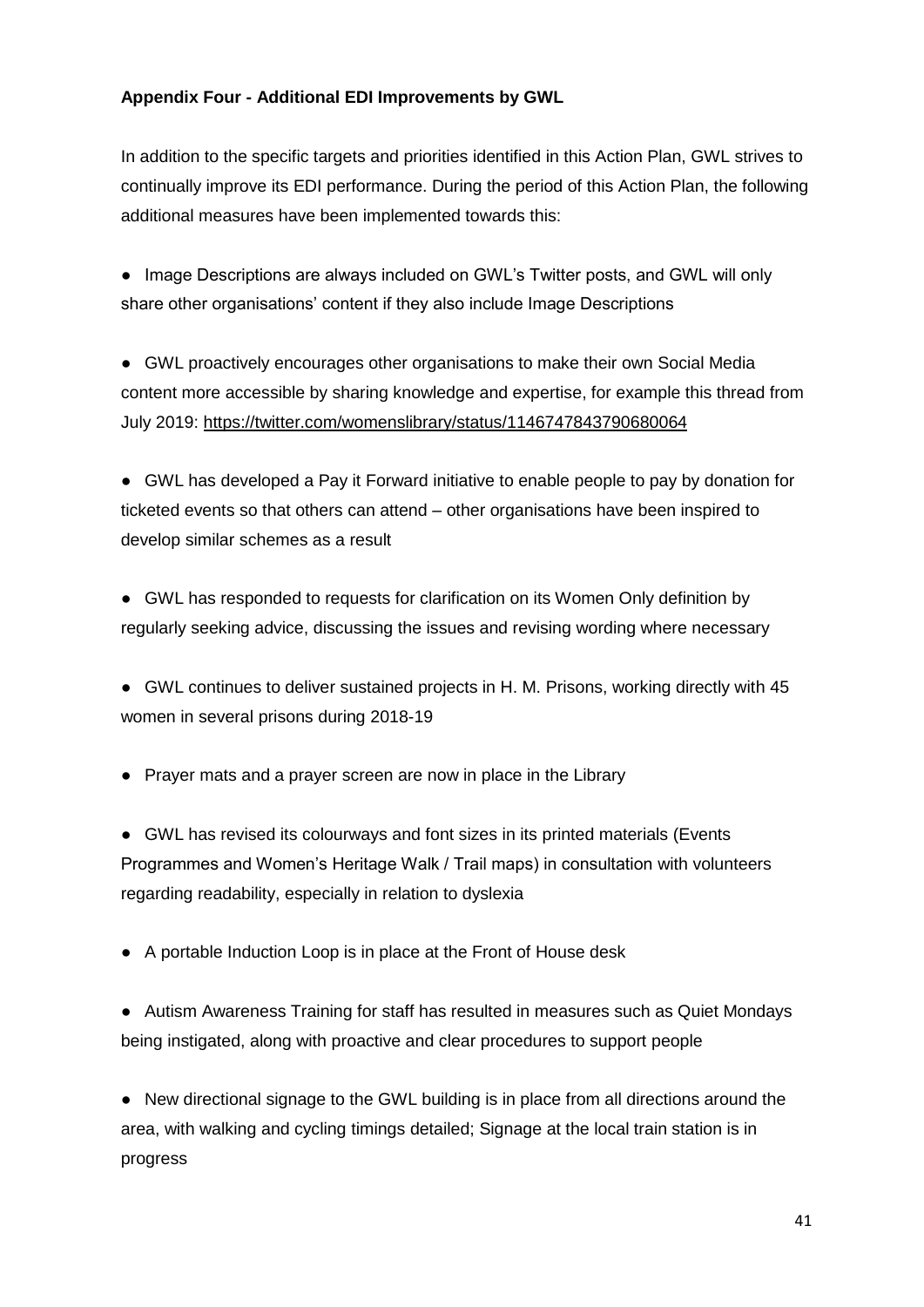● A new Readers of Colour group for women and non-binary people has been initiated by GWL in Edinburgh

● The GWL seasonal Events Programmes are always available to download in large print and audio formats, with a range of voices reading content

- The development of an accessibility checklist for outreach work
- An updated Accessibility Page on the GWL website

● Accessibility tools and resources at Front of House, including magnifying glasses, large print programmes, coloured overlays and large print exhibition information

● Changes in response to Stagetext advice regarding large text exhibition materials and Heritage Walk audio transcription

● A successful and popular creative writing event involving a woman poet with Asperger's traits

• Over 50% of the paid staff team received Mental Health First Aid Training

● GWL's Creative Development Manager, Adele Patrick, has been recruited to the BBC Diversity and Inclusion Advisory Group for a two year period (until April 2021). Input to date has included focussing on Neurodiversity, Social Mobility, BAME, Disability and Gender issues

● Funding secured from the Glasgow City Council Area Budget to provide resourcing as part of GWL's new strategy for future audio describing of exhibitions and BSL signing of events

● GWL's public statement in relation to Black Lives Matter activism in response to the murders of George Floyd and Breonna Taylor stated that GWL unequivocally stands in solidarity against racism, oppression and inequality, and that *'Over the coming days we will be reflecting, interrogating and further educating ourselves whilst sharing content which amplifies Black women's voices'*

● Regular quarterly team discussions on anti-racism have been instigated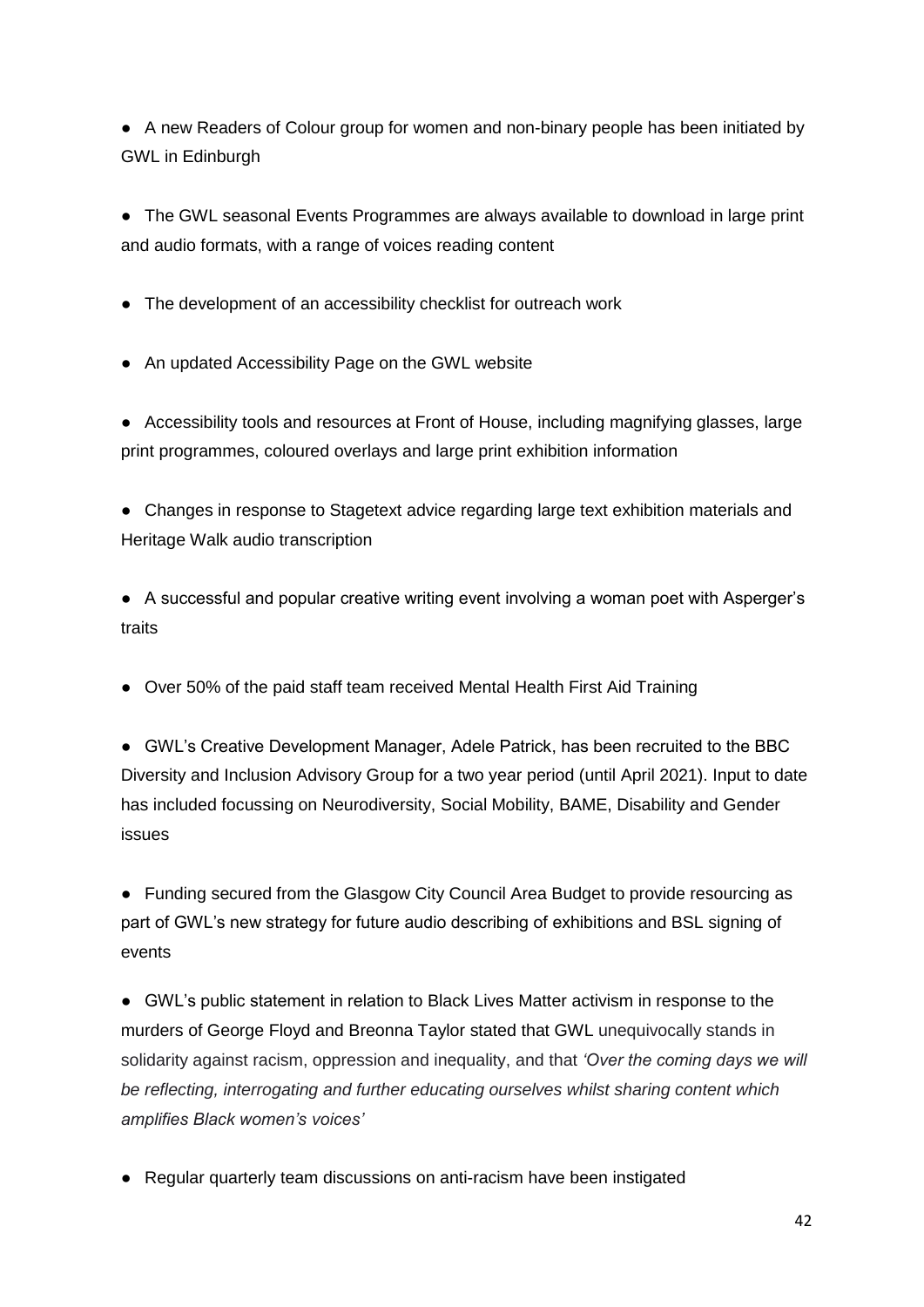● Covid-19 organisational response recognised structural inequalities associated with the virus, and involved people across the team in writing the 'Peg' documents: Guiding Principles, Risk and Opportunities Register, and Phased Return Plan

● Staff accessed funds and distributed tablets / devices to learners / volunteers at home during Covid-19 lockdown

● In January 2021 it was noted that out of the 30 active ALN learners supported by GWL, 20 are BAME women and are actively participating in the ALN project